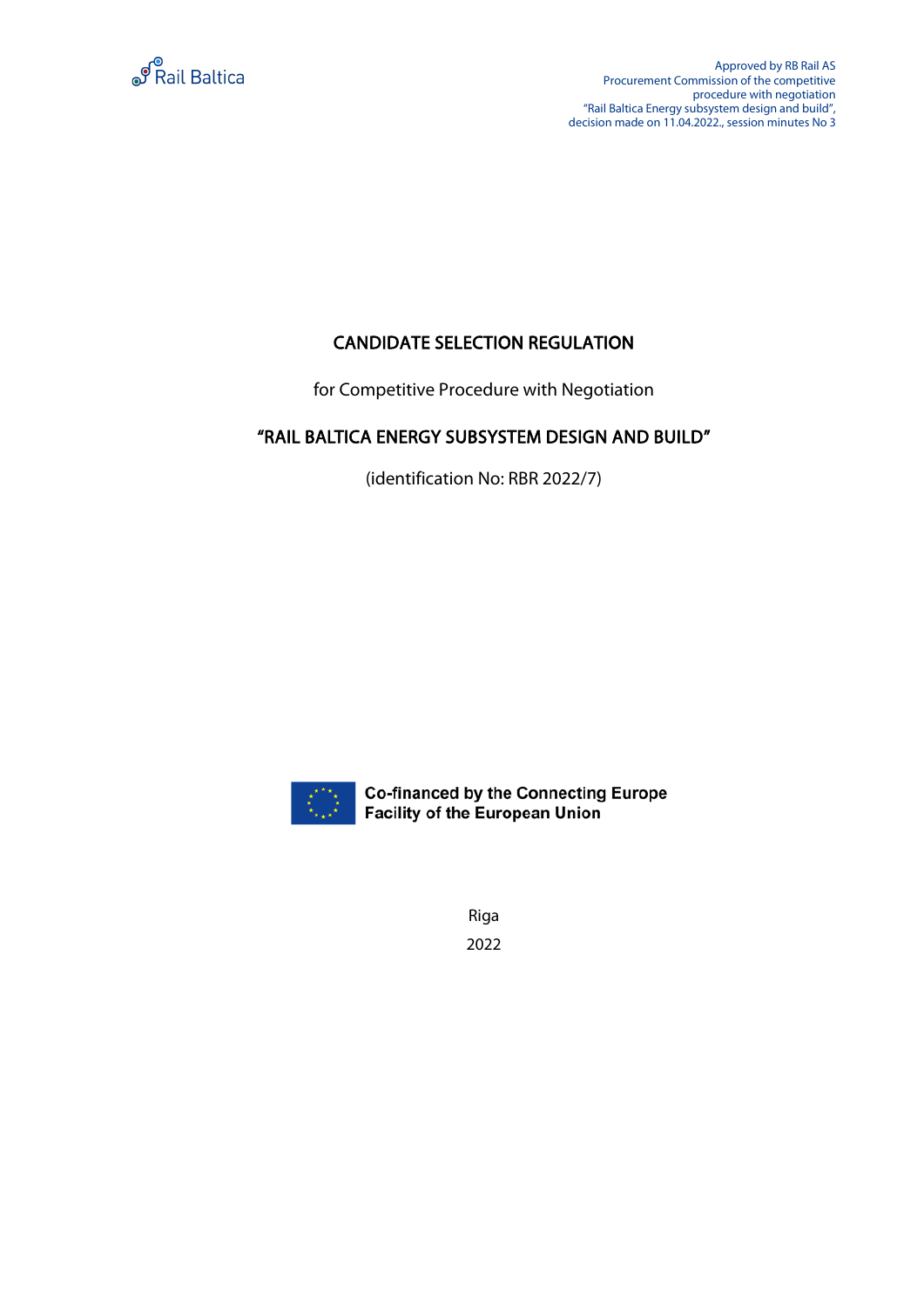

## **TABLE OF CONTENTS**

| 1.  |                                                                         |  |
|-----|-------------------------------------------------------------------------|--|
| 2.  |                                                                         |  |
| 3.  | INFORMATION ABOUT THE SECOND STAGE OF THE COMPETITION AND THE CONTRACT6 |  |
| 4.  |                                                                         |  |
| 5.  |                                                                         |  |
| 6.  |                                                                         |  |
| 7.  |                                                                         |  |
| 8.  |                                                                         |  |
| 9.  |                                                                         |  |
| 10. |                                                                         |  |
| 11. |                                                                         |  |
| 12. |                                                                         |  |
| 13. |                                                                         |  |
| 14. |                                                                         |  |
| 15. |                                                                         |  |
| 16. |                                                                         |  |
| 17. |                                                                         |  |
|     |                                                                         |  |
|     |                                                                         |  |
|     |                                                                         |  |
|     |                                                                         |  |
|     |                                                                         |  |
|     |                                                                         |  |
|     |                                                                         |  |
|     |                                                                         |  |
|     |                                                                         |  |
|     |                                                                         |  |
|     |                                                                         |  |
|     |                                                                         |  |
|     |                                                                         |  |
|     |                                                                         |  |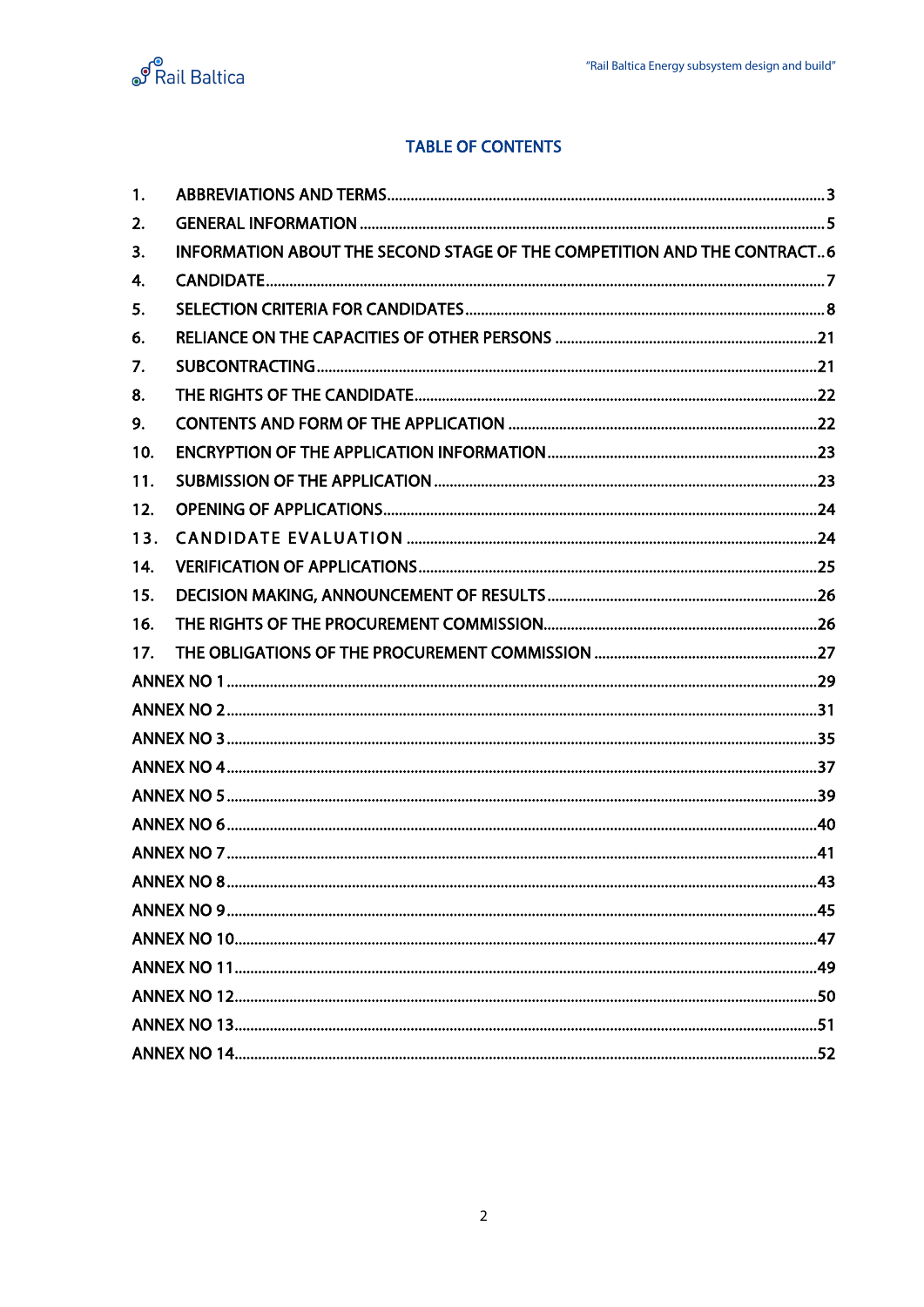<span id="page-2-0"></span>

# ூ<br>1. ABBREVIATIONS AND TERMS

| <b>Denomination</b>                       | Abbreviation | <b>Definition</b>                                                                                                                                                                                                                                                                                                                                                                                                                                                       |
|-------------------------------------------|--------------|-------------------------------------------------------------------------------------------------------------------------------------------------------------------------------------------------------------------------------------------------------------------------------------------------------------------------------------------------------------------------------------------------------------------------------------------------------------------------|
| <b>Alternating Current</b>                | AC           | $\overline{\phantom{a}}$                                                                                                                                                                                                                                                                                                                                                                                                                                                |
| Asset Information<br>Management           | AIM          |                                                                                                                                                                                                                                                                                                                                                                                                                                                                         |
| Application                               |              | Documentation package the Candidate submits<br>to participate in the First Stage of the Competition.                                                                                                                                                                                                                                                                                                                                                                    |
| <b>Building Information</b><br>Management | <b>BIM</b>   |                                                                                                                                                                                                                                                                                                                                                                                                                                                                         |
| Candidate                                 |              | A Supplier which has submitted an Application.                                                                                                                                                                                                                                                                                                                                                                                                                          |
| Control-Command and<br>Signalling         | CCS          |                                                                                                                                                                                                                                                                                                                                                                                                                                                                         |
| Competition (also the<br>Procurement)     |              | Competitive procedure with negotiation "Rail<br>Baltica Energy subsystem design and build" (ID No<br>RBR 2022/7).                                                                                                                                                                                                                                                                                                                                                       |
| Contract                                  |              | Agreement for design and construction of ENE<br>works, consisting<br>of Particular<br>subsystem<br>Conditions, General Conditions of FIDIC Yellow<br>Book (2017 edition) and all other appendixes.                                                                                                                                                                                                                                                                      |
| <b>Contracting Authority</b>              |              | The joint stock company RB Rail AS, registration<br>number: 40103845025, legal address: Satekles iela<br>2B, Riga LV-1050, Latvia.<br>Contracting Authority conducts<br>The<br>this<br>procurement for the benefit of the Ministry of<br>Transport of the Republic of Latvia, Ministry of<br>Economic Affairs and Communications of the<br>Republic of Estonia and Ministry of Transport and<br>Communications of the Republic of Lithuania.                            |
| Design guidelines                         |              | Set of predefined and standardized technically<br>and economically justified engineering<br>and<br>design solutions for Rail Baltica infrastructure to be<br>applied at design, construction and operation<br>phases of Rail Baltica Railway, which forms an<br>integral part of this Technical Specification. The<br>Design guidelines may be changed by the Client,<br>therefore the Agreement always refers to the most<br>current version of the Design guidelines. |
| <b>ENE</b>                                |              | Rail Baltica railway energy subsystem, covering<br>extended energy term (as defined in ENETSI), High<br>Voltage Feeding Lines, other facilities falling under<br>Global<br>of<br>Rail<br><b>Baltica</b><br>Project<br>scope<br>implementation<br>related<br>and<br>the<br>to<br>feeding/control of traction facilities.                                                                                                                                                 |
| <b>Energy Control Command</b><br>System   | <b>ECCS</b>  |                                                                                                                                                                                                                                                                                                                                                                                                                                                                         |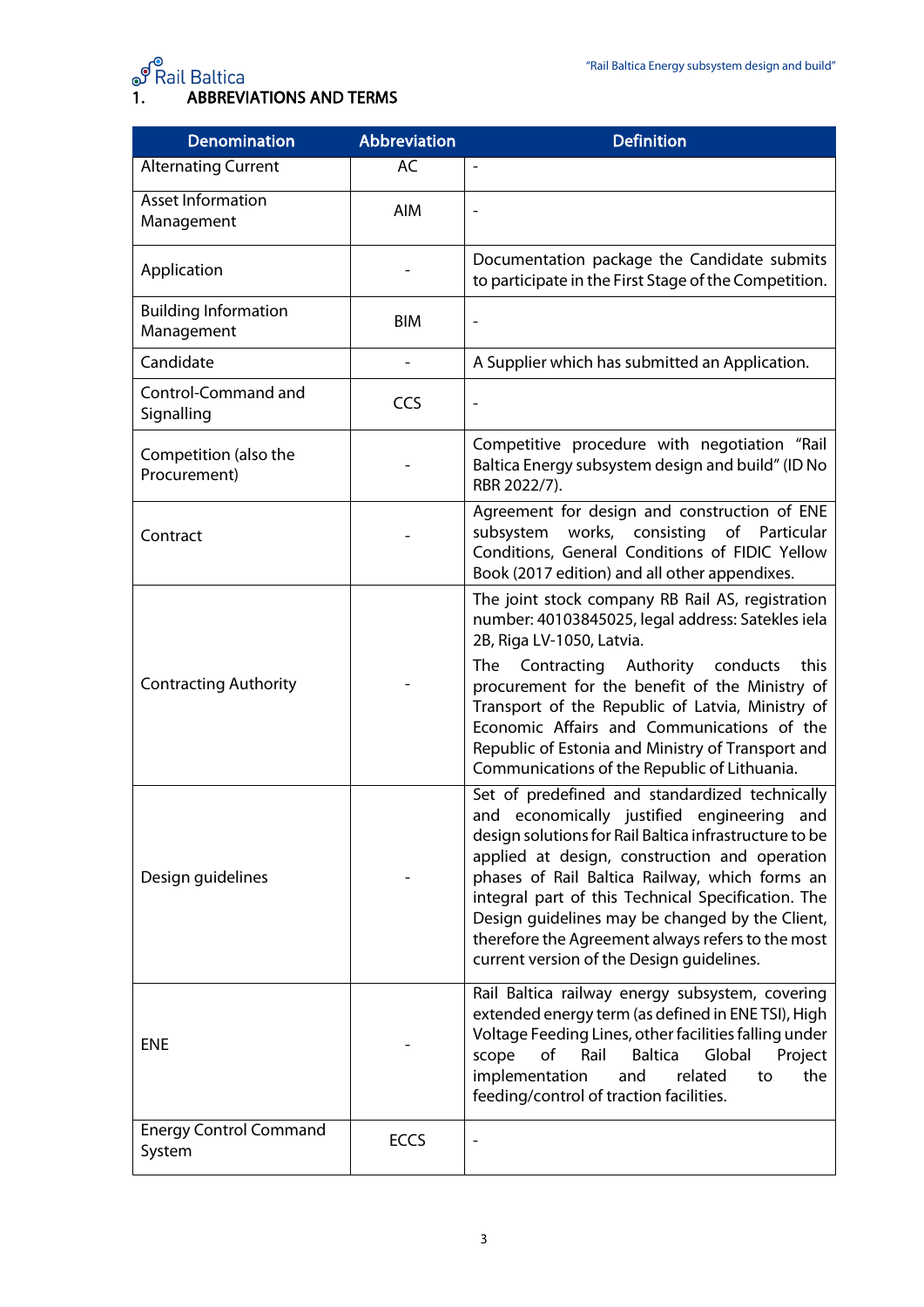

| European Single<br><b>Procurement Document</b>                | <b>ESPD</b> |                                                                                                                                                                                                                                                                                              |
|---------------------------------------------------------------|-------------|----------------------------------------------------------------------------------------------------------------------------------------------------------------------------------------------------------------------------------------------------------------------------------------------|
| <b>First Stage Regulation (also</b><br>the Regulation)        |             | Candidate<br>of<br>selection<br>Regulation<br>the<br>Competition.                                                                                                                                                                                                                            |
| First Stage of the<br>Competition (also the First<br>Stage)   |             | Qualification stage that includes selection of<br>Candidates who will be invited to submit a Bid in<br>the Second Stage of the Competition.                                                                                                                                                  |
| Geographic Information<br>System                              | GIS         | $\overline{a}$                                                                                                                                                                                                                                                                               |
| <b>Health Safety Environment</b><br>and Quality               | <b>HSEQ</b> | $\overline{a}$                                                                                                                                                                                                                                                                               |
| <b>Overhead Contact System</b>                                | <b>OCS</b>  | $\blacksquare$                                                                                                                                                                                                                                                                               |
| Procurement commission                                        |             | Commission the composition of which has been<br>established by Contracting Authority; order No<br>dated<br>1.9-2022-10<br>24.03.2022<br>issued<br>by<br>Management Board of the RB Rail AS.                                                                                                  |
| Proposal (also the Bid)                                       |             | Documentation package the Tenderer submits to<br>in the Second<br>participate<br>Stage<br>of<br>the<br>Competition.                                                                                                                                                                          |
| Rail Baltica Global Project                                   | <b>RBGP</b> | All the activities undertaken by the Rail Baltica<br>railway implementing parties in order to build, put<br>in operation and commercialize the Rail Baltica<br>railway and related railway infrastructure in<br>accordance with the agreed route, technical<br>parameters and time schedule. |
| Rail Baltica railway                                          |             | A new fast conventional double track electrified<br>European standard gauge (1435 mm) railway line<br>on the route from Tallinn through Pärnu - Riga -<br>Panevėžys - Kaunas to Lithuanian - Polish border,<br>with a connection line between Kaunas and<br>Vilnius.                         |
| <b>Remote Terminal Unit</b>                                   | <b>RTU</b>  |                                                                                                                                                                                                                                                                                              |
| Second Stage of the<br>Competition (also the<br>Second Stage) |             | Proposal stage that includes the evaluation of the<br>Bids submitted by the Tenderers and awarding the<br>rights to conclude the Contract.                                                                                                                                                   |
| <b>Static Frequency Converter</b>                             | <b>SFC</b>  |                                                                                                                                                                                                                                                                                              |
| Supplier                                                      |             | An individual or a legal person, a group or<br>association of such persons in any combination<br>thereof which offers to perform works, supply<br>products or provide services accordingly.                                                                                                  |
| <b>Technical Specifications for</b><br>Interoperability       | <b>TSI</b>  | $\qquad \qquad \blacksquare$                                                                                                                                                                                                                                                                 |
| Tenderer                                                      |             | A Candidate which was invited to submit a<br>Proposal and has submitted a Proposal.                                                                                                                                                                                                          |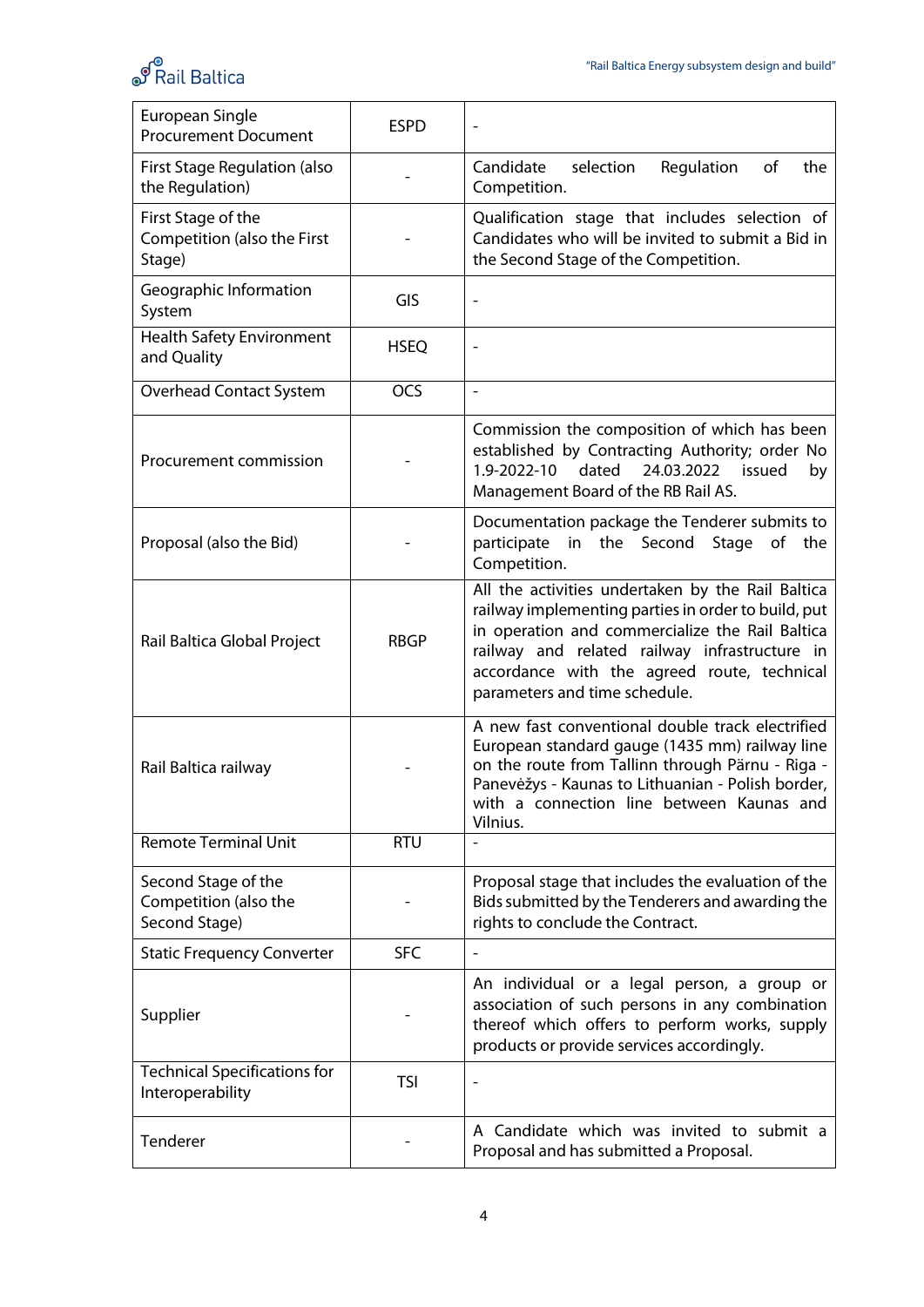

| <b>Traction Power Substation</b>               | TSS. | An electrical installation where power is received<br>at high voltage and transformed to the voltage<br>and characteristics required at the catenary and<br>negative feeders for the nominal 2x25 kV system,<br>containing equipment such as transformers,<br>circuit breakers and sectionalising switches. It also<br>includes the incoming lines from the power supply<br>utility. |
|------------------------------------------------|------|--------------------------------------------------------------------------------------------------------------------------------------------------------------------------------------------------------------------------------------------------------------------------------------------------------------------------------------------------------------------------------------|
| <b>Transmission System</b><br><b>Operators</b> | TSO  | $\overline{\phantom{0}}$                                                                                                                                                                                                                                                                                                                                                             |

#### <span id="page-4-0"></span>2. GENERAL INFORMATION

- 2.1. The contracting entity is joint stock company RB Rail AS, registration number 40103845025, legal address: Satekles iela 2B, Riga LV-1050, Latvia. The Contracting Authority conducts this procurement for the benefit of the Ministry of Transport of the Republic of Latvia, Ministry of Economic Affairs and Communications of the Republic of Estonia and Ministry of Transport and Communications of the Republic of Lithuania.
- 2.2. The subject-matter of the Competition is to deliver Rail Baltica Energy subsystem through the design and build contract (hereinafter – ENE D&B). General description of the subjectmatter of the Competition is included in the Annex No 2 of the Regulation. Detailed description of the subject-matter of the Competition will be disclosed to the Candidates who will be selected for submitting a Proposal during the Second Stage of the Competition.
- 2.3. The identification number of the Competition is RBR 2022/7.
- 2.4. The applicable CPV code is 45000000-7 (Construction work) and 71000000-8 (Architectural, construction, engineering and inspection services).
- 2.5. Competition is organised in accordance with the Public Procurement Law in effect on the date of publishing the contract notice. The Competition consists of two stages:
	- 2.5.1. The First Stage of the Competition qualification stage selection of Candidates who will be invited to submit a Bid in the Second Stage of the Competition;
	- 2.5.2. The Second Stage of the Competition proposal stage evaluation of the Bids submitted by the Tenderers and awarding the rights to conclude a Contract. The Second Stage includes any negotiations that may be relevant to be undertaken as specified by the Contracting Authority and would likely take place in Riga, Latvia.
- 2.6. The period for starting provision of ENE D&B shall be right after the Contract commencement date. The total period of Contract shall cover the deployment of Energy subsystem for Rail Baltica Global project, including defect notification period. Currently it is estimated that the implementation of Rail Baltica Global project will take place by end of Year 2030 or longer, if project implementation will be extended and the funding for the whole scope will be approved.
- 2.7. ENE D&B is co-financed by the Connecting Europe Facility (CEF) and could also be financed by other financing sources. Currently the financing for the whole scope of the ENE D&B is not secured, as the Rail Baltica global project implementation required funding is ensured in line with the regular EU funding cycles, however the first phase financing is anticipated from the application already submitted to CINEA. Further financing will be secured according to the projected contractual cash flow to ensure continuity of the implementation of the Contract accordingly.
- 2.8. The Competition requires negotiations since the Contract cannot be awarded without prior negotiations because of specific circumstances related to the nature, the complexity and the legal and financial make-up of the Competition, and because of the risks attaching to them as provided under Section 8, Paragraph 6, Clause 3 of the Public Procurement Law.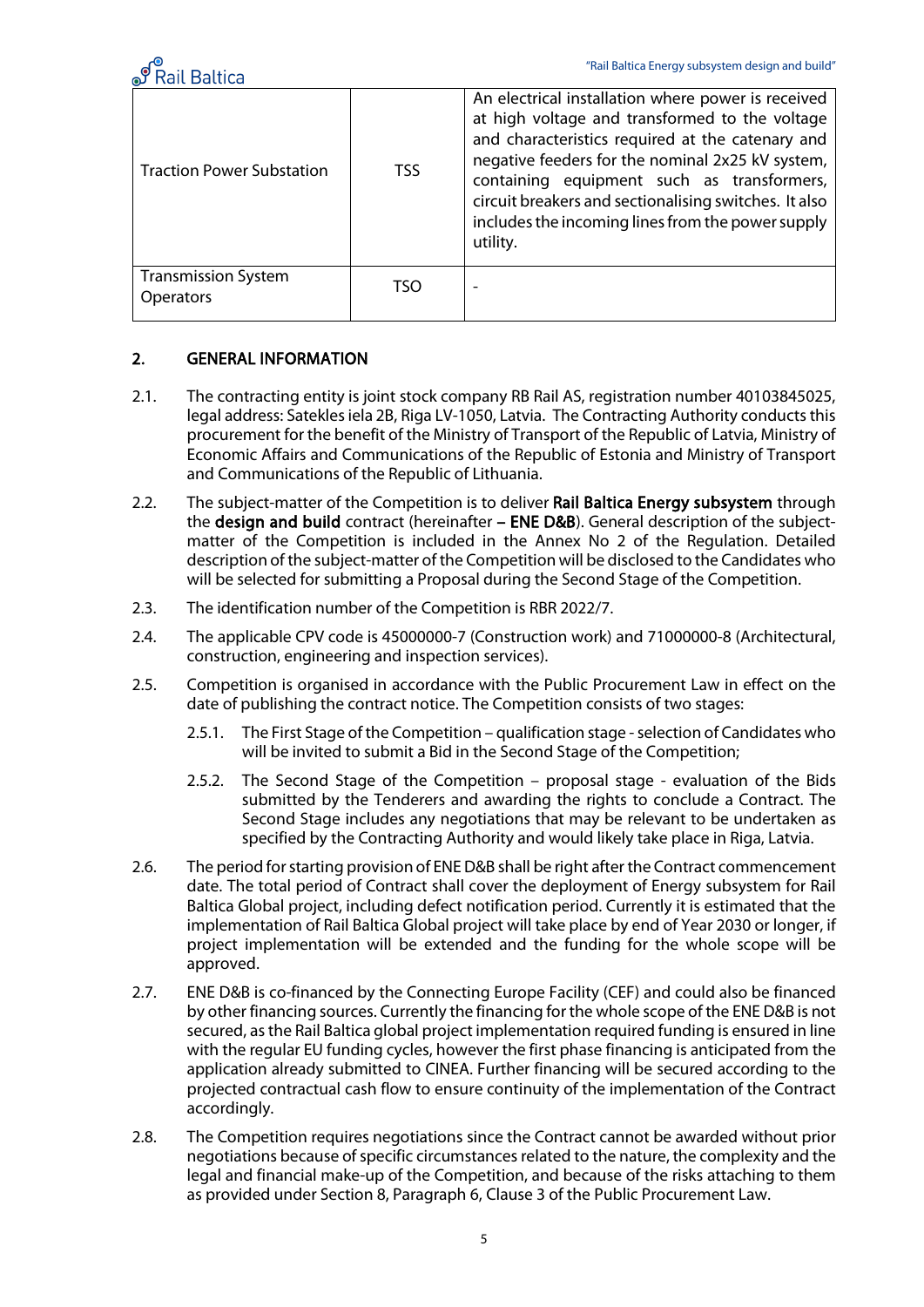

- 2.9. The Competition is carried out using E-Tenders system which is a subsystem of the Electronic Procurement System [\(https://www.eis.gov.lv/EKEIS/Supplier\)](https://www.eis.gov.lv/EKEIS/Supplier). Supplier shall apply for the Electronic Procurement System (if the Supplier is not registered in Electronic Procurement System) in State Regional Development Agency (please see information here [http://www.railbaltica.org/procurement/e-procurementsystem/\)](http://www.railbaltica.org/procurement/e-procurementsystem/).
- 2.10. The Regulation and all its annexes are freely available on the Contracting Authority's profile in the E-Tenders system on the webpage [https://www.eis.gov.lv/EKEIS/Supplier/Procurement/79601](https://www.eis.gov.lv/EKEIS/Supplier/Procurement/46598) and Contracting Authority's webpage [http://railbaltica.org/tenders/.](http://railbaltica.org/tenders/)
- 2.11. Amendments to the Regulation and answers to Suppliers' questions shall be published on the E-Tenders system webpage [https://www.eis.gov.lv/EKEIS/Supplier/Procurement/79601](https://www.eis.gov.lv/EKEIS/Supplier/Procurement/46598) and the Contracting Authority's webpage [http://www.railbaltica.org/tenders/.](http://www.railbaltica.org/tenders/) It is the Supplier's responsibility to constantly follow the information published on the webpage and to take it into consideration in preparation of its Application.
- 2.12. Contact person of the Contracting Authority for the Competition is Procurement Manager Aiga Benfelde, telephone: +371 26360325, e-mail address: [aiga.benfelde@railbaltica.org.](mailto:aiga.benfelde@railbaltica.org)
- 2.13. Requests for information or additional explanations must be submitted in writing via the E-Tenders system or (in case the Supplier does not yet have access to the system) by sending it to the contact person electronically by e-mail. Answers to questions or explanations from the Contracting Authority are also provided through the E-Tenders system and e-mail (in case the Supplier does not yet have access to the system).

#### <span id="page-5-0"></span>3. INFORMATION ABOUT THE SECOND STAGE OF THE COMPETITION AND THE CONTRACT

- 3.1. The Bid selection criterion is the most economically advantageous proposal, according to the evaluation methodology to be described in the Second Stage of the Competition.
- 3.2. The Second Stage of the Competition includes any negotiation that may be relevant to be undertaken as specified by the Contracting Authority, although Contracting Authority may perform evaluation of the Bids submitted by the Tenderers without any negotiation and award rights to conclude Contract to Tenderer with the most economically advantageous proposal according to the evaluation methodology to be described in the Second Stage of the Competition.
- 3.3. Considering that the subject-matter of the procurement relates to the national security interests of Lithuania, Latvia and Estonia and by abiding to the requirements of:
- 3.3.1. the Law on the Protection of Objects of Importance to Ensuring National Security of Lithuania, the Contract may be concluded only if and when the Coordination Commission of the Protection of Objects of Importance to Ensuring National Security of Lithuania approves that the Tenderer is compliant with the national security interests of Lithuania and Tenderers proposal shall be rejected if:
	- (a) the Tenderer is found to be incompliant with the national security interests of Lithuania by respective institutions of Lithuania as provided by law;
	- (b) respective institutions of Lithuania require the tenderer to implement additional measures, but the tenderer refuses to do so, does so breaching the deadline set by the respective institutions of Lithuania, or the respective institutions of Lithuania render the implemented measures as insufficient/inadequate. The check of compliance with the national security interests will be implemented at a second stage of the tender, before the signature of the contract with the winning Candidate.
- 3.3.2. the Cabinet Regulations of Latvia No 508 "Procedures for the planning and implementation of identification, security measures and operational continuity of critical infrastructure, including European critical infrastructure". The Procurement commission is entitled to send information on Candidates who meet the requirements of the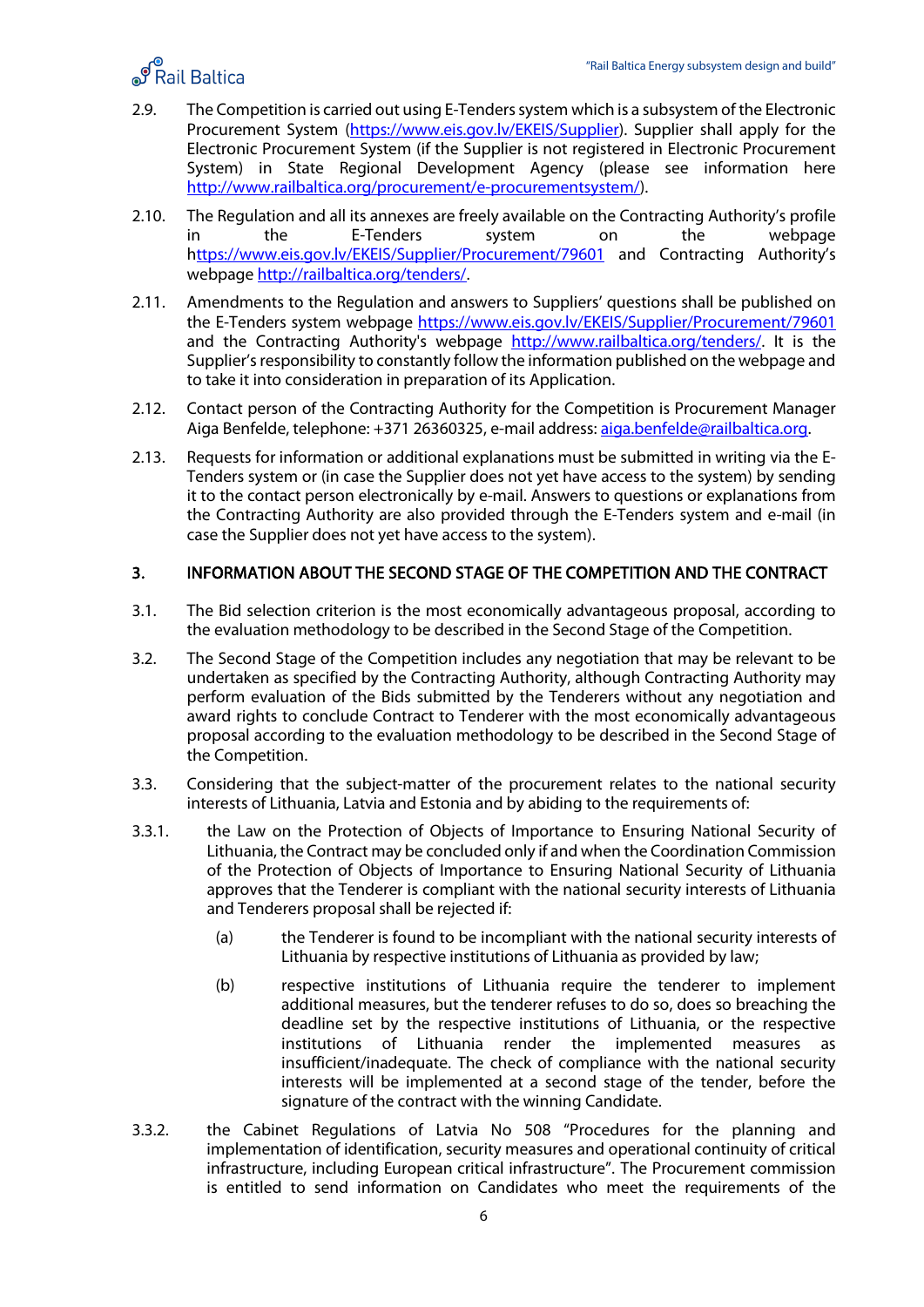

**Regulation State Security Service**<br>P Rail Baltica Energy subsystem design and pulid<br>Regulations to the Latvian State Security Service for inspection, before approving the results of the first stage of the Competition and/or before awarding the contract rights in second stage of the Competition. In the event of a negative conclusion of the Candidate by the Latvian State Security Service, the Procurement commission will exclude it from the Competition.

- 3.4. The successful Tenderer shall be obliged to ensure that all requirements of Suppliers declaration (Annex No 14), which shall be signed together with the Contract, is followed, including, ensure absence of any conflicts of interests during the provision of services under the Contract.
- 3.5. The contract will be based on work orders, any particular work order shall be issued only when the funding for it secured.
- 3.6. Considering the nature, timeline, and amount of the services and works, the limit of liability shall be the total amount of all work orders issued. The final liability limit shall be the Contract Price including also 1) all approved Variations under the Agreement and 2) Exceptional Costs.

#### <span id="page-6-0"></span>4. CANDIDATE

- 4.1. The Application can be submitted by:
	- 4.1.1. A Supplier, who is a legal or natural person and who complies with the selection criteria for Candidates;
	- 4.1.2. A group of Suppliers (hereinafter Candidate, partnership) that complies with the selection criteria for Candidates:
		- (a) A group of Suppliers who have formed a partnership for the Competition. In this case all the members of the partnership shall be listed in Annex No 1 "Application for participation in the Competition". If it will be decided to award contracting rights to such partnership, then prior to concluding the Contract the partnership shall at its discretion either enter into a partnership agreement (within the meaning of Civil Law of the Republic of Latvia, Sections 2241 - 2280) and shall submit one copy of this agreement to the Contracting Authority or establish a general or limited partnership (within the meaning of Commercial Law of the Republic of Latvia, Division IX and X) and notify the Contracting Authority in writing;
		- (b) An established and registered partnership (a general partnership or a limited partnership within the meaning of Commercial Law of the Republic of Latvia, Division IX and X) which complies with the selection criteria for Candidates.
- 4.2. According to Article 5k of Council Regulation (EU) 2022/576 of 8 April 2022 amending Regulation (EU) No 833/2014 concerning restrictive measures in view of Russia's actions destabilising the situation in Ukraine it is prohibited to participate in the Competition:
	- 4.2.1. a Russian national, or a natural or legal person, entity or body established in Russia;
	- 4.2.2. a legal person, entity or body whose proprietary rights are directly or indirectly owned for more than 50 % by an entity referred to in point 4.2.1. of this paragraph;
		- or
	- 4.2.3. a natural or legal person, entity or body acting on behalf or at the direction of an entity referred to in point 4.2.1. or 4.2.2. of this paragraph, including, where they account for more than 10 % of the contract value, subcontractors, suppliers or entities whose capacities are being relied on within the meaning of the Public Procurement Law of Latvia.
- 4.3. With reference to Section 15 of the Public Procurement Law of Latvia and the Contracting Authority's discretion in the application of Section 15 of the Public Procurement Law of Latvia, participation of any entities from the Russian Federation and/or the Republic of Belarus is prohibited.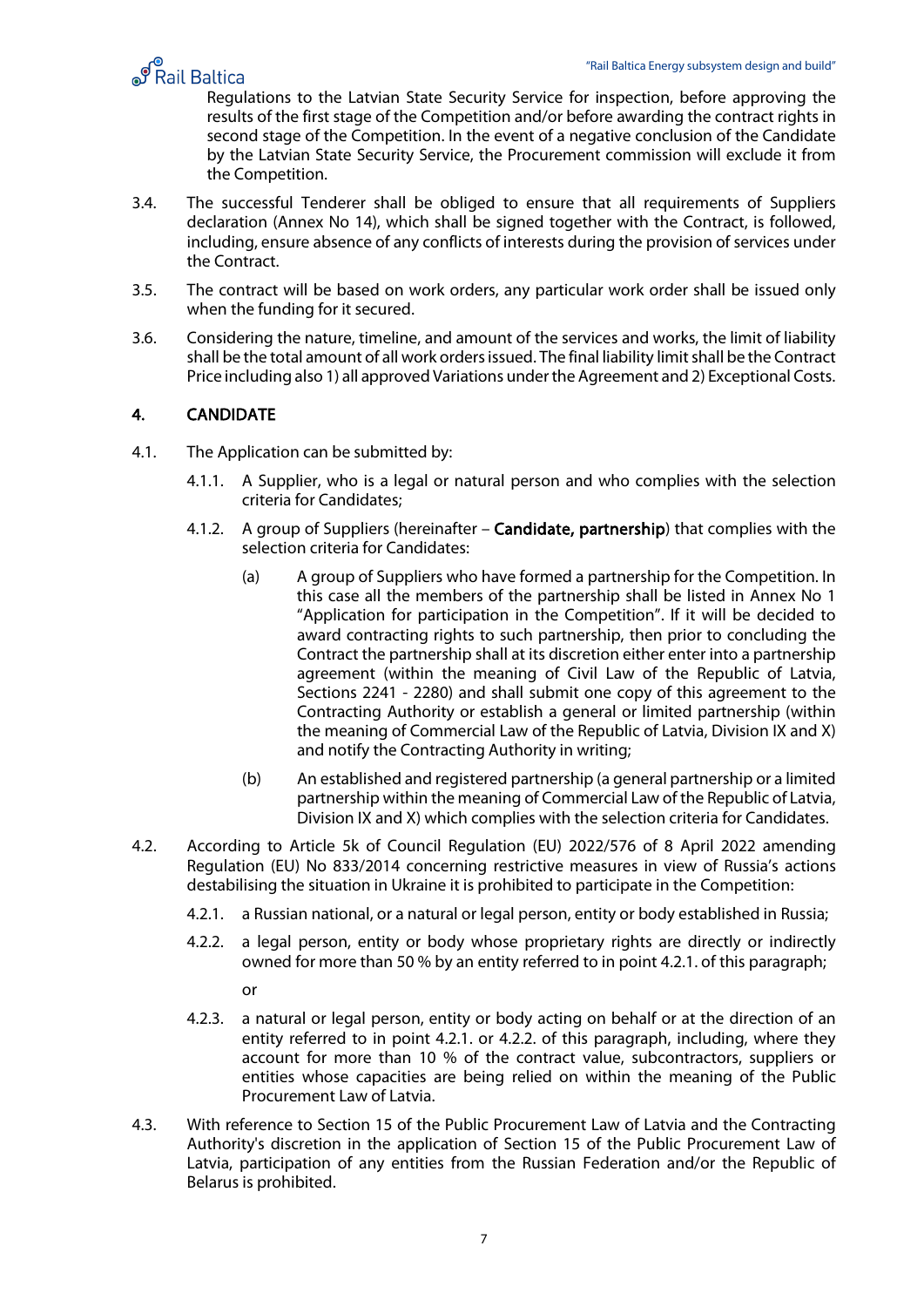

## <span id="page-7-0"></span>5. SELECTION CRITERIA FOR CANDIDATES

# 5.1. Legal standing and suitability to pursue the professional activity

| <b>No</b> | Requirement                                                                                                                                                                                                                                                                                                                                        |                          | <b>Documents to be submitted</b>                                                                                                                                                                                                                                                                                                                                                                                                                                                                                                                                                                                                                                                                                                                                                                                                                                                                                                                                                                                                                                                                  |
|-----------|----------------------------------------------------------------------------------------------------------------------------------------------------------------------------------------------------------------------------------------------------------------------------------------------------------------------------------------------------|--------------------------|---------------------------------------------------------------------------------------------------------------------------------------------------------------------------------------------------------------------------------------------------------------------------------------------------------------------------------------------------------------------------------------------------------------------------------------------------------------------------------------------------------------------------------------------------------------------------------------------------------------------------------------------------------------------------------------------------------------------------------------------------------------------------------------------------------------------------------------------------------------------------------------------------------------------------------------------------------------------------------------------------------------------------------------------------------------------------------------------------|
| 1.        | The Candidate or all members of the<br>partnership (if the Candidate is a<br>partnership) must be registered in the<br>Registry of Enterprises or Registry of<br>Inhabitants, or an equivalent register in<br>their country of residence, if the<br>legislation of the respective country<br>requires registration of natural or legal<br>persons. |                          | For a Candidate (or a member of a<br>partnership, a person on whose capacity a<br>Candidate relies) which is a legal person<br>registered<br>Latvia,<br>the<br>Contracting<br>in<br>Authority shall verify the information itself in<br>publicly available databases.<br>For a Candidate (or a member of a<br>partnership, a person on whose capacity a<br>Candidate relies) which is a natural person - a<br>copy of an identification card or passport.<br>For a Candidate (or a member of a<br>partnership, a person on whose capacity a<br>Candidate relies) which is a legal person                                                                                                                                                                                                                                                                                                                                                                                                                                                                                                          |
|           |                                                                                                                                                                                                                                                                                                                                                    | $\overline{\phantom{0}}$ | registered abroad (with its permanent place<br>of residence abroad) – a copy of a valid<br>registration certificate or a similar document<br>issued by a foreign authority in charge of the<br>registration of legal persons in the country of<br>their residence wherefrom at least the fact of<br>registration, shareholders, officials<br>and<br>procura holders (if any) can be determined.<br>If the Application is submitted<br>by a<br>partnership, the Application shall include an<br>agreement (or letter of intention to enter into<br>agreement) signed by all members on the<br>participation in the Competition, which lists<br>responsibilities of each and every partnership<br>member and a joint commitment to fulfil the<br>Contract, obligation to complete the Contract<br>in case if one or several JV members are not<br>performing their contract obligations, and<br>which authorises one key member to sign the<br>Application and other documents, to receive<br>and issue orders on behalf of the partnership<br>members, and with whom all payments will<br>be made. |
|           |                                                                                                                                                                                                                                                                                                                                                    |                          | If the Application or any other document,<br>including any agreement, is not signed by the<br>legal representative of the Candidate,<br>members of the partnership, person on<br>whose capacity the Candidate relies, a<br>document certifying the rights of the persons<br>who have signed the Application or any other<br>documents, to represent the Candidate, a<br>member of the partnership, a person on<br>whose capacity the Candidate is relying,<br>authorisation<br>(powers<br>of<br>attorney,<br>agreements etc.) must be included.                                                                                                                                                                                                                                                                                                                                                                                                                                                                                                                                                   |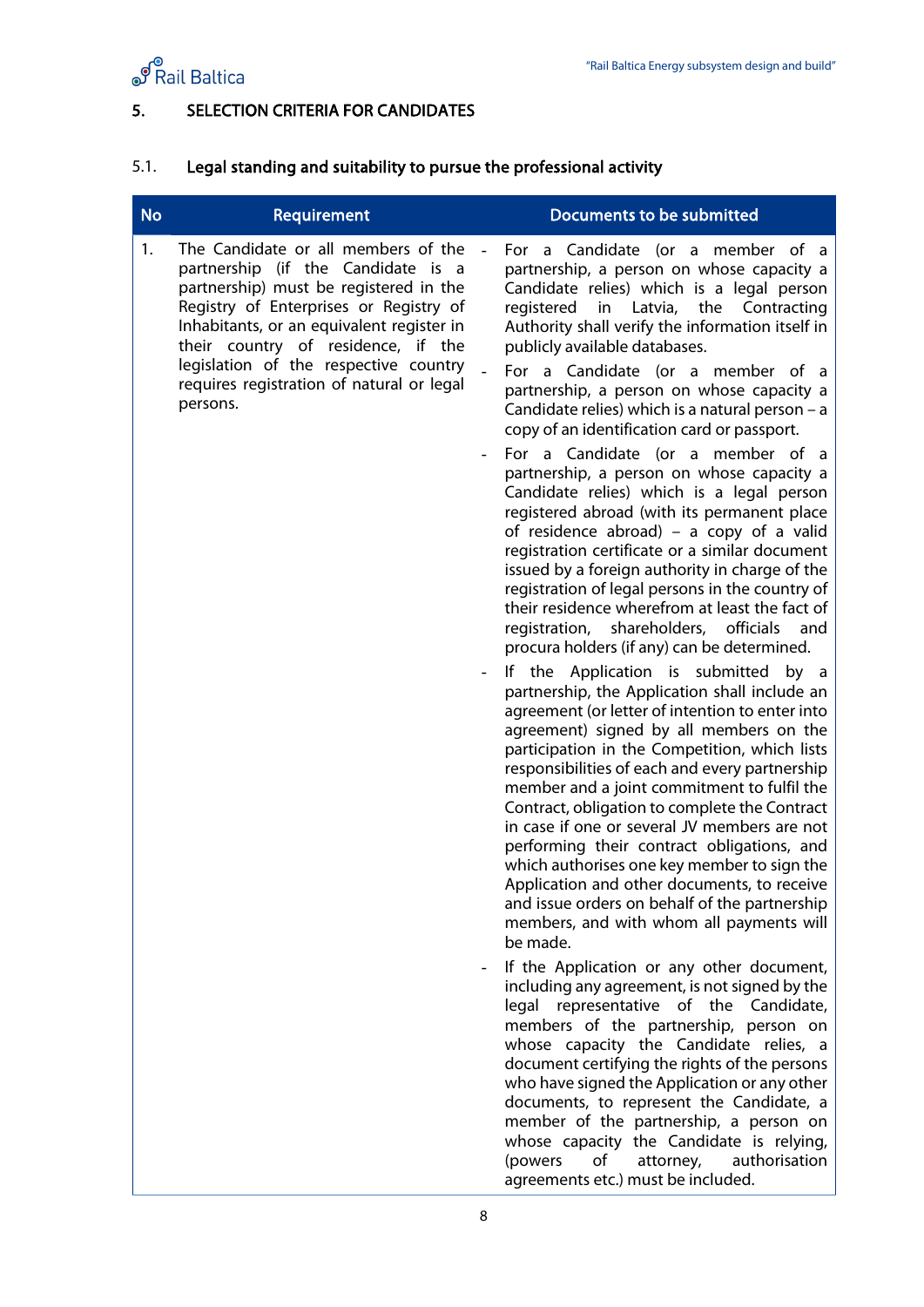| <b>No</b> | Requirement                |                                                                                                                                                                                                                                                                                                                                                                                                                                                                                                                                                                                                                                                                                                                                                   | <b>Documents to be submitted</b> |                                                                                                                                                                                                                                                                                                                                                                                                                                                                                                                                                                                                                                                                                               |  |  |
|-----------|----------------------------|---------------------------------------------------------------------------------------------------------------------------------------------------------------------------------------------------------------------------------------------------------------------------------------------------------------------------------------------------------------------------------------------------------------------------------------------------------------------------------------------------------------------------------------------------------------------------------------------------------------------------------------------------------------------------------------------------------------------------------------------------|----------------------------------|-----------------------------------------------------------------------------------------------------------------------------------------------------------------------------------------------------------------------------------------------------------------------------------------------------------------------------------------------------------------------------------------------------------------------------------------------------------------------------------------------------------------------------------------------------------------------------------------------------------------------------------------------------------------------------------------------|--|--|
| 2.        | $are1$ :<br>1)<br>a)<br>C) | The Candidate, all members of the<br>partnership (if the Candidate is a<br>partnership), persons on whose capacity<br>a Candidate relies and subcontractors<br>a legal person -<br>registered in a Member State to<br>Atlantic<br>the<br>North<br><b>Treaty</b><br>Organization<br>(hereinafter<br>NATO), European Union<br>or<br>European Economic Area;<br>b) whose beneficial owner <sup>2</sup> is a<br>citizen of the NATO, European<br>Union or European Economic<br>non-citizen of the<br>Area<br><b>or</b><br>Republic of Latvia; and<br>whose manufacturer of the<br>software or equipment used for<br>the provision of the Services is a<br>legal person registered in a<br>Member State of NATO, the<br>Union<br>European<br>the<br>or |                                  | No obligation to submit documents, unless<br>specifically requested by the Procurement<br>commission.<br>The Procurement commission is obligated to<br>apply requirements stipulated in Paragraph<br>36. <sup>1</sup> of Cabinet Regulation No 442 "Procedures<br>for the Ensuring Conformity of Information<br>and Communication Technologies Systems to<br>Security Requirements" dated<br>Minimum<br>28.07.2015 and not invite the Candidate to the<br>2nd stage of the Competition (where the<br>decision to award rights to conclude the<br>contract will be taken), if statement from<br>Latvian State Security Service with prohibition<br>to conclude the contract has been received. |  |  |
|           |                            | European Economic Area, or a<br>natural person who is a national<br>of the Republic of Latvia, a<br>citizen of NATO, the European<br>the<br>Union<br>or<br>European<br><b>Economic Area</b>                                                                                                                                                                                                                                                                                                                                                                                                                                                                                                                                                       |                                  |                                                                                                                                                                                                                                                                                                                                                                                                                                                                                                                                                                                                                                                                                               |  |  |
|           | or                         |                                                                                                                                                                                                                                                                                                                                                                                                                                                                                                                                                                                                                                                                                                                                                   |                                  |                                                                                                                                                                                                                                                                                                                                                                                                                                                                                                                                                                                                                                                                                               |  |  |
|           | 2)                         | a natural person who is a national of<br>the Republic of Latvia, a citizen of<br>the Member State to the NATO,<br>European<br>Union<br>European<br>or<br>Economic Area.                                                                                                                                                                                                                                                                                                                                                                                                                                                                                                                                                                           |                                  |                                                                                                                                                                                                                                                                                                                                                                                                                                                                                                                                                                                                                                                                                               |  |  |
| 3.        |                            | The representative of the Candidate or a<br>member of a partnership, or a person on<br>whose capacity Candidate relies who<br>has signed documents contained in the<br>Application has the right of signature,<br>i.e., it is an official having the right of                                                                                                                                                                                                                                                                                                                                                                                                                                                                                     |                                  | A document confirming the right of signature<br>(representation) of the representative of the<br>Candidate or a member of the partnership, or<br>the person on whose capacity Candidate<br>relies who signs the Application. For a<br>Candidate (or the member of a partnership),                                                                                                                                                                                                                                                                                                                                                                                                             |  |  |

ේ Rail Baltica

<span id="page-8-0"></span><sup>1</sup> Please see the Paragraph 36.1 of Cabinet Regulation No 442 "Procedures for the Ensuring Conformity of Information and Communication Technologies Systems to Minimum Security Requirements" dated 28.07.2015 (available here: [https://likumi.lv/ta/id/275671](https://likumi.lv/ta/id/275671-kartiba-kada-tiek-nodrosinata-informacijas-un-komunikacijas-tehnologiju-sistemu-atbilstiba-minimalajam-drosibas-prasibam) [kartiba-kada-tiek-nodrosinata-informacijas-un-komunikacijas-tehnologiju-sistemu-atbilstiba-minimalajam](https://likumi.lv/ta/id/275671-kartiba-kada-tiek-nodrosinata-informacijas-un-komunikacijas-tehnologiju-sistemu-atbilstiba-minimalajam-drosibas-prasibam)[drosibas-prasibam\)](https://likumi.lv/ta/id/275671-kartiba-kada-tiek-nodrosinata-informacijas-un-komunikacijas-tehnologiju-sistemu-atbilstiba-minimalajam-drosibas-prasibam).

<span id="page-8-1"></span><sup>&</sup>lt;sup>2</sup> Beneficial owner: a natural person who is the owner of the customer - legal person - or who controls the customer, or on whose behalf, for whose benefit or in whose interests business relationship is being established or an individual transaction is being executed, and it is at least:

a) regarding legal persons - a natural person who owns, in the form of direct or indirect shareholding, more than 25 per cent of the capital shares or voting stock of the legal person or who directly or indirectly controls it;

b) regarding legal arrangements - a natural person who owns or in whose interests a legal arrangement has been established or operates, or who directly or indirectly exercises control over it, including who is the founder, proxy or supervisor (manager) of such legal arrangement.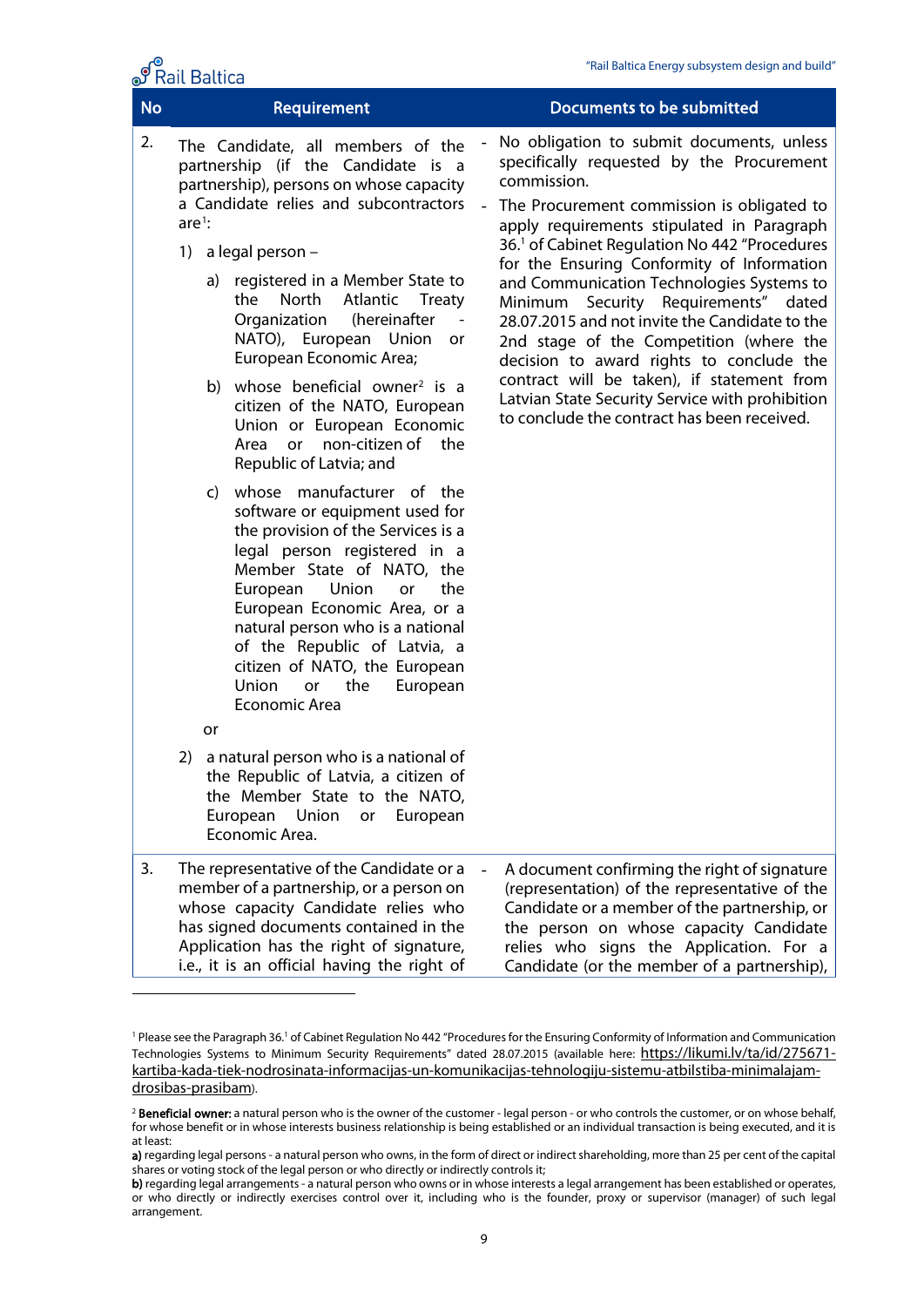

| <b>No</b> | Requirement                                                                                                                                        | Documents to be submitted                                                                                                                                                                                                                                                                                                                                                                                                                                     |
|-----------|----------------------------------------------------------------------------------------------------------------------------------------------------|---------------------------------------------------------------------------------------------------------------------------------------------------------------------------------------------------------------------------------------------------------------------------------------------------------------------------------------------------------------------------------------------------------------------------------------------------------------|
|           | signature or a person authorized by the<br>Candidate or by the member of a<br>partnership, or by the person on whose<br>capacity Candidate relies. | the person on whose capacity Candidate<br>relies which is a legal person registered in<br>Latvia the Contracting Authority shall verify<br>the information itself in publicly available<br>databases.                                                                                                                                                                                                                                                         |
|           |                                                                                                                                                    | - If the Candidate (or the member of the<br>partnership), or a person on whose capacity<br>Candidate relies, submits a power of attorney<br>(original or a copy certified by the Candidate)<br>there shall be additionally submitted<br>documents confirming that the issuer of the<br>power of attorney has the right of signature<br>(representation) of the Candidate, member of<br>a partnership, or by the person on whose<br>capacity Candidate relies. |

# 5.2. Economic and financial standing

| <b>No</b> | Requirement                                                                                                                                                                                                                                                                                                                                                                                                                                                                                                                                                                                                                                                                                                                                                                                                                                                                                                                                                                                     | Documents to be submitted                                                                                                                                                                                                                                                                                                                                                                                                                                                                                                                                                                                                                                                                                                                                                                                                                                                                                                                                                                                                                                                                 |
|-----------|-------------------------------------------------------------------------------------------------------------------------------------------------------------------------------------------------------------------------------------------------------------------------------------------------------------------------------------------------------------------------------------------------------------------------------------------------------------------------------------------------------------------------------------------------------------------------------------------------------------------------------------------------------------------------------------------------------------------------------------------------------------------------------------------------------------------------------------------------------------------------------------------------------------------------------------------------------------------------------------------------|-------------------------------------------------------------------------------------------------------------------------------------------------------------------------------------------------------------------------------------------------------------------------------------------------------------------------------------------------------------------------------------------------------------------------------------------------------------------------------------------------------------------------------------------------------------------------------------------------------------------------------------------------------------------------------------------------------------------------------------------------------------------------------------------------------------------------------------------------------------------------------------------------------------------------------------------------------------------------------------------------------------------------------------------------------------------------------------------|
| 1.        | The Candidate's or all members' of the<br>partnership together (if the Candidate is<br>a partnership and confirms the average<br>financial turnover jointly), average<br>financial turnover within the last 3<br>(three) financial years (2019, 2020, 2021)<br>is not less than 300 000 000,00 EUR<br>(three hundred million euros zero cents).<br>In the event the average annual financial<br>turnover of a limited partner of the<br>limited partnership (within the meaning<br>of The Commercial Law of the Republic<br>of Latvia, Division X) exceeds its<br>investment in the limited partnership,<br>the average financial turnover shall be<br>recognized in the amount of the<br>investment in the limited partnership.<br>In the event the Candidate or a member<br>of a partnership (if the Candidate is a<br>partnership) has operated in the market<br>for less than 3 (three) financial years, the<br>requirement shall be met during the<br>Candidate's actual operation period. | Filled<br>in<br>and<br>signed<br>Annex<br>No.<br>8<br>of Candidate's<br>"Confirmation<br>financial<br>standing";<br>Audited or self-approved (if the annual<br>financial statement is not required by the law<br>of the country of residence of the Candidate)<br>annual financial statements for financial<br>years 2019, 2020, 2021 showing the turnover<br>of the Candidate and each member of the<br>partnership on whose capacity Candidate is<br>relying to certify its financial and economic<br>performance and who will be financially<br>responsible for the execution of the Contract<br>(if the Candidate is a partnership) or other<br>entity on whose capacity Candidate is relying<br>to certify its financial and economic<br>performance and who will be financially<br>responsible for the execution of the Contract.<br>If the previous 3 (three) reporting years of the<br>Candidate differ from the years specified in<br>this Section (2019, 2020, 2021), the financial<br>turnover necessary must be indicated for the<br>Candidate's previous 3 (three) reporting |
| 2.        | The Candidate or each member of the<br>partnership (if the Candidate is a<br>partnership) on whose capacity the<br>Candidate is relying has to certify it's<br>financial and economic performance<br>and who will be financially and<br>economically responsible for fulfilment<br>of the procurement contract and entity<br>on whose abilities the Candidate is<br>relying to certify it's financial and                                                                                                                                                                                                                                                                                                                                                                                                                                                                                                                                                                                       | years.<br>For a limited partnership (within the meaning<br>of the Commercial Law of the Republic of<br>Latvia, Division X) - an additional document<br>evidencing the amount of the investment by<br>partnership<br>limited partner<br>(the<br>the<br>agreement or a document with a similarly<br>binding legal effect).                                                                                                                                                                                                                                                                                                                                                                                                                                                                                                                                                                                                                                                                                                                                                                  |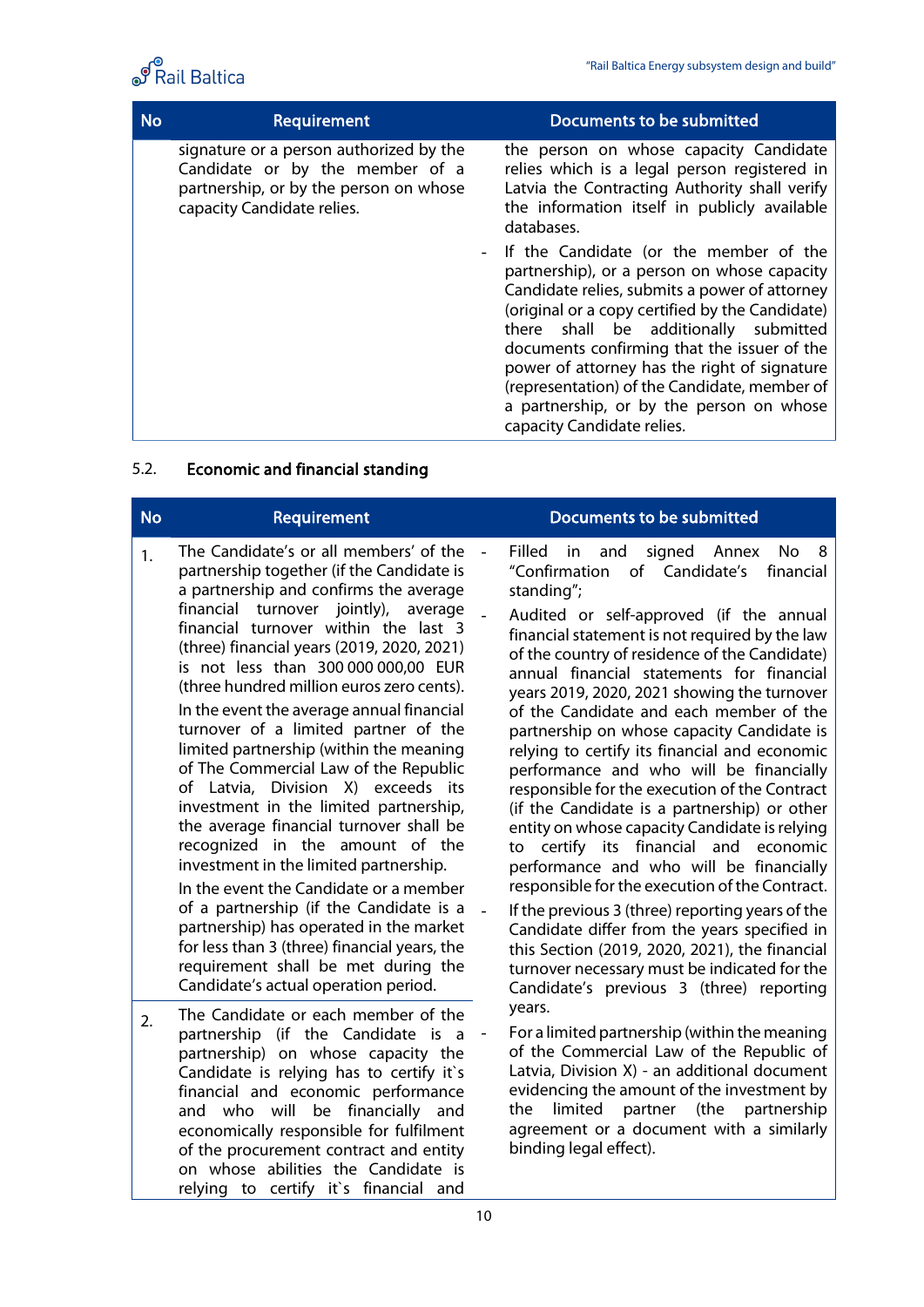

| <b>No</b> | <b>Requirement</b>                                                                                                                                                                                                                                                                                                            | Documents to be submitted                                                                                                                                                                                                                                                                                                                                                                                                                                                                                  |
|-----------|-------------------------------------------------------------------------------------------------------------------------------------------------------------------------------------------------------------------------------------------------------------------------------------------------------------------------------|------------------------------------------------------------------------------------------------------------------------------------------------------------------------------------------------------------------------------------------------------------------------------------------------------------------------------------------------------------------------------------------------------------------------------------------------------------------------------------------------------------|
|           | economic performance and who will be<br>financially and economically responsible<br>for fulfilment of the procurement<br>contract, shall have stable financial and<br>economic performance, namely, in the<br>last audited financial year liquidity ratio<br>shall be equal to or exceed 1 and shall<br>have positive equity. | the Application is submitted by a<br>lf.<br>partnership, Candidate shall indicate the<br>member of the partnership on whose<br>capacity Candidate is relying to certify its<br>financial and economic performance and<br>who will be financially and economically<br>responsible for fulfilment of the Contract<br>including this information in the agreement<br>of cooperation (or letter of intent to enter<br>into agreement) stipulated in Section 5.1.1 of<br>the Regulation.                        |
|           |                                                                                                                                                                                                                                                                                                                               | If the Candidate is relying on any other<br>entity's capacity to certify its financial and<br>economic performance and this entity will be<br>financially and economically responsible for<br>the fulfilment of the Contract, Candidate<br>along with the Application<br>submits<br>confirmation or agreement on cooperation<br>and/or passing of resources to the Candidate,<br>signed between such entity and the<br>Candidate (please see the Section 6 of the<br>Regulation for detailed information). |

#### 5.3. Technical and professional ability

| <b>No</b> | Requirement                                                                                                                                                                                                                                                                                                                            | Documents to be submitted                                                    |  |
|-----------|----------------------------------------------------------------------------------------------------------------------------------------------------------------------------------------------------------------------------------------------------------------------------------------------------------------------------------------|------------------------------------------------------------------------------|--|
| 1.        | The Candidate within the previous 15<br>(fifteen) years (until the date of<br>submission of the application) has<br>gained experience in railway project<br>(TSI compliant <sup>3</sup> with design speed at<br>least 200 km/h) as main contractor or as<br>a sub-contractor where Candidate has<br>provided following services/works: | Filled in Annex No 3;<br>Description (not more than 2 pages per<br>project). |  |
|           | a) preparation of OCS detailed design <sup>4</sup><br>for not less than 200 (two hundred)<br>km of equivalent single track length<br>for AC electrification system<br>b) preparation of OCS detailed design<br>for AC electrification system with<br>tunnel which was at least 1 (one) km<br>long                                      |                                                                              |  |

<span id="page-10-0"></span><sup>&</sup>lt;sup>3</sup> TSI compliant hereinafter is understood as follows -TSI regulations and TSI requirements were mandatory applied for all project implementation stages fulfilling ENE TSI subsystem requirements. EC certification is not mandatory.

<span id="page-10-1"></span><sup>4</sup> Detailed design hereinafter is understood as follows - final stage of the design process giving the right to start corresponding construction works.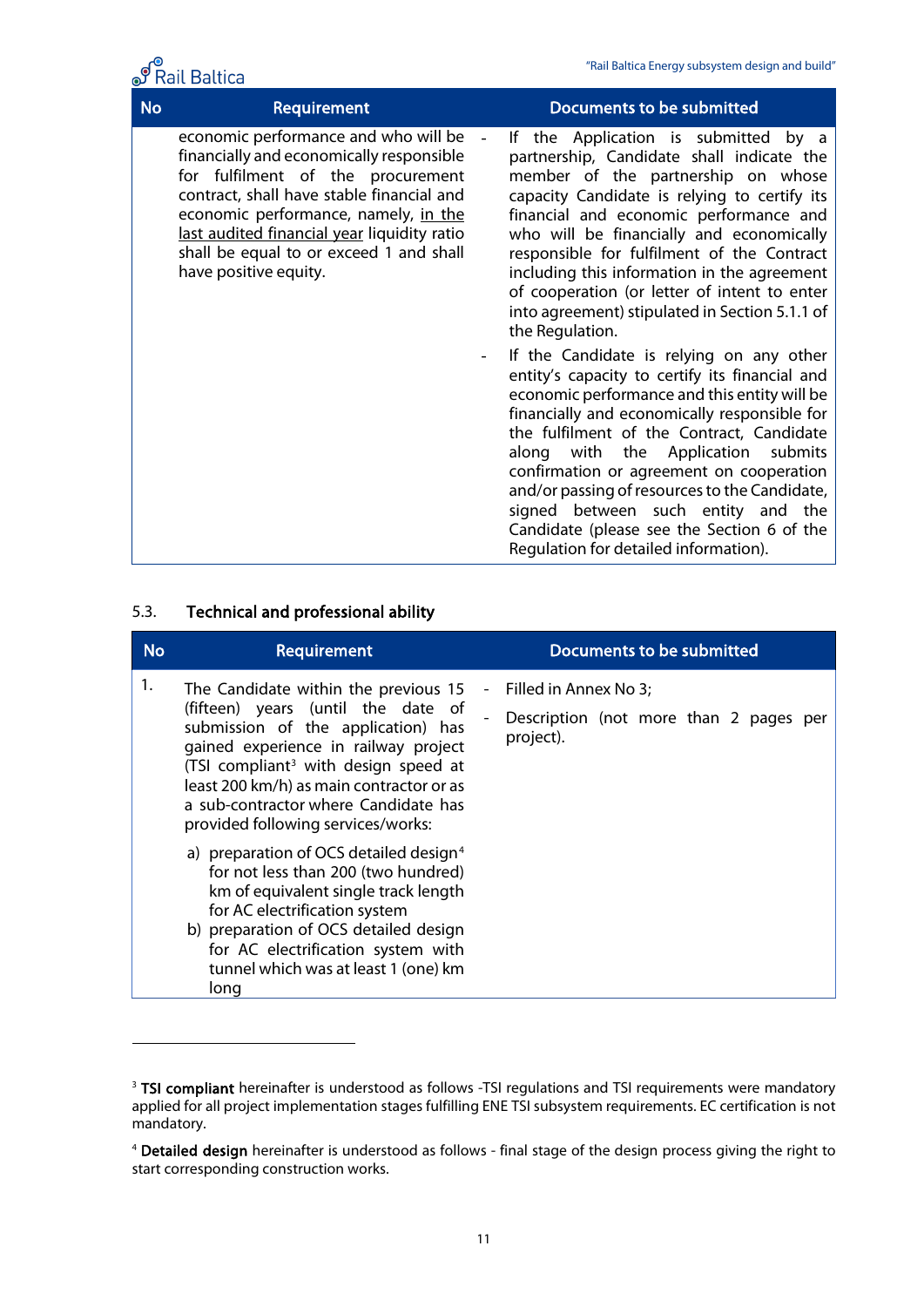

| <b>No</b> | <b>Requirement</b>                                                                                                                                                                                                                                                                                                                                                       |  | <b>Documents to be submitted</b>                              |
|-----------|--------------------------------------------------------------------------------------------------------------------------------------------------------------------------------------------------------------------------------------------------------------------------------------------------------------------------------------------------------------------------|--|---------------------------------------------------------------|
|           | c) construction and commissioning of<br>OCS for not less than 200 (two<br>hundred) km of equivalent single<br>track length for AC electrification<br>system<br>d) construction and commissioning of<br>OCS for AC electrification system for<br>a tunnel with at least 1 (one) km<br>length.                                                                             |  |                                                               |
|           | Each requirement (from a) to d)) can be<br>covered by separate project.                                                                                                                                                                                                                                                                                                  |  |                                                               |
|           | Total amount of projects covering<br>requirements from Section 5.3.1 to 5.3.5<br>of the Regulations cannot exceed 6 (six)<br>projects.                                                                                                                                                                                                                                   |  |                                                               |
| 2.        | The Candidate within the previous 15                                                                                                                                                                                                                                                                                                                                     |  | Filled in Annex No 4;                                         |
|           | (fifteen) years (until the date of<br>submission of the application) as a main<br>contractor or as a sub-contractor has<br>gained experience in TSI compliant<br>railway project where the Candidate<br>provided<br>the<br>following<br>has<br>services/works:                                                                                                           |  | Description (not more than 2 pages per<br>project).           |
|           | a) traction power electrical simulation<br>for detailed design<br>b) preparation of detailed design for at<br>least 3<br>(three) TSS<br>AC<br>for<br>electrification system and High<br>Voltage on primary side at least 110<br>kV                                                                                                                                       |  |                                                               |
|           | c) construction and commissioning of<br>at least 3 (three) TSS for AC<br>electrification system and High<br>Voltage on primary side at least 110<br>kV.                                                                                                                                                                                                                  |  |                                                               |
|           | Each requirement (from a) to c)) can be<br>covered by separate project.                                                                                                                                                                                                                                                                                                  |  |                                                               |
|           | Total amount of projects covering<br>requirements from Section 5.3.1 to 5.3.5<br>of the Regulations cannot exceed 6 (six)<br>projects.                                                                                                                                                                                                                                   |  |                                                               |
| 3.        | The Candidate within the previous 15<br>(fifteen) years (until the date<br>0f<br>submission of the application)<br>as<br>design and build main contractor or as<br>a sub-contractor has gained experience<br>in TSI compliant railway project where<br>the Candidate has provided detailed<br>design, installation and commissioning<br>of one ECCS (including software, |  | Filled in Annex No 5;<br>Description (not more than 2 pages). |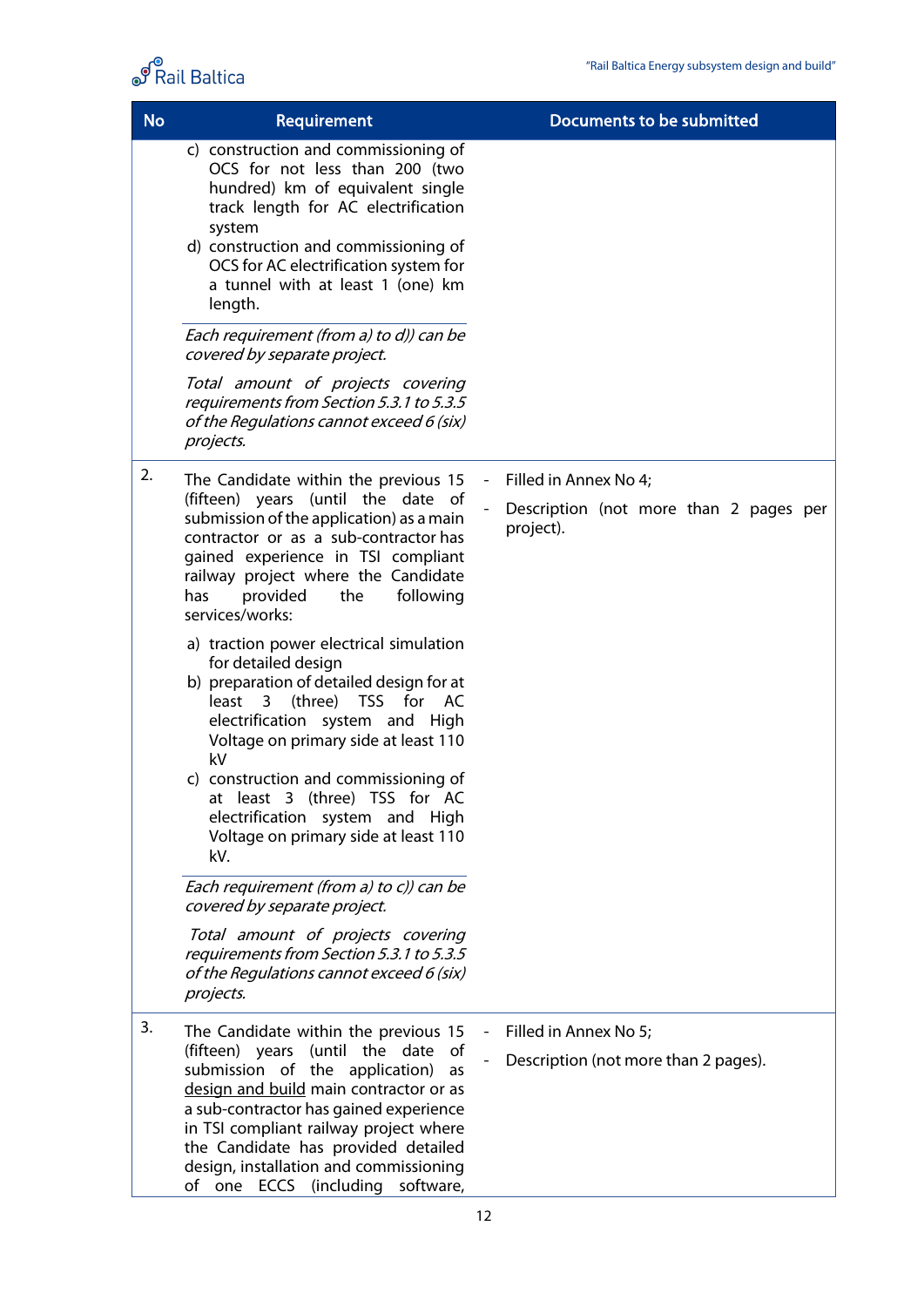|           | <b>Rail Baltica</b>                                                                                                                                                                                                                                                                                                                                                                                                                                                                                                                                                                                           | "Rail Baltica Energy subsystem design and build" |
|-----------|---------------------------------------------------------------------------------------------------------------------------------------------------------------------------------------------------------------------------------------------------------------------------------------------------------------------------------------------------------------------------------------------------------------------------------------------------------------------------------------------------------------------------------------------------------------------------------------------------------------|--------------------------------------------------|
| <b>No</b> | <b>Requirement</b>                                                                                                                                                                                                                                                                                                                                                                                                                                                                                                                                                                                            | <b>Documents to be submitted</b>                 |
|           | hardware, control rooms and RTUs),<br>controlling:                                                                                                                                                                                                                                                                                                                                                                                                                                                                                                                                                            |                                                  |
|           | a) at least 3 (three) transformer sub-<br>stations and<br>b) OCS for at least 200 (two hundred)<br>km of equivalent single track length.                                                                                                                                                                                                                                                                                                                                                                                                                                                                      |                                                  |
|           | Requirement shall be covered by one<br>project.                                                                                                                                                                                                                                                                                                                                                                                                                                                                                                                                                               |                                                  |
|           | Total amount of projects covering<br>requirements from Section 5.3.1 to 5.3.5<br>of the Regulations cannot exceed 6 (six)<br>projects.                                                                                                                                                                                                                                                                                                                                                                                                                                                                        |                                                  |
| 4.        | The Candidate within the previous 15                                                                                                                                                                                                                                                                                                                                                                                                                                                                                                                                                                          | Filled in Annex No 6;                            |
|           | (fifteen) years (until the date of<br>submission of the application) in role of<br>a contractor has been responsible for<br>provision of project management office<br>services in railway project with the<br>project investment value of at least<br>200 000 000,00 EUR (two hundred<br>million euros zero cents) and project<br>management office services covered at<br>least:                                                                                                                                                                                                                             | Description (not more than 2 pages).             |
|           | a) construction management<br>b) HSEQ management<br>c) contract management<br>d) stakeholder management<br>e) risk management<br>f) interface<br>integration<br>and<br>management<br>g) requirement management<br>h) communication management<br>configuration<br>i) change<br>and<br>management<br>development and implementation<br>i)<br>of project management plan<br>k) forecasting, reporting, scheduling.<br>Requirement shall be covered by one<br>project.<br>Total amount of projects covering<br>requirements from Section 5.3.1 to 5.3.5<br>of the Regulations cannot exceed 6 (six)<br>projects. |                                                  |
| 5.        | The Candidate within the previous 15                                                                                                                                                                                                                                                                                                                                                                                                                                                                                                                                                                          | Filled in Annex No 7;                            |
|           | (fifteen) years (until the date<br>of<br>submission of the application)<br>as<br>design and build main contractor has                                                                                                                                                                                                                                                                                                                                                                                                                                                                                         | Description (not more than 2 pages);             |
|           |                                                                                                                                                                                                                                                                                                                                                                                                                                                                                                                                                                                                               | EC declaration of verification.                  |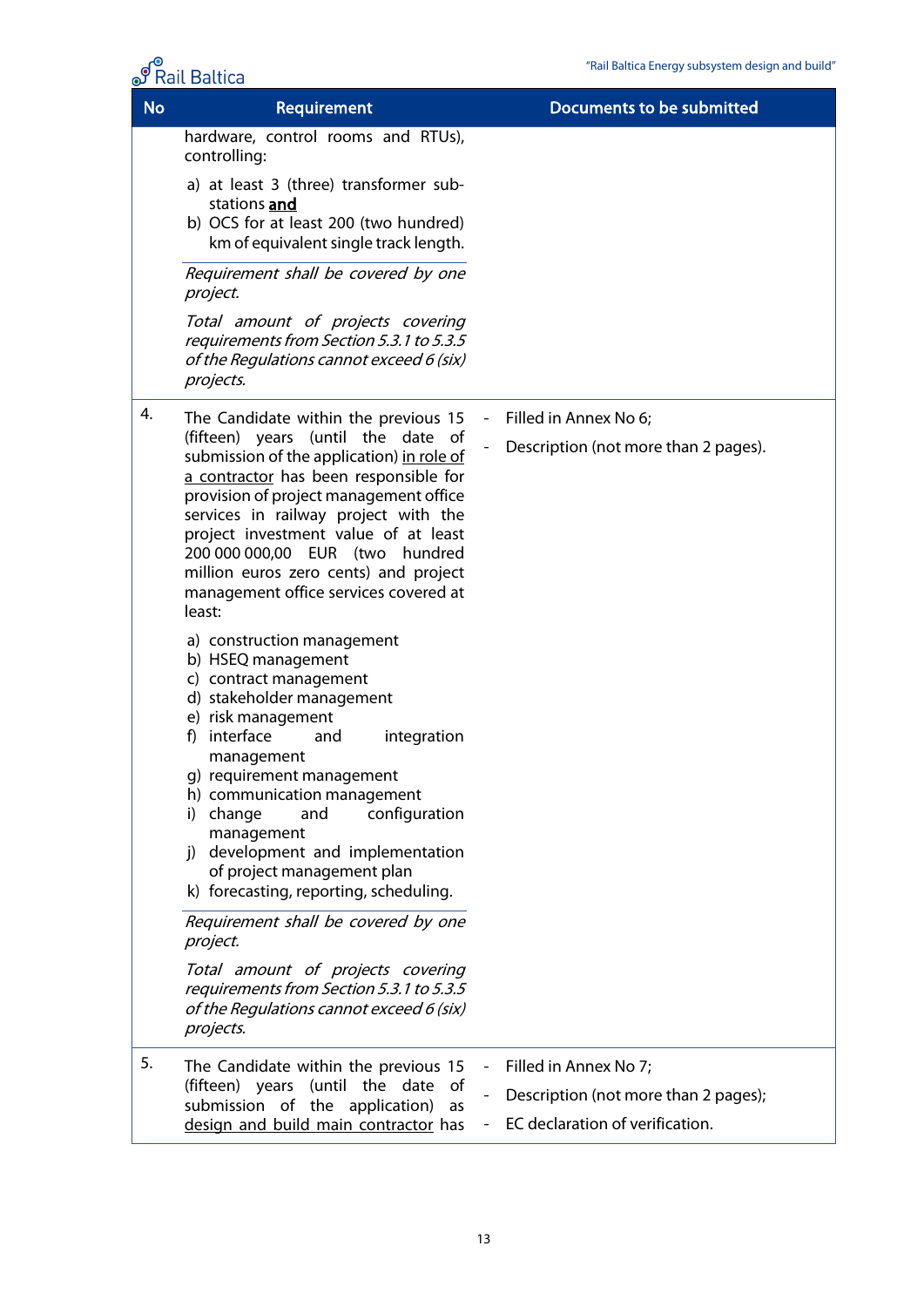

| <b>No</b> | Requirement                                                                                                                                                                                                                                                                                                                                                                                                                                                                                               | Documents to be submitted                                                                                                                                 |
|-----------|-----------------------------------------------------------------------------------------------------------------------------------------------------------------------------------------------------------------------------------------------------------------------------------------------------------------------------------------------------------------------------------------------------------------------------------------------------------------------------------------------------------|-----------------------------------------------------------------------------------------------------------------------------------------------------------|
|           | gained experience in EC certified <sup>5</sup><br>railway project where Candidate has<br>provided following<br>services/works<br>covering the integration:                                                                                                                                                                                                                                                                                                                                                |                                                                                                                                                           |
|           | a) detailed design, construction and<br>commissioning of OCS for tracks<br>with not less than 50 (fifty) km of<br>equivalent single track length for AC<br>electrification system, and<br>b) detailed design, construction and<br>commissioning of at least 1 (one)<br>TSS for AC electrification system and<br>High Voltage on primary side at<br>least 110 kV, and<br>c) detailed design, construction and<br>commissioning of ECCS (including<br>software, hardware, main control<br>centre and RTUs). |                                                                                                                                                           |
|           | Requirement shall be covered by one<br>project.                                                                                                                                                                                                                                                                                                                                                                                                                                                           |                                                                                                                                                           |
|           | Total amount of projects covering<br>requirements from Section 5.3.1 to 5.3.5<br>of the Regulations cannot exceed 6 (six)<br>projects.                                                                                                                                                                                                                                                                                                                                                                    |                                                                                                                                                           |
| 6.        | The Candidate or each member of the<br>partnership (if Candidate is the<br>partnership) has quality management<br>system that complies with:                                                                                                                                                                                                                                                                                                                                                              | A copy of certificate issued by certification<br>body;<br>If the Candidate doesn't have respective ISO<br>then<br>self-declaration<br>certificate,<br>and |
|           | a) ISO<br>9001:2015<br>standard<br>or<br>equivalent<br>14001:2015<br>b) ISO<br>standard<br>or                                                                                                                                                                                                                                                                                                                                                                                                             | description of the equivalent management<br>system.                                                                                                       |
|           | equivalent<br>c) ISO<br>45001:2018<br>standard<br>or<br>equivalent.                                                                                                                                                                                                                                                                                                                                                                                                                                       |                                                                                                                                                           |

#### 5.4. Exclusion grounds

The Contracting Authority shall exclude the Candidate from further participation in the Competition in any of the following circumstances:

| <b>No</b> | Requirement                                                           | Documents to be submitted <sup>6</sup>                                                                                                                       |  |
|-----------|-----------------------------------------------------------------------|--------------------------------------------------------------------------------------------------------------------------------------------------------------|--|
|           | submission of the Application the<br>Candidate or a person who is the | Within previous 3 (three) years before - For a Candidate and a person who is the<br>Candidate's management board or<br>supervisory board member, person with |  |

<span id="page-13-0"></span><sup>&</sup>lt;sup>5</sup> EC certified hereinafter is understood as follows - EC declaration of verification has been issued according to the interoperability of the rail system within the European Union DIRECTIVE (EU) 2016/797 or DIRECTIVE (EU) 2008/57 (or DIRECTIVE (EU) 2001/16 or DIRECTIVE (EU)1996/48).

<span id="page-13-1"></span><sup>6</sup> Unless documents are not specifically requested by the Procurement commission, there is no obligation to submit any.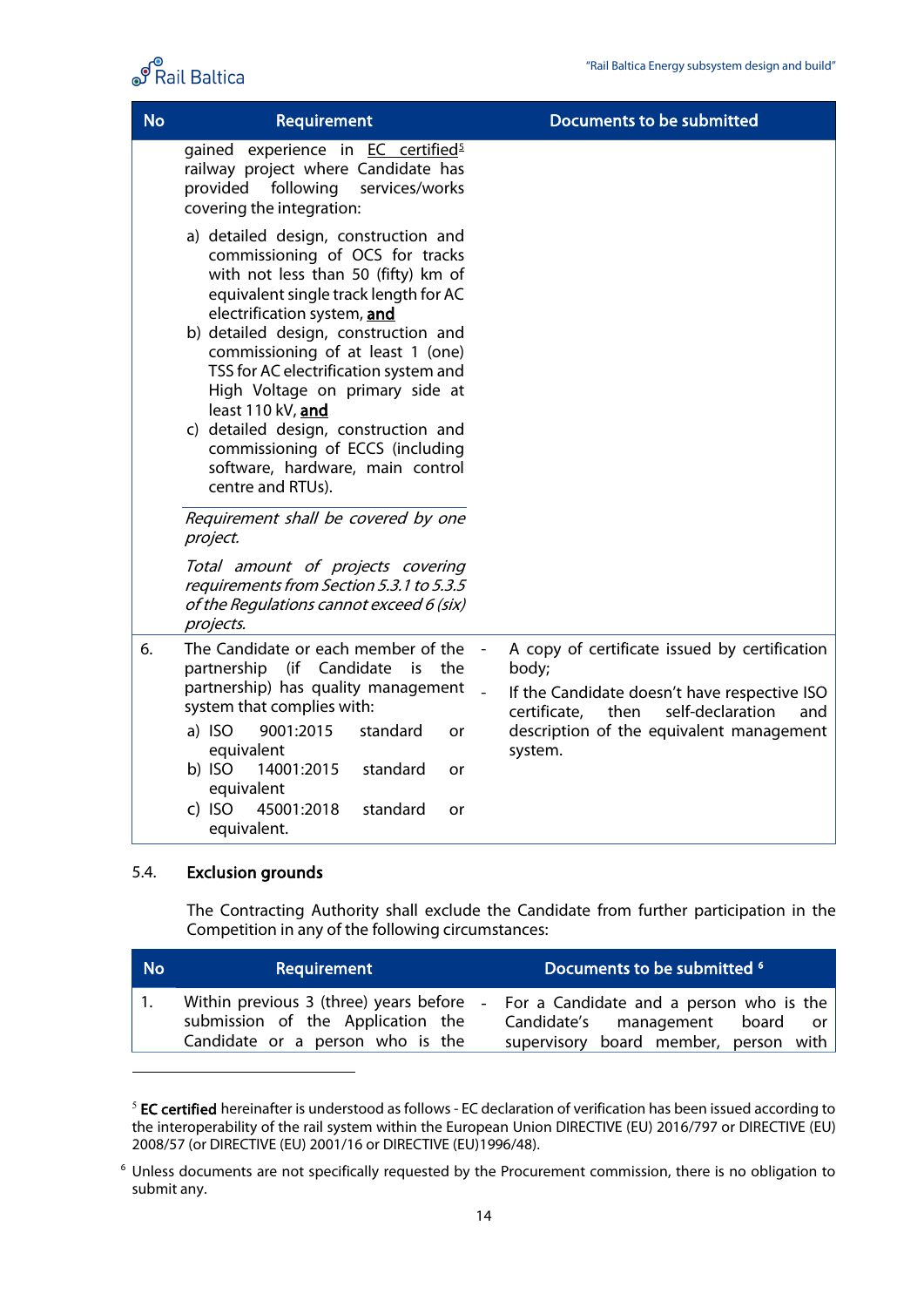# $\sqrt{\frac{6}{1}}$

|           | <b>T</b> Rail Baltica                                                                                                                                                                                                                                                                                                                                                                                                                                                                                                                                                                                                                                                                                                                                                                                                                                                                                                                                                                                                                                                                                                                                                                                                                                                                                                                                                                                                                                                                                                                                                 |                                                                                                                                                                                                                                                                                                                                                                                                                                                                                                                                                                                                                                                                                                                                                                                                        |
|-----------|-----------------------------------------------------------------------------------------------------------------------------------------------------------------------------------------------------------------------------------------------------------------------------------------------------------------------------------------------------------------------------------------------------------------------------------------------------------------------------------------------------------------------------------------------------------------------------------------------------------------------------------------------------------------------------------------------------------------------------------------------------------------------------------------------------------------------------------------------------------------------------------------------------------------------------------------------------------------------------------------------------------------------------------------------------------------------------------------------------------------------------------------------------------------------------------------------------------------------------------------------------------------------------------------------------------------------------------------------------------------------------------------------------------------------------------------------------------------------------------------------------------------------------------------------------------------------|--------------------------------------------------------------------------------------------------------------------------------------------------------------------------------------------------------------------------------------------------------------------------------------------------------------------------------------------------------------------------------------------------------------------------------------------------------------------------------------------------------------------------------------------------------------------------------------------------------------------------------------------------------------------------------------------------------------------------------------------------------------------------------------------------------|
| <b>No</b> | Requirement                                                                                                                                                                                                                                                                                                                                                                                                                                                                                                                                                                                                                                                                                                                                                                                                                                                                                                                                                                                                                                                                                                                                                                                                                                                                                                                                                                                                                                                                                                                                                           | Documents to be submitted <sup>6</sup>                                                                                                                                                                                                                                                                                                                                                                                                                                                                                                                                                                                                                                                                                                                                                                 |
|           | Candidate's management board or<br>supervisory board member, person<br>with representation rights or a procura<br>holder, or a person who is authorised to<br>represent the Candidate in operations<br>in relation to a branch, has been found<br>guilty of or has been subjected to<br>coercive measures for committing any<br>of the following criminal offences by<br>such a public prosecutor's order<br>regarding punishment or a court<br>judgement that has entered into force<br>and may not be challenged and<br>appealed:<br>a) establishment, management of,<br>involvement in a criminal organization<br>or in an organized group included in the<br>criminal organization or other criminal<br>formation, or participation in criminal<br>offences committed by such<br>an<br>organization,<br>b)<br>bribe-taking,<br>bribery,<br>bribe<br>misappropriation, intermediation<br>in<br>bribery, unauthorized participation in<br>property transactions,<br>taking<br>of<br>prohibited benefit, commercial bribing,<br>unlawful claiming of benefits, accepting<br>or providing of benefits, trading<br>influences,<br>c) fraud, misappropriation or money-<br>laundering,<br>d) terrorism, terrorism funding, creation<br>or organization of a terrorist group,<br>for<br>traveling<br>terrorist<br>purposes,<br>justification of terrorism, calling to<br>terrorism, terrorism threats or recruiting<br>or training a person in performance of<br>acts of terrorism,<br>e) human trafficking,<br>f) evasion from payment of taxes or<br>similar payments. | representation rights or a procura holder, or a<br>person who is authorised to represent the<br>Candidate in operations in relation to a<br>branch, which are registered or residing in<br>Latvia, the Contracting Authority will verify<br>the information itself in publicly available<br>databases.<br>For a Candidate and a person who is the<br>Candidate's<br>management<br>board<br>or<br>supervisory board member, person with<br>representation rights or a procura holder, or a<br>person who is authorised to represent the<br>Candidate in operations in relation to a<br>branch, which are registered or residing<br>outside of Latvia the Candidate shall submit<br>statement<br>from<br>the<br>appropriate<br>an<br>competent authority of the country of<br>registration or residence. |
| 2.        | It has been detected that on the last day<br>of the term for submitting Applications<br>(in the First Stage of the Competition) or<br>on the day when a decision has been<br>made on possible granting of rights to<br>conclude the Contract (in the Second<br>Stage of the Competition),<br>the<br>Candidate has tax debts in Latvia or a<br>country where it has been incorporated<br>or is permanently residing, including<br>debts of mandatory state social<br>insurance contributions exceeding 150                                                                                                                                                                                                                                                                                                                                                                                                                                                                                                                                                                                                                                                                                                                                                                                                                                                                                                                                                                                                                                                             | For a Candidate registered or residing in<br>Latvia, the Contracting Authority will verify<br>the information itself in publicly available<br>databases.<br>For a Candidate registered or residing outside<br>of Latvia the Candidate shall submit an<br>appropriate statement from the competent<br>authority of the country of registration or<br>residence.                                                                                                                                                                                                                                                                                                                                                                                                                                         |

euro in total in any of the countries.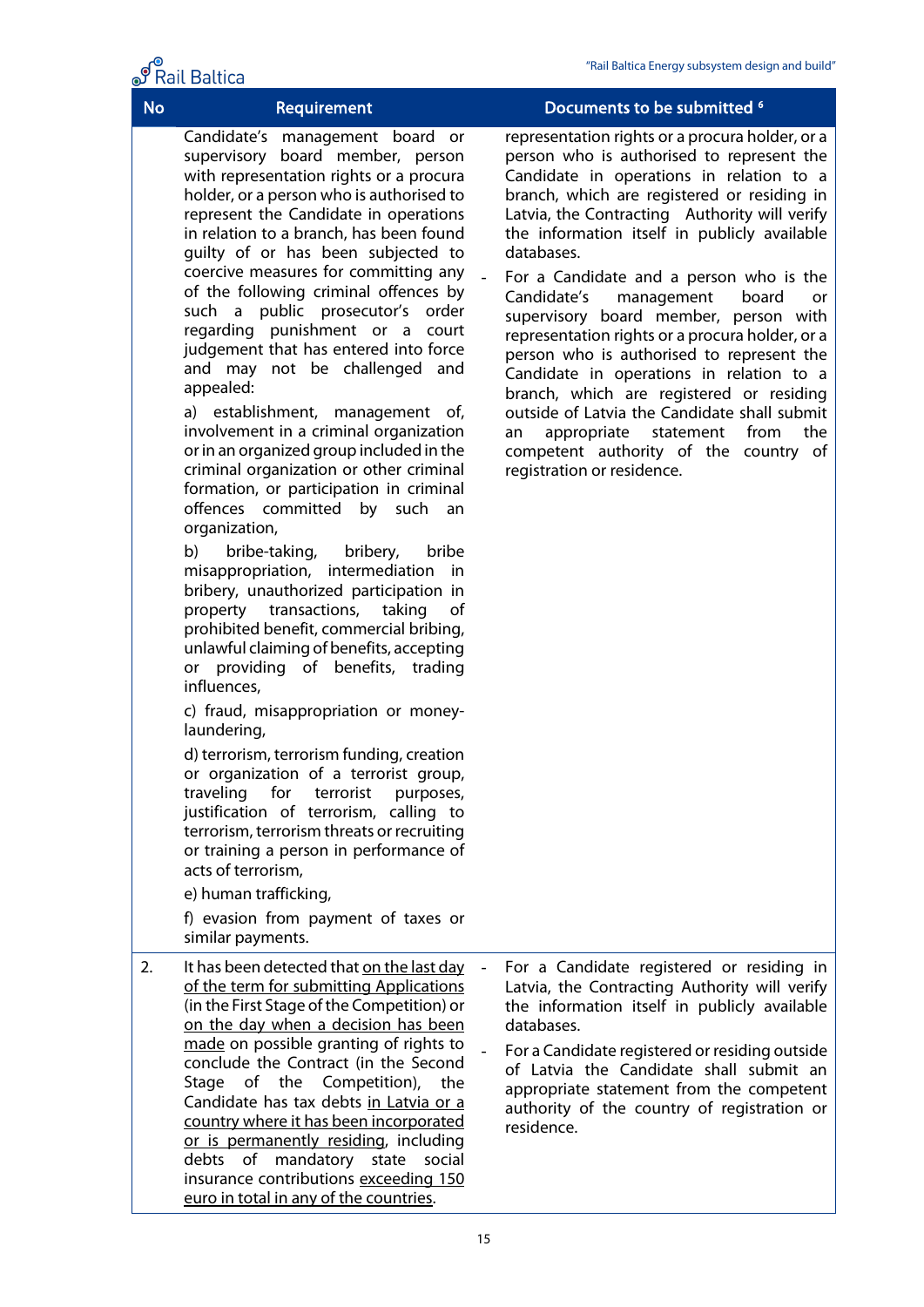

| <b>No</b> | Requirement                                                                                                                                                                                                                                                                                                                                                                                                                                                                                                                                                                                                                                                                                                                                                                                                                                                                                                                                                                                                                                                                                                                                                                                                                                                                                                                                                                                                                                                                                                                                                                                                                                                                                                                          | Documents to be submitted <sup>6</sup>                                                                                                                                                                                                                                                                                                                         |
|-----------|--------------------------------------------------------------------------------------------------------------------------------------------------------------------------------------------------------------------------------------------------------------------------------------------------------------------------------------------------------------------------------------------------------------------------------------------------------------------------------------------------------------------------------------------------------------------------------------------------------------------------------------------------------------------------------------------------------------------------------------------------------------------------------------------------------------------------------------------------------------------------------------------------------------------------------------------------------------------------------------------------------------------------------------------------------------------------------------------------------------------------------------------------------------------------------------------------------------------------------------------------------------------------------------------------------------------------------------------------------------------------------------------------------------------------------------------------------------------------------------------------------------------------------------------------------------------------------------------------------------------------------------------------------------------------------------------------------------------------------------|----------------------------------------------------------------------------------------------------------------------------------------------------------------------------------------------------------------------------------------------------------------------------------------------------------------------------------------------------------------|
| 3.        | Candidate's insolvency proceedings<br>have been announced, the Candidate's<br>activities<br>business<br>have<br>been<br>suspended, the Candidate is under<br>liquidation.                                                                                                                                                                                                                                                                                                                                                                                                                                                                                                                                                                                                                                                                                                                                                                                                                                                                                                                                                                                                                                                                                                                                                                                                                                                                                                                                                                                                                                                                                                                                                            | For a Candidate registered or residing in<br>Latvia, the Contracting Authority will verify<br>the information itself in publicly available<br>databases.<br>For a Candidate registered or residing outside<br>of Latvia the Candidate shall submit an<br>appropriate statement from the competent<br>authority of the country of registration or<br>residence. |
| 4.        | A person who drafted the Competition<br>documents (Contracting<br>Authority's<br>official or employee), Procurement<br>commission member or expert is<br>related to the Candidate, or is interested<br>in selection of some Candidate, and the<br>Contracting Authority cannot prevent<br>this situation by measures that cause<br>less restrictions on Candidates. A<br>person who drafted the Competition<br>documents (Contracting<br>Authority's<br>official or employee), Procurement<br>commission member or expert is<br>presumed to<br>be related to the<br>Candidate in any of the following cases:<br>a) if he or she is a current and/or an ex-<br>employee, official, shareholder, procura<br>holder or member of a Candidate or a<br>subcontractor which are legal persons<br>and if such relationship with the legal<br>person was terminated within the last<br>24 months:<br>b) if he or she is the father, mother,<br>grandmother,<br>grandfather,<br>child,<br>grandchild, adoptee, adopter, brother,<br>sister, half-brother, half-sister or spouse<br>(hereinafter – relative) of a Candidate's<br>or subcontractor's, which is a legal<br>person, shareholder who owns at least<br>10% of the shares in a joint-stock<br>company, shareholder in a limited<br>liability company, procure holder or an<br>official;<br>c) if he or she is a relative of a Candidate<br>or a subcontractor which is a natural<br>person.<br>If the Candidate is a partnership,<br>consisting of natural or legal persons, a<br>relation to the Candidate is presumed<br>also if a person who drafted the<br>Competition documents (Contracting<br>official<br>Authority's<br>employee),<br>or<br>Procurement commission member or | No obligation to submit documents, unless<br>specifically requested by the Procurement<br>commission.                                                                                                                                                                                                                                                          |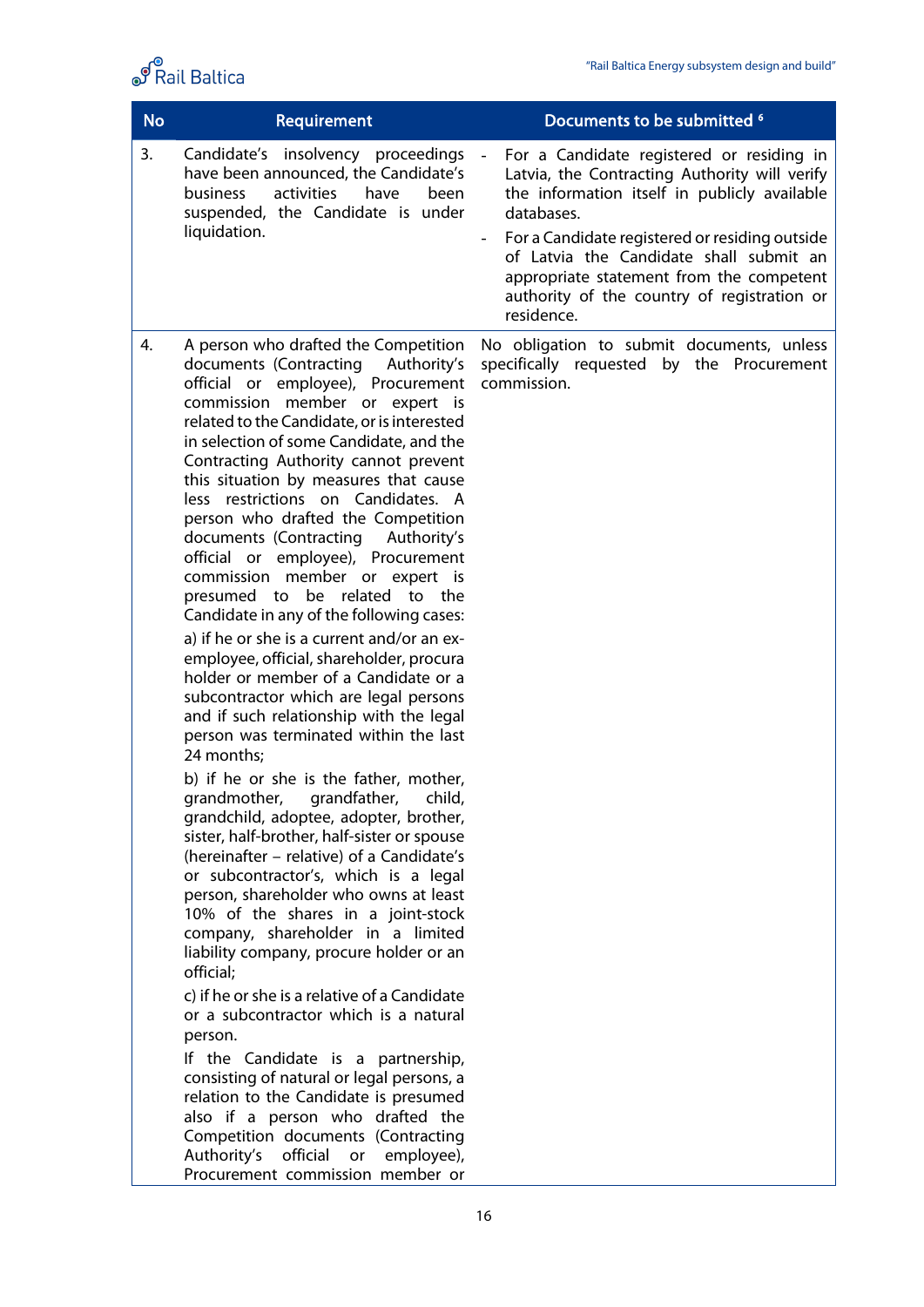|           | S Rail Baltica                                                                                                                                                                                                                                                                                                                                                                                                                                                                                                                                                                                                                     | "Rail Baltica Energy subsystem design and build"                                                                                                                                                                                                                                                                                                                                                                                                                                                                                                                                                                                                                          |
|-----------|------------------------------------------------------------------------------------------------------------------------------------------------------------------------------------------------------------------------------------------------------------------------------------------------------------------------------------------------------------------------------------------------------------------------------------------------------------------------------------------------------------------------------------------------------------------------------------------------------------------------------------|---------------------------------------------------------------------------------------------------------------------------------------------------------------------------------------------------------------------------------------------------------------------------------------------------------------------------------------------------------------------------------------------------------------------------------------------------------------------------------------------------------------------------------------------------------------------------------------------------------------------------------------------------------------------------|
| <b>No</b> | Requirement                                                                                                                                                                                                                                                                                                                                                                                                                                                                                                                                                                                                                        | Documents to be submitted <sup>6</sup>                                                                                                                                                                                                                                                                                                                                                                                                                                                                                                                                                                                                                                    |
|           | expert is related to a member of a<br>partnership in any of the above-<br>mentioned ways.                                                                                                                                                                                                                                                                                                                                                                                                                                                                                                                                          |                                                                                                                                                                                                                                                                                                                                                                                                                                                                                                                                                                                                                                                                           |
| 5.        | The Candidate has an advantage that<br>limits competition in the Competition, if<br>it or its related legal person consulted<br>the Contracting Authority or otherwise<br>involved in preparing<br>the<br>was<br>the<br>Competition, and<br>advantage<br>cannot be prevented by less restrictive<br>measures, and the Candidate cannot<br>prove that its or its related legal<br>person's participation in preparing the<br>Competition documents does not<br>restrict competition.                                                                                                                                                | No obligation to submit documents, unless<br>specifically requested by the Procurement<br>commission.                                                                                                                                                                                                                                                                                                                                                                                                                                                                                                                                                                     |
| 6.        | Within the previous 12 (twelve) months<br>before last day of the term for<br>submitting Applications (in the First<br>Stage) by such a decision of a<br>competent authority or a<br>court<br>judgment which has entered into force<br>and may not be challenged and<br>appealed, the Candidate has been<br>found guilty of violating competition<br>laws manifested as a horizontal cartel<br>agreement, except for the case when<br>the relevant authority, upon detecting<br>violation of competition laws, has<br>released the Candidate from a fine or<br>has decreased the fine for cooperation<br>within a leniency program. | For a Candidate registered or residing in<br>Latvia, the Contracting Authority will verify<br>the information itself in publicly available<br>databases.<br>For a Candidate registered or residing outside<br>of Latvia, the Candidate shall submit an<br>appropriate statement from the competent<br>authority of the country of registration or<br>residence or other objective proof of good<br>standing. For example, a link to the database<br>of the competent authority's public database<br>(website) listing all its decisions and validity<br>thereof (provided that access to any such<br>database/website is free of charge to the<br>Contracting Authority). |
| 7.        | Within the previous 3 (three) years<br>before last day of the term for<br>submitting Applications (in the First<br>Stage) by such a decision of a<br>competent authority, a court judgment<br>or a public prosecutor's order which has<br>entered into force and may not be<br>challenged<br>appealed,<br>and<br>the<br>Candidate has been found guilty and is<br>punished for a violation manifested as<br>employment of one or more persons<br>who do not possess the required<br>employment permit or if it is illegal for<br>such persons to reside in a Member<br>State of the European Union.                                | For a Candidate registered or residing in<br>Latvia, the Contracting Authority will verify<br>the information itself in publicly available<br>databases.<br>For a Candidate registered or residing outside<br>of Latvia the Candidate shall submit an<br>appropriate statement from the competent<br>authority of the country of registration or<br>residence.                                                                                                                                                                                                                                                                                                            |
| 8.        | Within the previous 12 (twelve) months<br>before last day of the term for<br>submitting Applications (in the First<br>Stage) by such a decision of a<br>competent authority, a court judgment<br>or a public prosecutor's order which has<br>entered into force and may not be<br>challenged<br>appealed,<br>the<br>and                                                                                                                                                                                                                                                                                                            | For a Candidate registered or residing in<br>Latvia, the Contracting Authority will verify<br>the information itself from publicly available<br>databases.<br>For a Candidate registered or residing outside<br>of Latvia the Candidate shall submit an<br>appropriate statement from the competent                                                                                                                                                                                                                                                                                                                                                                       |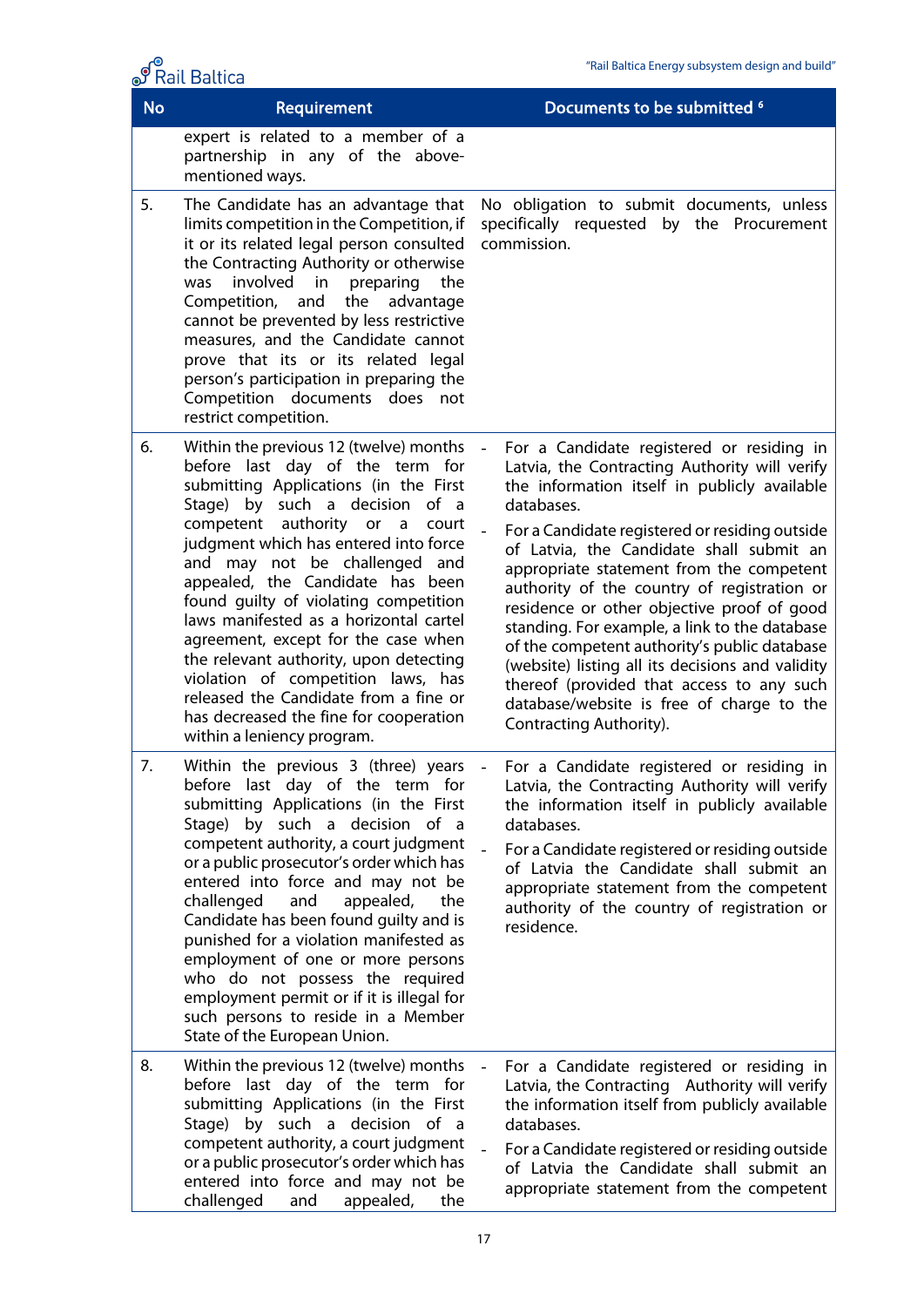

| <b>No</b> | Requirement                                                                                                                                                                                                                                                                                                                                                      | Documents to be submitted <sup>6</sup>                                                                                                                                                                                                                                                                                                                                                                                                                           |
|-----------|------------------------------------------------------------------------------------------------------------------------------------------------------------------------------------------------------------------------------------------------------------------------------------------------------------------------------------------------------------------|------------------------------------------------------------------------------------------------------------------------------------------------------------------------------------------------------------------------------------------------------------------------------------------------------------------------------------------------------------------------------------------------------------------------------------------------------------------|
|           | Candidate has been found quilty and is<br>punished for a violation manifested as<br>employment of a person without a<br>written employment contract, by failing<br>within the term specified in regulatory<br>enactments to submit an informative<br>employee declaration regarding this<br>person, which must be submitted about<br>persons, who start working. | authority of the country of registration or<br>residence.                                                                                                                                                                                                                                                                                                                                                                                                        |
| 9.        | The Candidate has provided false<br>information to prove its compliance<br>with provisions of this Section 5.4 of the<br>Regulation or qualification criteria, or<br>has not provided the requested<br>information at all.                                                                                                                                       | No obligation to submit documents, unless<br>specifically requested by the Procurement<br>commission.                                                                                                                                                                                                                                                                                                                                                            |
| 10.       | The Candidate is a registered Offshore -<br>company (legal person) or offshore<br>association of persons.                                                                                                                                                                                                                                                        | For a Candidate which is registered in Latvia<br>the Contracting Authority will verify the<br>information<br>itself in publicly<br>available<br>databases.                                                                                                                                                                                                                                                                                                       |
|           |                                                                                                                                                                                                                                                                                                                                                                  | For the Candidate and each member of the<br>partnership (if Candidate is an unregistered<br>partnership) which is a<br>legal person<br>registered outside of Latvia, the Candidate<br>shall submit a copy of a valid registration<br>certificate or a similar document issued by a<br>foreign authority in charge of the registration<br>of legal persons in the country of their<br>residence wherefrom at least the fact of<br>registration can be determined. |
| 11.       | The owner or shareholder (with more<br>than 25% of share capital) of the<br>Candidate<br>which is registered<br>in<br>Republic of Latvia, is a registered<br>Offshore company (legal person) or<br>offshore association of persons.                                                                                                                              | For a Candidate which is registered in Latvia:<br>the Contracting Authority will verify the<br>information itself in publicly available<br>databases;<br>if such information by publicly available<br>٠<br>data bases is not provided, Candidate shall<br>submit self - declaration which approves<br>fact that there are no registered owners or<br>shareholders of the Candidate (with more<br>than 25% of share capital) which are<br>registered offshore.    |
| 12.       | The subcontractors indicated by the<br>Candidate <sup>7</sup> whose share of services is<br>equal to or exceeds 10% of the Contract<br>price or person on whose capacity<br>Candidate is relying, is a registered<br>Offshore company (legal person) or<br>Offshore association of persons.                                                                      | - For a subcontractor whose share of services is<br>equal to or exceeds 10% of the Contract price<br>or person, on whose capacity Candidate is<br>relying, which is registered in Latvia, the<br>Contracting<br>Authority<br>will<br>verify<br>the                                                                                                                                                                                                               |

<span id="page-17-0"></span> $^7$  Candidates will be required to provide information about their subcontractors during the Second Stage of the Competition.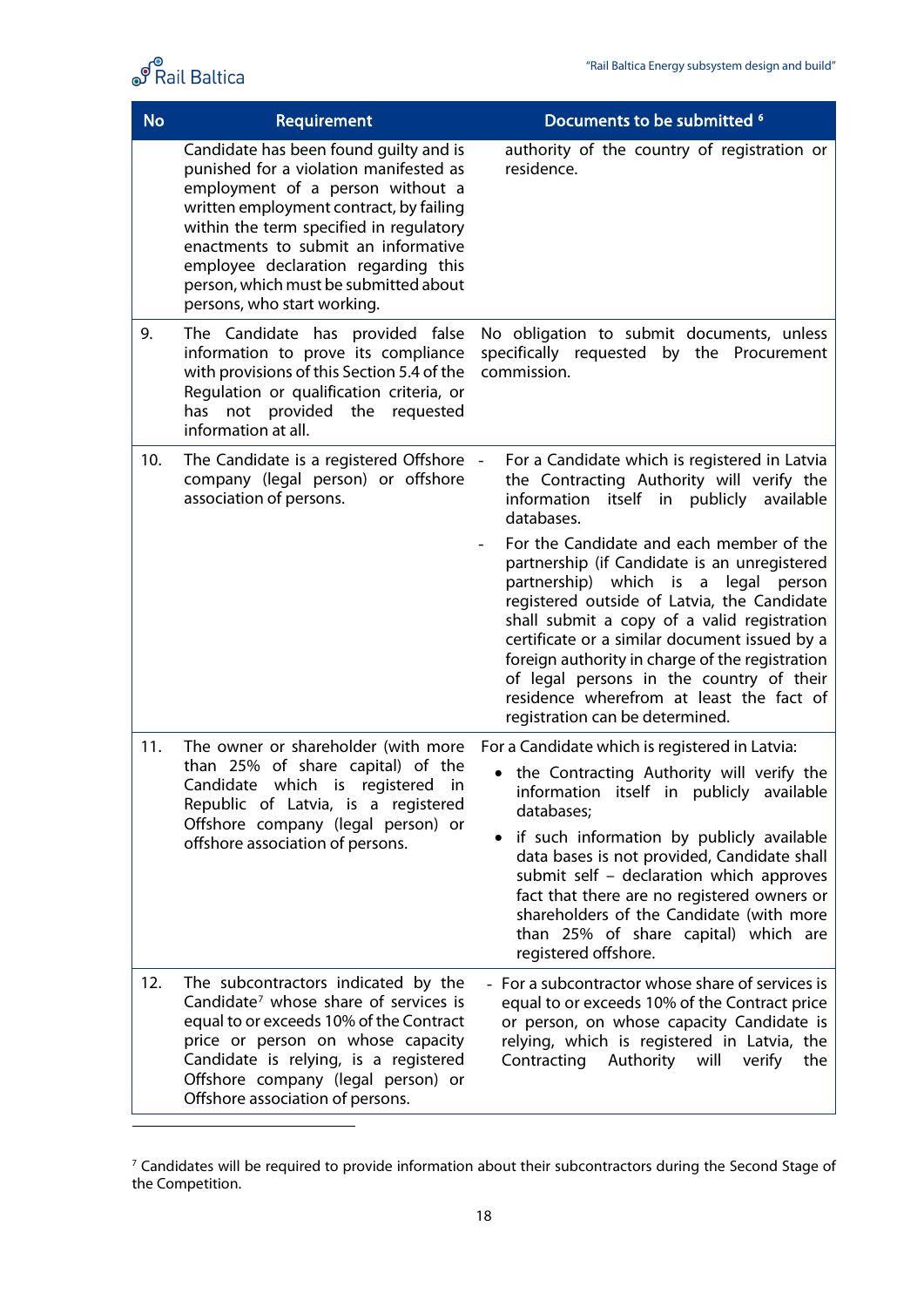

|           | rall Baltica ه                                                                                                                                                                                                                                                                                                                                                                                                                                                                                                                                                                                         |                                                                                                                                                                                                                                                                                                                                                                                                                                                                                                                                                                                                                                                                                                          |
|-----------|--------------------------------------------------------------------------------------------------------------------------------------------------------------------------------------------------------------------------------------------------------------------------------------------------------------------------------------------------------------------------------------------------------------------------------------------------------------------------------------------------------------------------------------------------------------------------------------------------------|----------------------------------------------------------------------------------------------------------------------------------------------------------------------------------------------------------------------------------------------------------------------------------------------------------------------------------------------------------------------------------------------------------------------------------------------------------------------------------------------------------------------------------------------------------------------------------------------------------------------------------------------------------------------------------------------------------|
| <b>No</b> | Requirement                                                                                                                                                                                                                                                                                                                                                                                                                                                                                                                                                                                            | Documents to be submitted <sup>6</sup>                                                                                                                                                                                                                                                                                                                                                                                                                                                                                                                                                                                                                                                                   |
|           |                                                                                                                                                                                                                                                                                                                                                                                                                                                                                                                                                                                                        | information<br>itself in publicly available<br>databases;                                                                                                                                                                                                                                                                                                                                                                                                                                                                                                                                                                                                                                                |
|           |                                                                                                                                                                                                                                                                                                                                                                                                                                                                                                                                                                                                        | - For a subcontractor or person on whose<br>capacity Candidate is relying, which is a legal<br>person registered outside of Latvia (with its<br>permanent place of residence abroad) the<br>Candidate shall submit a copy of a valid<br>registration certificate or a similar document<br>issued by a foreign authority in charge of the<br>registration of legal persons in the country of<br>their residence wherefrom at least the fact of<br>registration can be determined.                                                                                                                                                                                                                         |
| 13.       | International or national sanctions or<br>substantial sanctions by the European<br>Union (EU) or the North Atlantic Treaty<br>Organization (NATO) Member State<br>affecting the interests of the financial<br>and capital market has been imposed to<br>the:<br>a) Candidate or a person who is the<br>Candidate's management board or<br>supervisory<br>board<br>member,<br>Beneficial owner, person<br>with<br>representation rights or a procura<br>holder, or<br>person who<br>is i<br>$\mathsf{a}$<br>authorised<br>the<br>to<br>represent<br>Candidate in operations in relation<br>to a branch, | For a Candidate registered or residing in<br>Latvia Contracting Authority will verify the<br>information itself from the Register of<br>Enterprises of the Republic of Latvia.<br>For a Candidate registered or residing outside<br>of Latvia<br>Candidate<br>shall<br>submit<br>an<br>appropriate statement from the competent<br>authority of the country of registration or<br>residence with all the information necessary<br>for the examination regarding the Candidate<br>or a member of the partnership if the<br>Candidate is a partnership), including but not<br>limited, information about Beneficial owner<br>or the fact that there is no possibility to find<br>out the Beneficial owner. |
|           | b) member of the partnership or a<br>person who is the partnership's<br>management board or supervisory<br>board member, Beneficial owner,<br>person with representation rights or<br>a procura holder (if the Candidate is<br>a partnership),                                                                                                                                                                                                                                                                                                                                                         |                                                                                                                                                                                                                                                                                                                                                                                                                                                                                                                                                                                                                                                                                                          |
|           | and such sanctions can affect the<br>execution of the Contract.                                                                                                                                                                                                                                                                                                                                                                                                                                                                                                                                        |                                                                                                                                                                                                                                                                                                                                                                                                                                                                                                                                                                                                                                                                                                          |

- 5.5. Information, provided in the Application to prove the compliance with above-mentioned requirements for Technical and professional ability (Section 5.3 of the Regulation) and Economic and financial standing (Section 5.2 of the Regulation), shall be clear and understandable without any additional analysis or external proof of the submitted information. The Contracting Authority shall not be obliged to use additional sources of information to decide regarding Candidate's compliance with the qualification requirements. The Candidate shall remain fully responsible for the provision of sufficiently detailed information in the Application required to confirm clearly the compliance with qualification requirements set in the Regulation.
- 5.6. Exclusion grounds will be verified in accordance with the regulation stipulated in Section 42 of the Public Procurement Law and Section 11.<sup>1</sup> of the Law On International Sanctions and [National Sanctions of the Republic of Latvi](http://www.vvc.gov.lv/export/sites/default/docs/LRTA/Citi/Law_On_International_Sanctions_and_National_Sanctions.pdf)a. If any of the requirements related to the exclusion grounds (Section 5.4. of the Regulations) differ from the requirements specified in the Public Procurement Law and Section 11. <sup>1</sup> of the [Law On International Sanctions and](http://www.vvc.gov.lv/export/sites/default/docs/LRTA/Citi/Law_On_International_Sanctions_and_National_Sanctions.pdf)  [National Sanctions of the Republic of Latvia,](http://www.vvc.gov.lv/export/sites/default/docs/LRTA/Citi/Law_On_International_Sanctions_and_National_Sanctions.pdf) the requirements of regulatory enactments shall prevail and the Procurement commission shall act in accordance with requirements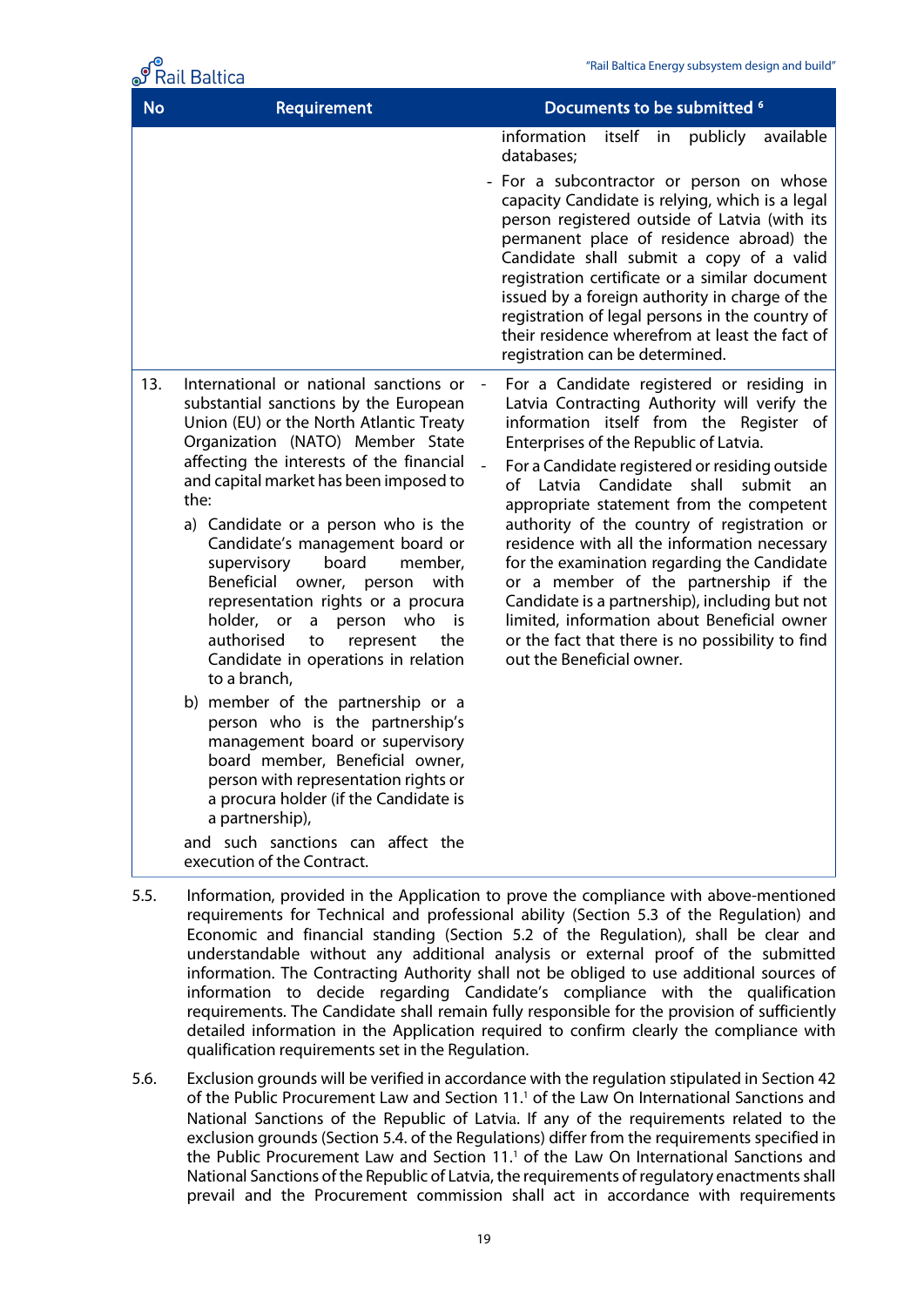# S Rail Baltica

specified in the relevant regulatory enactments. If the Candidate complies with any of the exclusion grounds mentioned in Section 5.4. (except Section 5.4.2, 5.4.10 – 5.4.13 of the Regulation) of the Regulation, the Candidate indicates this fact in Annex No 1 "Application for participation in the Competition" of the Regulation.

- 5.7. Notices and other documents mentioned in the Section 5.4 of the Regulation, which are issued by Latvian competent institutions, are accepted and recognised by the Procurement commission, if they are issued no earlier than 1 (one) month prior to the date of submission of particular notice or document, if the issuer of the notice or document has not set shorter period of validity. Notices and other documents mentioned in the Section 5.4 of the Regulation, which are issued by foreign competent institutions, are accepted and recognized by the Procurement commission, if they are issued no earlier than 6 (six) months prior to the date of submission of particular notice or document, if the issuer of the notice or document has not set shorter period of validity.
- 5.8. If the documents, with which a Candidate registered or permanently residing abroad (outside Latvia) can certify its compliance with the requirements of Section [5.](#page-7-0)4. of the Regulation, are not issued or these documents are insufficient, such documents can be replaced with an oath or, if the regulatory enactments of the country in question do not allow for an oath, - with a certification by the Candidate or by another person mentioned in Section 5.4 of the Regulation before a competent executive governmental or judicial institution, a sworn notary or a competent organisation of a corresponding industry in their country of registration (permanent residence). Regarding all documents submitted based on an oath given under law (e.g. sworn-statements, declarations on oath etc.), the Tenderer must provide (indicate) legal grounds to law or enactment in accordance with such statements or declarations on oath have been given.
- 5.9. The Candidate to certify that it complies with the selection criteria for Candidates may submit the ESPD as initial proof. This document must be submitted electronically for the Candidate and for each person upon whose capacity the Candidate relies to certify its compliance with the requirements stipulated in the Regulation, but if the Candidate is a partnership – for each member thereof. To fill in the ESPD the Candidate must use the "ESPD.xml" file at the Internet webpage [http://espd.eis.gov.lv/filter?lang=en.](http://espd.eis.gov.lv/filter?lang=en)
- 5.9.1. To certify compliance with all Competition selection criteria (except exclusion grounds mentioned in Section 5.4 of Regulations), the Candidate can limit itself to filling the following point in the ESPD Section IV "Selection criteria" Part "a: Global indication for all selection criteria" confirming with "Yes", without having to fill in Part IV, Sections A, B, C or D.

| a: Global indication for all selection criteria <sup>↓</sup>                   |                   |                       |               |  |
|--------------------------------------------------------------------------------|-------------------|-----------------------|---------------|--|
| Concerning the selection criteria the economic operator declares that $\Theta$ |                   |                       |               |  |
| It satisfies all the required selection criteria                               |                   | Your answer? OYes DNo |               |  |
|                                                                                |                   |                       |               |  |
|                                                                                | <b>O</b> Previous | <b>Q</b> Cancel       | $\Theta$ Next |  |

- 5.10. If Candidate has chosen to submit an ESPD as initial proof, in the ESPD for person upon whose capacity Candidate relies to certify its compliance with the requirements stipulated in the Regulation it shall be filled in the part regarding the exclusion grounds and information regarding the selection criteria relevant for the specific capacity or capacities on which Candidate relies.
- 5.11. If the Candidate, who will be invited to submit a Bid, has chosen to submit an ESPD as initial proof, Procurement commission will follow the procedure stipulated in the Paragraph 74 of the Cabinet regulation No 107 of 28 February 2017 "Tendering Procedures or Procurement Procedures and Design Contests".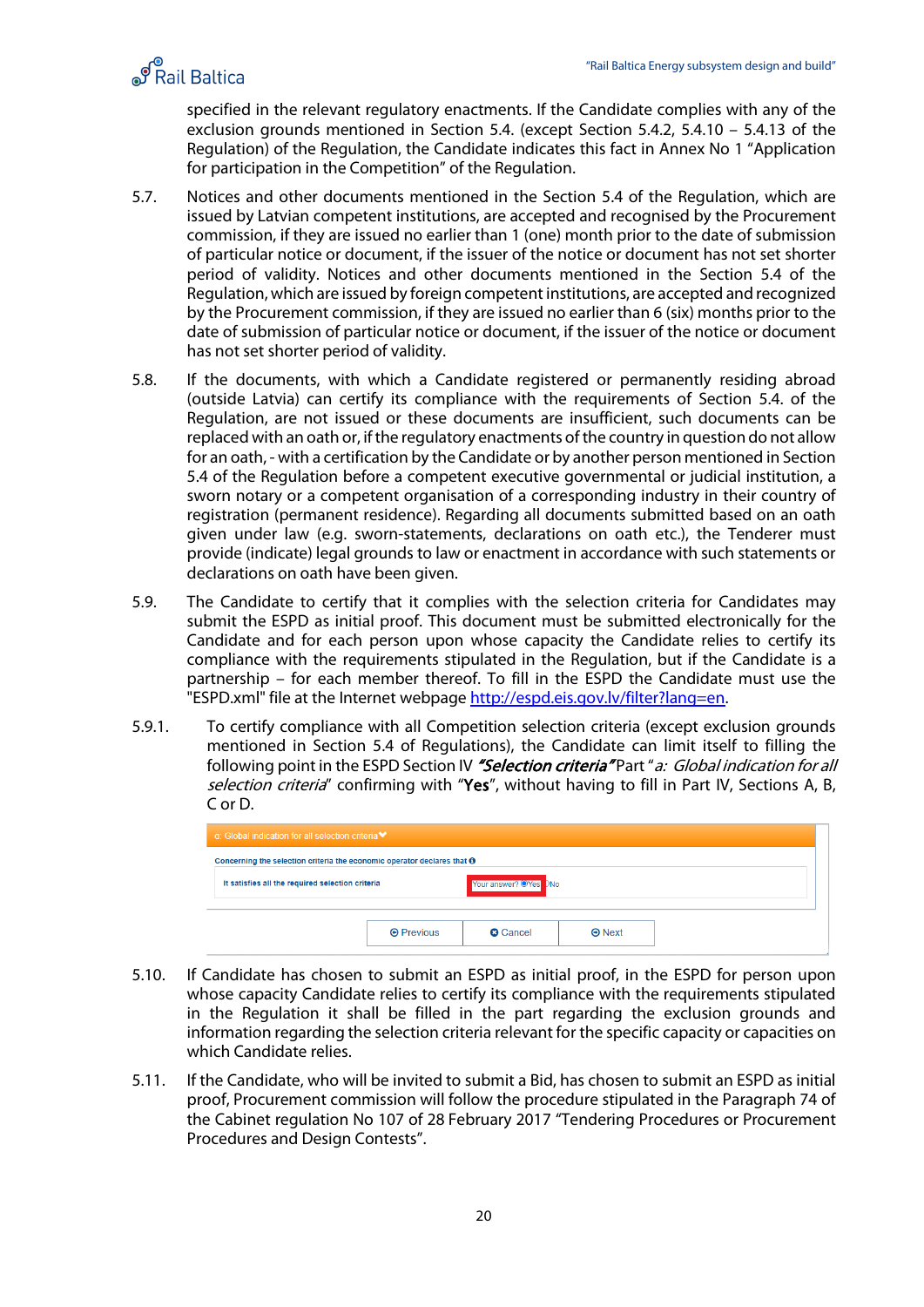

#### <span id="page-20-0"></span>6. RELIANCE ON THE CAPACITIES OF OTHER PERSONS

- 6.1. For the fulfilment of the Contract, in order to comply with the selection requirements for the Candidates relating to the economic and financial standing and technical and professional capacity), the Candidate may rely upon the capacities of other persons, regardless of the legal nature of their mutual relationship. In this case:
	- 6.1.1. The Candidate indicates in the Application all persons upon whose capacities it relies by filling in the table which is part of Annex No 1 "Application for participation in the Competition" of the Regulation, fills necessary information in E-Tenders system and proves to the Contracting Authority that the Candidate will have available all the necessary resources for the fulfilment of the Contract, by submitting a signed confirmation or agreement on cooperation and/or passing of resources to the Candidate between such persons and the Candidate. The confirmations and agreements on cooperation and passing of resources can be replaced by the Candidate with any other type of documents with which the Candidate is able to prove that the necessary resources will be available to the Candidate and will be used during the term of fulfilment of the Contract.
	- 6.1.2. Documents on cooperation and passing of resources have to be sufficient to prove to the Contracting Authority that the Candidate will have the ability to fulfil the Contract, as well as that during the validity of the Contract the Candidate will in fact use the resources of such person upon whose capacity the Candidate relies.
	- 6.1.3. The Contracting Authority shall require joint and several liability for the execution of the Contract between the:
		- (a) Candidate and a person on whose capacity the Candidate is relying to certify its financial and economic performance and who will be financially and economically responsible for fulfilment of the Contract;
		- (b) each member of the partnership (if the Candidate is a partnership) on whose capacity Candidate is relying and who will be financially and economically responsible for fulfilment of the Contract.
- 6.2. The Contracting Authority shall evaluate the person, on whose capacity the Candidate, who will be invited to submit a Bid, is relying according to Section 5.4.1 - 5.4.8 and Section 5.4.12 - 5.4.13 of the Regulation. In case such person will comply with any of the exclusion grounds which are mentioned in Section 5.4.1 to 5.4.8 and Section 5.4.12 - 5.4.13 of the Regulation, the Contracting Authority will request the Candidate to change such person. If the Candidate will not submit documents about another person which complies with the selection criteria within 10 (ten) business days from the date when the request was issued or sent to the Candidate, the Contracting Authority shall exclude such Candidate from further participation in the Competition.

#### <span id="page-20-1"></span>7. SUBCONTRACTING

- 7.1. Candidates will be required to provide information about their subcontractors during the Second Stage of the Competition.
- 7.2. During the Second Stage of the Competition the Contracting Authority will evaluate subcontractors, whose share of services is equal to or exceeds 10% of the Contract price, of the Tenderer to whom the rights to conclude the Contract should be assigned. In case such subcontractors will comply with any of the exclusion grounds which are mentioned in Sections 5.4.2 - 5.4.8 and Section 5.4.12 – 5.4.13 of the Regulation, the Contracting Authority will request the Tenderer to change such subcontractor. If the Tenderer will not submit documents about another subcontractor which complies with the selection criteria within 10 (ten) business days from the date when the request was issued or sent to the Tender, the Contracting Authority will exclude such Tenderer from further participation in the Competition.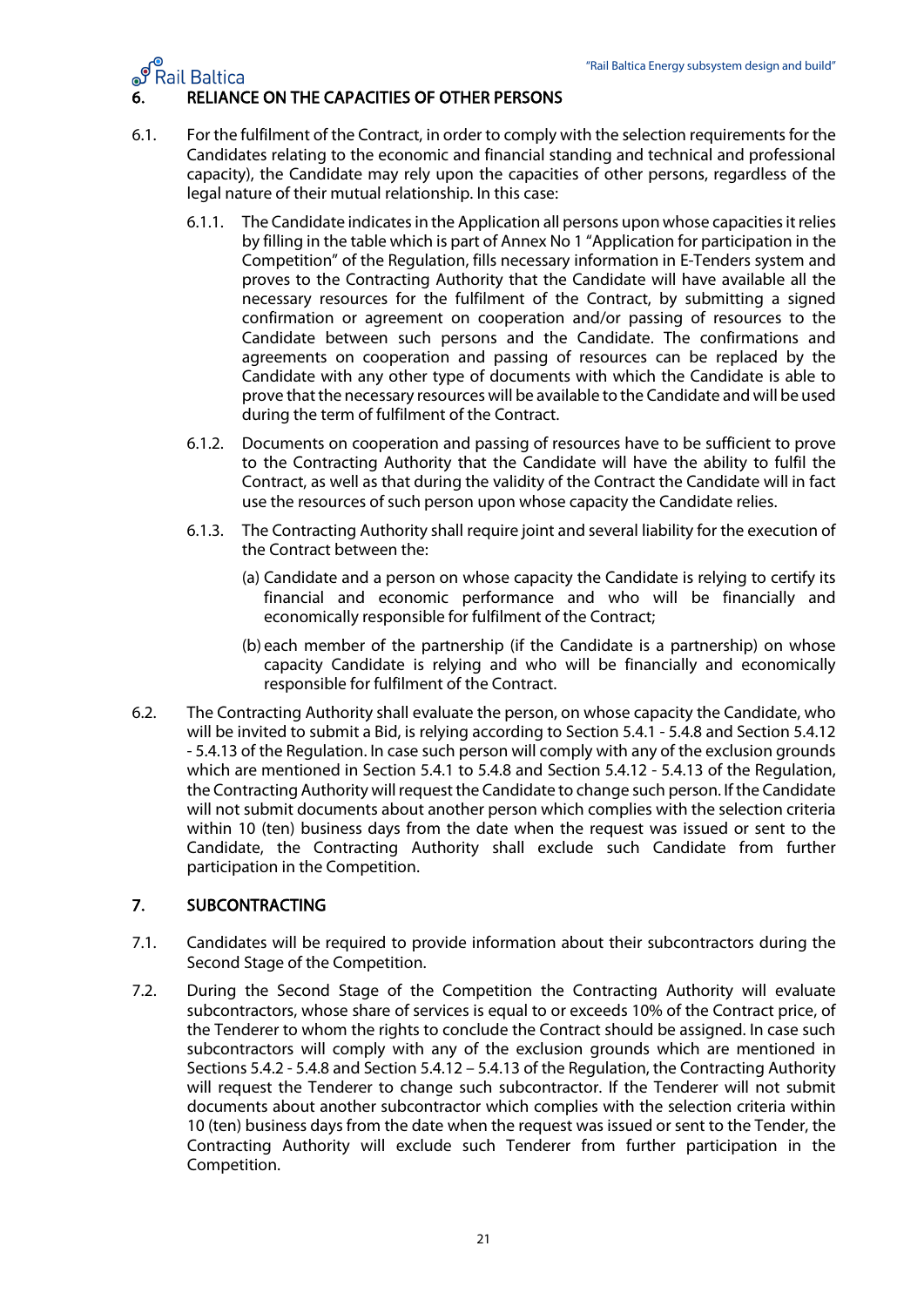

7.3. Contracting Authority reserves the right to request the Tenderer to identify all the subcontractors involved in delivery of services irrespective of the amount of participation in the provision of services upon signing the Contract.

#### <span id="page-21-0"></span>8. THE RIGHTS OF THE CANDIDATE

- 8.1. The Supplier can request additional information regarding the Regulation. Additional information can be requested in writing, by sending it to the Procurement commission electronically using the E-Tenders system. Additional information must be requested in a timely fashion, so that the Procurement commission can provide a response no later than 6 (six) days prior to the deadline for submitting Applications. The Procurement commission shall provide a response within 5 (five) business days from the day of receipt of the request.
- 8.2. If the Contracting Authority receives the necessary information about the Candidate directly from a competent institution, through data bases or other sources and the Candidate's submitted information differs from the information obtained by the Contracting Authority, the Candidate in question has the right to submit evidence to prove the correctness of the information the Candidate has submitted, if the information obtained by the Contracting Authority does not conform to the factual situation.
- 8.3. If a Candidate believes that its rights have been violated or such violation is possible due to possible violation of the regulatory enactments of the European Union or other regulatory enactments, the Candidate has the right to submit a complaint to the Procurement Monitoring Bureau according to the procedure stipulated in the Section 68 of the Public Procurement Law regarding the Candidate selection requirements, technical specifications or other requirements relating to this Competition, or relating to the activities of the Contracting Authority or the Procurement commission during the Competition.
- 8.4. The Supplier covers all expenses, which are related to the preparation of the Application and its submission to the Contracting Authority. The submitted Applications are not returned to the Candidate, unless specifically envisaged in the Regulation.

#### <span id="page-21-1"></span>9. CONTENTS AND FORM OF THE APPLICATION

- 9.1. Application must be submitted electronically in E-Tenders subsystem of the Electronic Procurement System, in accordance with the following options for the Candidate:
	- 9.1.1. by using the available tools of E-Tenders subsystem, filling the attached forms of the E-Tenders subsystem for the Competition;
	- 9.1.2. by preparing and filling the necessary electronic documents outside the E-Tenders subsystem and attaching them to the relevant requirements (in this situation, the Candidate takes responsibility for the correctness and compliance of the forms to requirements of documentation and form samples);
	- 9.1.3. by encrypting electronically prepared Application outside subsystem of E-Tenders subsystem with data protection tools provided by third parties and protection with electronic key and password (in this situation, the Candidate takes responsibility for the correctness and compliance of the forms to the requirements of such documentation and form samples as well as ensuring the capability for the Contracting Authority to open and read the document).
- 9.2. During preparation of the Application, the Candidate respects the following requirements:
	- 9.2.1. Each document mentioned in the Section 9.3 of the Regulation must be filled separately each in separate electronic document in line with the forms attached to the Competition on Contracting Authority's profile in the E-Tenders subsystem [\(https://www.eis.gov.lv/EKEIS/Supplier/](https://www.eis.gov.lv/EKEIS/Supplier)ProcurementProposals/79601) in a Microsoft Office 2010 (or later) format and attached to the Competition;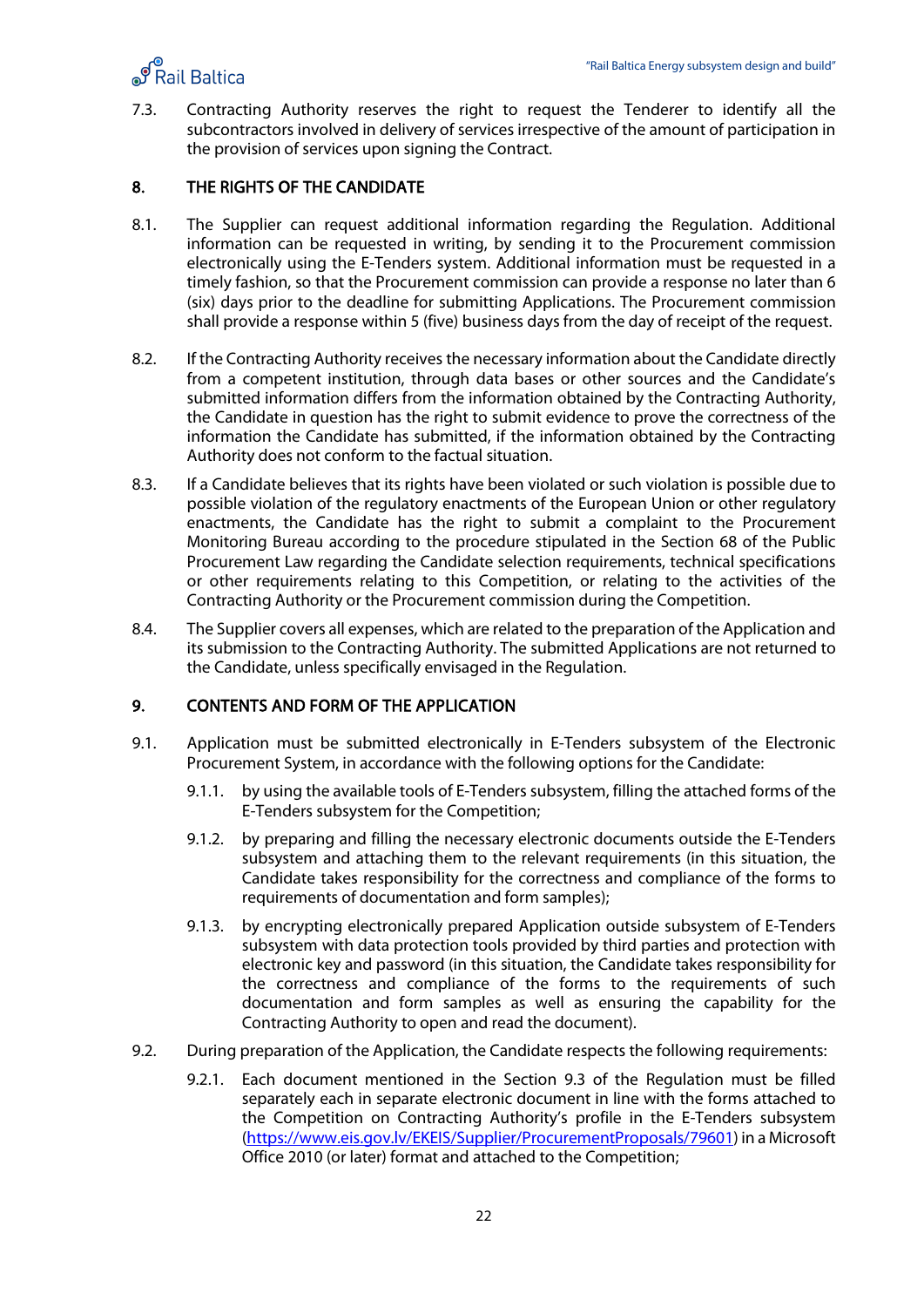

- **19.3.**<br>In all Baltica Energy subsystem design and build at Energy subsystem design and build to poor submission, the Candidate signs the Application with a secure electronic secure electronic signature and time-stamp or with an electronic signature provided by the Electronic Procurement System. The Application (its parts, if signed separately) are signed by an authorised person, including its authorisation document (e.g. power of attorney) expressis verbis stating the authorisations to sign, submit and otherwise manage the documents.
- 9.3. The following documents shall be included in the Application:
	- 9.3.1. Application for participation in the Competition in accordance with Annex No 1 of the Regulation;
	- 9.3.2. Information and documents confirming compliance of the Candidate with the selection criteria for the Candidates (Annex No 3 - 8 and other documents stipulated in the Section 5 of the Regulation) or the corresponding ESPD;
	- 9.3.3. Information and documents relating to other entities on whose capacity the Candidate is relying (in accordance with Section 6 of the Regulation) or the corresponding ESPD.
- 9.4. The Application must be submitted in a written form in English or Latvian (if submitted in Latvian, translation in English of the Application must be provided together with the Application).
- 9.5. The Application may contain original documents or their derivatives (e.g. copies). In the Application or in the reply to a request of the Procurement commission the Candidate shall submit only such original documents which have legal force. For the document to gain legal force it has to be issued and formatted in accordance with the Law on Legal Force of Documents of the Republic of Latvia [\(https://likumi.lv/ta/en/id/210205-law-on-legal-force](https://likumi.lv/ta/en/id/210205-law-on-legal-force-of-documents)[of-documents\)](https://likumi.lv/ta/en/id/210205-law-on-legal-force-of-documents) and Electronic Documents Law of the Republic of Latvia [\(https://likumi.lv/ta/en/en/id/68521-electronic-documents-law\)](https://likumi.lv/ta/en/en/id/68521-electronic-documents-law), but public documents issued abroad shall be formatted and legalised in accordance with the requirements of the Document Legalization Law of the Republic of Latvia [\(https://likumi.lv/ta/en/id/155411](https://likumi.lv/ta/en/id/155411-document-legalisation-law) [document-legalisation-law\)](https://likumi.lv/ta/en/id/155411-document-legalisation-law). When submitting the Application, the Candidate has the right to certify the correctness of all submitted documents' derivatives and translations with one certification.

#### <span id="page-22-0"></span>10. ENCRYPTION OF THE APPLICATION INFORMATION

- 10.1. The E-Tenders system which is a subsystem of the Electronic Procurement System, ensures the first level encryption of the information provided in the Application.
- 10.2. If the Candidate applied additional encryption to the information in the Application (according to Section 9.1.3 of the Regulation), the Candidate must provide the Procurement commission with electronic key with the password to unlock the information not later than in 15 (fifteen) minutes after the deadline of the Application submission.

#### <span id="page-22-1"></span>11. SUBMISSION OF THE APPLICATION

11.1. The Application (documents referred to in the Section 9.3 of the Regulation) shall be submitted electronically using the tools offered by the E-Tenders system available at [https://www.eis.gov.lv/EKEIS/Supplier/](https://www.eis.gov.lv/EKEIS/Supplier)ProcurementProposals/79601 by

# 27 July 2022 till 15:00 (Riga time).

- 11.2. The Candidate may recall or amend its submitted Application before the expiry of the deadline for the submission of Applications by using the tools provided in the E-Tenders system.
- 11.3. Only Applications submitted via E-Tenders system will be accepted and evaluated for participation in the Competition. Any Application submitted outside the E-Tenders system will be declared as submitted in a non-compliant manner and will not participate in the Competition.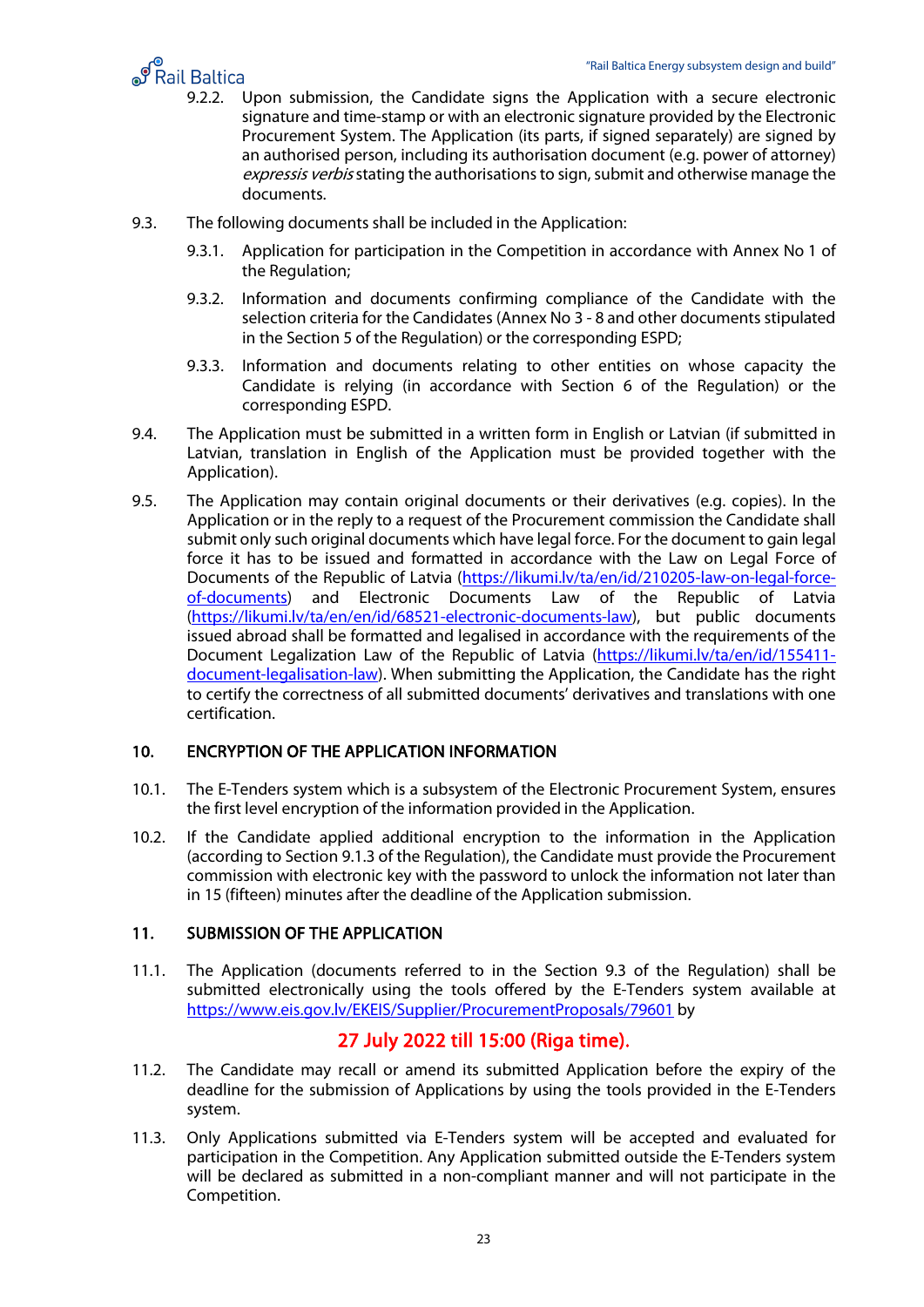

#### <span id="page-23-0"></span>12. OPENING OF APPLICATIONS

- 12.1. The Applications will be opened on the E-Tenders system on 27 July 2022 starting at 15:00 (Riga time) during the opening session. On the E-Tenders system it is possible to follow the opening of submitted Applications online.
- 12.2. The Applications are opened by using the tools offered by the E-Tenders system. The public information of the Applications will be published in the E-Tenders system.
- 12.3. The information regarding the Candidate, the time of Application submission and other information that characterises the Application is generated at the opening of the Applications by the E-Tenders system and written down in the Application opening sheet, which will be published in the E-Tenders system and the Contracting Authority's webpage.

#### <span id="page-23-1"></span>13. CANDIDATE EVALUATION

13.1. If more than 6 (six) Candidates comply with selection criteria stipulated in Section 5.3 of this Regulations, to reduce the number of Candidates to 6 (six) Candidates, Procurement commission will rank the Candidates according to following scoring criteria:

| <b>No</b> | <b>Evaluation criteria</b>                                                                                                                                                                                                                                                                                                                                                                                                                                                                                                                                                                                                                                                                                                                                                                                                        | <b>Maximum</b><br>points | Documents to be<br>submitted                                                              |
|-----------|-----------------------------------------------------------------------------------------------------------------------------------------------------------------------------------------------------------------------------------------------------------------------------------------------------------------------------------------------------------------------------------------------------------------------------------------------------------------------------------------------------------------------------------------------------------------------------------------------------------------------------------------------------------------------------------------------------------------------------------------------------------------------------------------------------------------------------------|--------------------------|-------------------------------------------------------------------------------------------|
| 1.        | For second (inclusive) and every further<br>project compliant with requirements defined<br>in Section 5.3.5 of the Regulations Candidate<br>will obtain two point per project.                                                                                                                                                                                                                                                                                                                                                                                                                                                                                                                                                                                                                                                    | 6                        | Filled in Annex No 9;<br>Description<br>(not<br>more than 2 pages<br>per project).        |
| 2.        | The Candidate within the previous 15 (fifteen)<br>years (until the date of submission of the<br>application) as design and build main<br>contractor has gained experience in EC<br>certified railway project where Candidate has<br>provided following services/works covering<br>the integration:<br>detailed design, construction and<br>1)<br>commissioning of OCS for tracks with<br>not less than 200 (two hundred) km of<br>equivalent single track length for AC<br>electrification system, and<br>detailed design, construction and<br>2)<br>commissioning of at least 3 (three)<br>TSS for AC electrification system and<br>High Voltage on primary side at least<br>110 kV, and<br>3)<br>detailed design, construction and<br>commissioning of ECCS (including<br>software, hardware, main control<br>centre and RTUs). | 5                        | Filled in Annex No<br>10;<br>Description<br>(not<br>more than 2 pages).                   |
| 3.        | The Candidate within the previous 20 (twenty)<br>years (until the date of submission of the<br>application) as maintenance main contractor<br>has gained experience in TSI compliant                                                                                                                                                                                                                                                                                                                                                                                                                                                                                                                                                                                                                                              | $\overline{2}$           | Filled in Annex No<br>11;<br>Description<br>(not<br>$\blacksquare$<br>more than 2 pages). |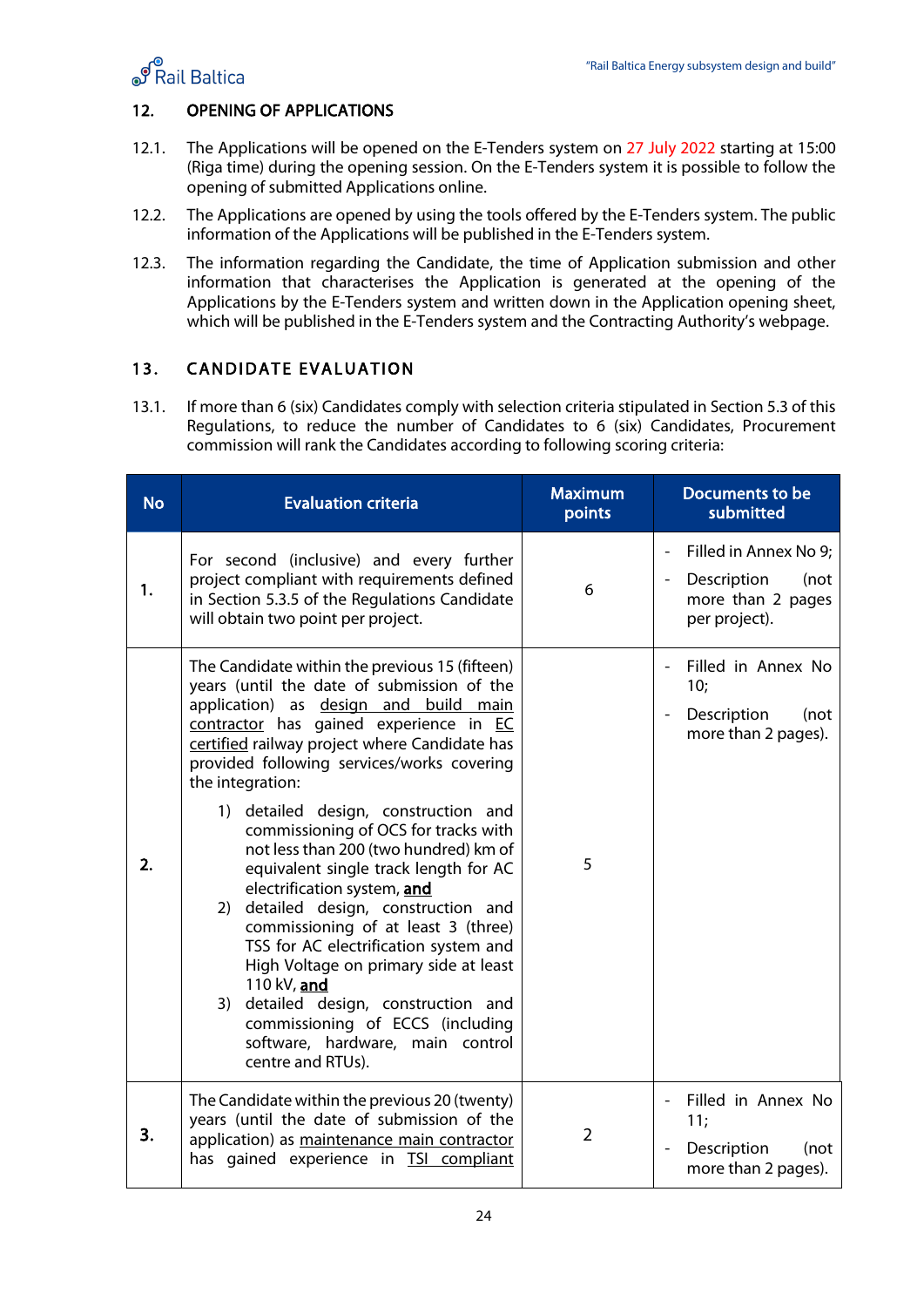"Rail Baltica Energy subsystem design and build"



| <b>No</b> | <b>Evaluation criteria</b>                                                                                                                                                                                                                                                                                                                                                     | <b>Maximum</b><br>points | Documents to be<br>submitted                                                                            |
|-----------|--------------------------------------------------------------------------------------------------------------------------------------------------------------------------------------------------------------------------------------------------------------------------------------------------------------------------------------------------------------------------------|--------------------------|---------------------------------------------------------------------------------------------------------|
|           | railway project where Candidate has provided<br>following services/works:<br>maintenance of OCS for tracks with<br>1)<br>not less than 200 (two hundred) km of<br>equivalent single track length for AC<br>electrification system, and<br>maintenance of at least 3 (three) TSS<br>2)<br>for AC electrification system and High<br>Voltage on primary side at least 110<br>kV. |                          |                                                                                                         |
| 4.        | The Candidate within the previous 15 (fifteen)<br>years (until the date of submission of the<br>application) has been in role of a contractor in<br>a railway project and executed its rights and<br>obligations under FIDIC suite of contracts (Red<br>book or Yellow book, or Silver book).                                                                                  | $\overline{2}$           | Filled in Annex No<br>12;<br>Description<br>(not<br>$\blacksquare$<br>more than 2 pages).               |
| 5.        | The Candidate within the previous 8 (eight)<br>years (until the date of submission of the<br>application) has developed and build a<br>railway project based on OpenBIM strategy<br>and using IFC format as main output for<br>interchanging information between different<br>parties.                                                                                         | $\overline{2}$           | Filled in Annex No<br>13;<br>Description<br>(not<br>$\qquad \qquad \blacksquare$<br>more than 2 pages). |
|           | Total:                                                                                                                                                                                                                                                                                                                                                                         | 17                       |                                                                                                         |

13.2. After the ranking the Procurement commission selects all Candidates which are ranked in the first 6 (six) positions and these Candidates shall be invited to submit a Bid in the Second stage of the Competition.

#### <span id="page-24-0"></span>14. VERIFICATION OF APPLICATIONS

- 14.1. The Procurement commission evaluates received Applications in closed meetings.
- 14.2. The Procurement commission verifies whether the submitted Applications comply with the requirements of the Regulation. If the Application does not comply with some of the requirements of the Regulation, the Procurement commission decides on the possibility of further evaluation of the Application.
- 14.3. The Procurement commission:
	- 14.3.1. verifies whether the Candidate complies with the Candidate selection requirements specified in Section 5.1. – 5.3. of the Regulation;
	- 14.3.2. verifies whether the exclusion grounds mentioned in Section 5.4. of the Regulation, Section 42, Paragraph 1 of the Public Procurement [Law](http://www.vvc.gov.lv/export/sites/default/docs/LRTA/Citi/Law_On_International_Sanctions_and_National_Sanctions.pdf) and Section 11.<sup>1</sup> of the Law [On International Sanctions and National Sanctions of the Republic of Latvia](http://www.vvc.gov.lv/export/sites/default/docs/LRTA/Citi/Law_On_International_Sanctions_and_National_Sanctions.pdf) are applicable to the Candidate.
- 14.4. In the event the Candidate or any member of the partnership (if the Candidate is a partnership) fails to comply with requirements stipulated in Section 5.4 (except Section 5.4.2, 5.4.9 – 5.4.13 of the Regulation) of the Regulation and has indicated that in the Application, upon request by the Procurement commission it submits an explanation about the implemented measures in order to restore reliability and prevent occurrences of the same or similar violations in the future, as well as attaches any relevant evidence which proves the implemented measures, such as but not limited to the evidence about compensating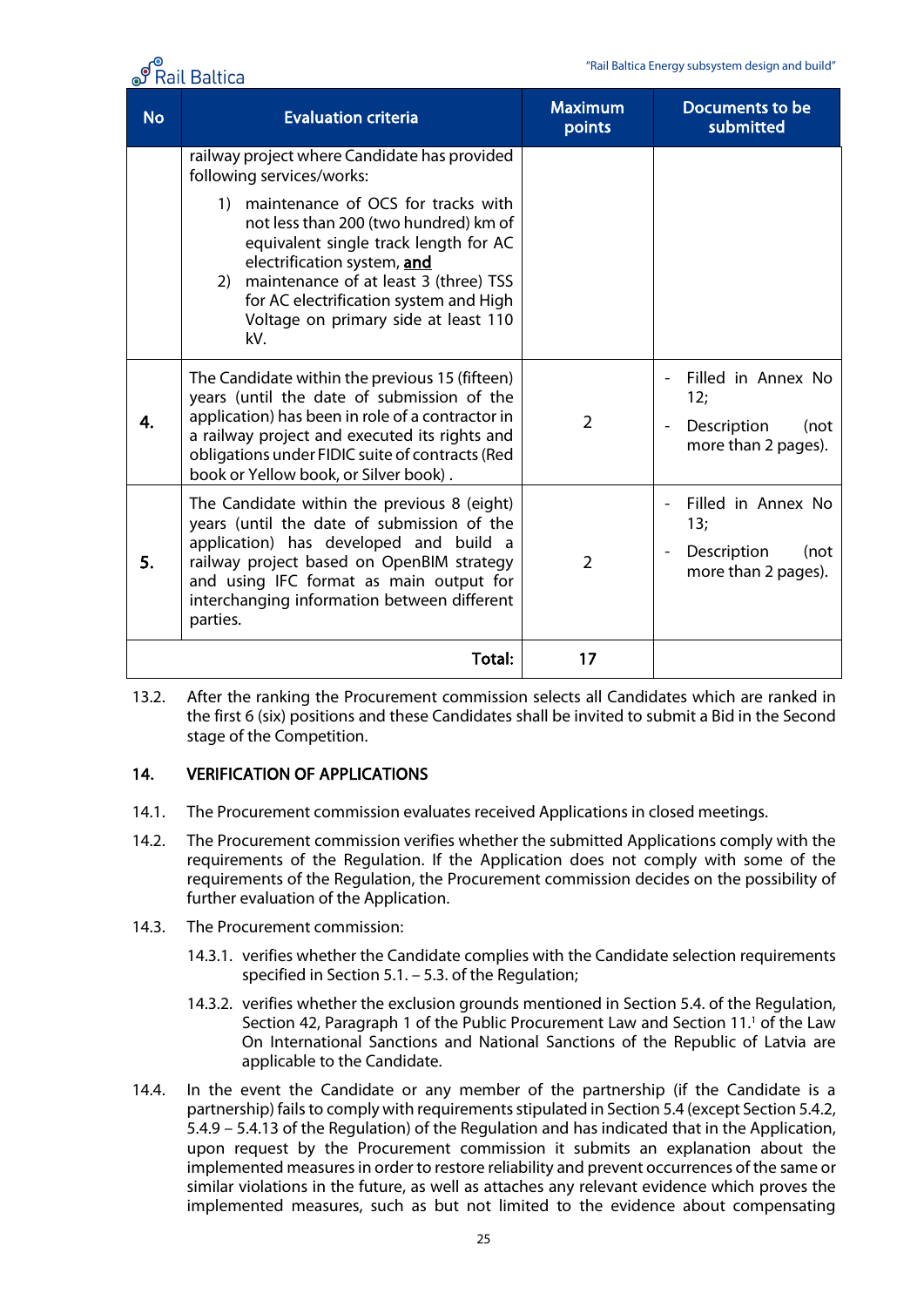

damages, on cooperation with investigating authorities, implemented technical, organisational or personnel measures, an assessment of a competent authority regarding the sufficiency of the implemented measures etc. If the Procurement commission deems the measures taken to be sufficient for the restoration of reliability and the prevention of similar cases in the future, it makes the decision not to exclude the Candidate from participation in the Competition. If the measures taken are insufficient, the Procurement commission makes the decision to exclude the Candidate from further participation in the Competition. If the Candidate, within the indicated time, does not submit the requested information, the Procurement commission excludes the Candidate from the participation in the Competition.

#### <span id="page-25-0"></span>15. DECISION MAKING, ANNOUNCEMENT OF RESULTS

- 15.1. Within 3 (three) business days from the date of the decision about the selection of the Candidates, the Procurement commission informs all Candidates about the decision made (to the excluded Candidates and Candidates whose Applications has been rejected about the reasons for exclusion/rejection as well) by sending the information electronically (including via E-Tenders system) and keeping the evidence of the date and mode of sending the information, as well as about the deadline by which the Candidate may submit a claim to the Procurement Monitoring Bureau regarding any perceived violations of the public procurement procedure.
- 15.2. If only 1 (one) Candidate complies with all the Candidate selection requirements, the Procurement commission makes the decision to terminate the Competition.
- 15.3. If the Competition is terminated, Procurement commission within 3 (three) business days after the termination simultaneously informs all the Candidates of all the reasons why the Competition was terminated and informs about the deadline within which a Candidate may submit a claim to the Procurement Monitoring Bureau on any perceived violations of the public procurement procedure.
- 15.4. When informing about the First Stage results, the Procurement commission will not disclose specific information, if it may infringe upon public interests or if the Candidate's legal commercial interests or the conditions of competition would be violated.

#### <span id="page-25-1"></span>16. THE RIGHTS OF THE PROCUREMENT COMMISSION

- 16.1. The Procurement commission and the interested Supplier or Candidate exchange information in writing in English or Latvian (accompanied by a translation in English), using E-Tenders system.
- 16.2. For the avoidance of doubt, unless specifically stated otherwise, all laws, acts and regulations under which the Competition is undertaken, belong to the jurisdiction of the Republic of Latvia.
- 16.3. The Procurement commission has the right to demand at any stage of the Competition that the Candidate submits all or part of the documents which certify the Candidate's compliance to the requirements for the selection of Candidates. The Procurement commission does not demand such documents or information which are already at its disposal or is publicly available free of charge.
- 16.4. If the Candidate submits document derivatives (e.g. copies) and the authenticity of the submitted document derivation is in doubt, the Procurement commission can demand that the Candidate shows the original documents.
- 16.5. During the evaluation of Application, the Procurement commission has the right to demand that information included in the Application is clarified.
- 16.6. If the Procurement commission determines that the information about the Candidate or persons upon whose capacity the Candidate is relying that is included in the submitted documents is unclear or incomplete, it demands that the Candidate or a competent institution clarifies or expands the information included in the Application. The deadline for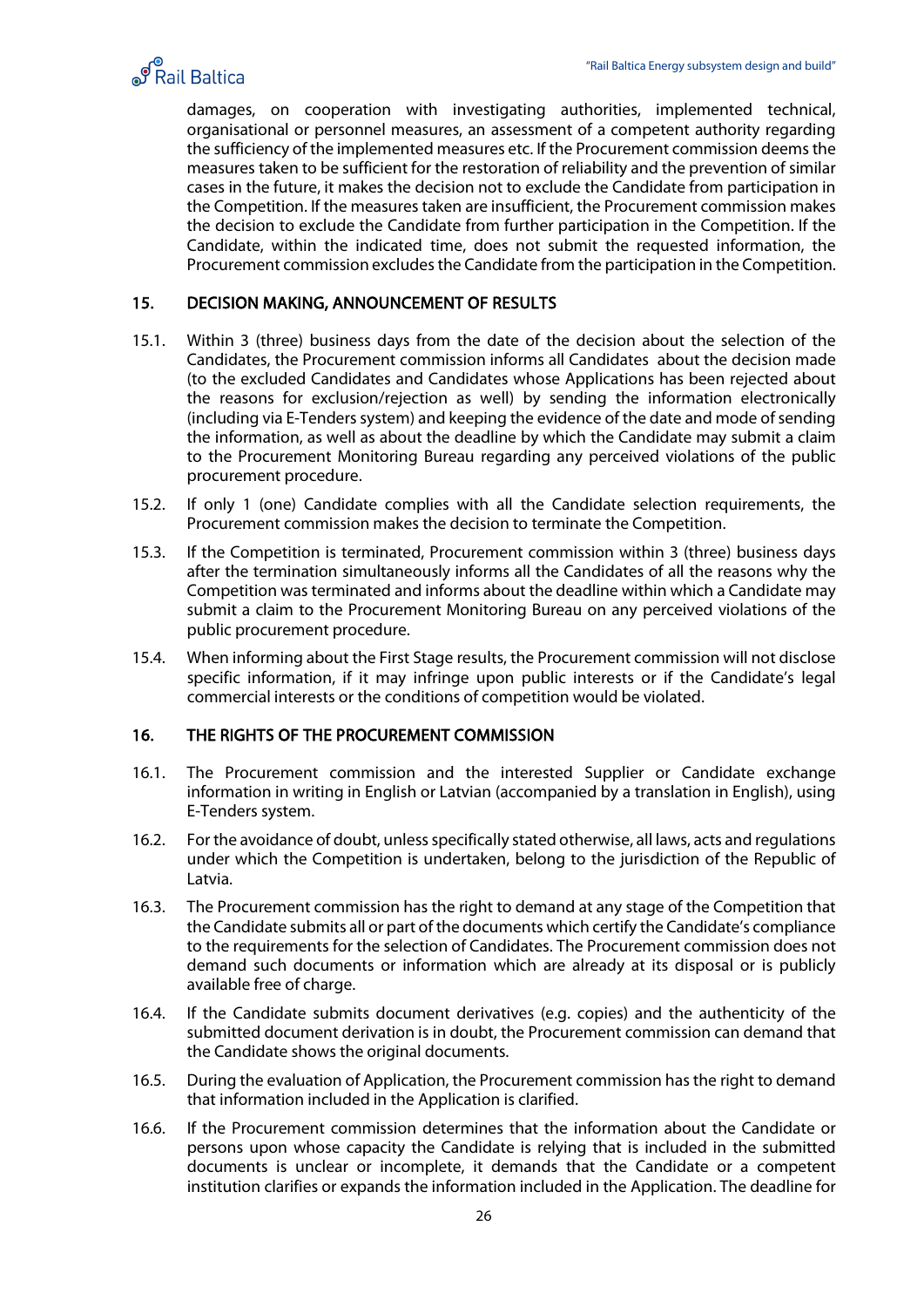

spail Baltica Energy subsystem design and build<br>Submission of the necessary information is determined in proportion to the time which is required to prepare and submit such information. If the Procurement commission has demanded to clarify or expand upon the submitted documents but the Candidate has not done this in accordance with the requirements stipulated by the Procurement commission, the Procurement commission is under no obligation to repeatedly demand that the information included in these documents be clarified or expanded upon. The Procurement commission has the right to reject all Applications which are found not to comply with the requirements of the Regulation.

#### <span id="page-26-0"></span>17. THE OBLIGATIONS OF THE PROCUREMENT COMMISSION

- 17.1. The Procurement commission ensures the Competition process documentation.
- 17.2. The Procurement commission ensures free and direct electronic access to the Competition documents on Contracting Authority's profile at the E-Tenders system [https://www.eis.gov.lv/EKEIS/Supplier/](https://www.eis.gov.lv/EKEIS/Supplier)Procurement/79601 and webpage of the Contracting Authority http://railbaltica.org/tenders/.
- 17.3. If an interested Supplier has requested additional information via the E-Tender system, the Procurement commission provides an answer via the E-Tender system within 5 (five) business days, but not later than 6 (six) days before the deadline for submission of Applications. Simultaneously with sending this information to the supplier who has asked the question, the Procurement commission publishes this information on Contracting<br>Authority's profile at the E-Tenders system Authority's profile at the E-Tenders system [https://www.eis.gov.lv/EKEIS/Supplier/](https://www.eis.gov.lv/EKEIS/Supplier)Procurement/79601 and on the Contracting Authority's webpage [http://railbaltica.org/tenders/,](http://railbaltica.org/tenders/) under the section of the respective procurement procedure, indicating the question asked.
- 17.4. If the Procurement commission has amended the Competition documents, it publishes this information on Contracting Authority's profile at the E-Tenders system [https://www.eis.gov.lv/EKEIS/Supplier/](https://www.eis.gov.lv/EKEIS/Supplier)Procurement/79601 and on the Contracting Authority's webpage [http://railbaltica.org/tenders/,](http://railbaltica.org/tenders/) where Competition documents are available, no later than 1 (one) day after the notification regarding the amendments have been submitted to the Procurement Monitoring Bureau for publication. If Supplier wishes to receive relevant updates/notifications by email regarding the Competition (e.g. when amendments to the Regulation are published), Supplier shall register as an interested supplier on the E-Tenders system for the Competition accordingly.
- 17.5. The exchange and storage of information in the E-Tenders system is carried out in such a way that all data included in the Applications is protected and the Procurement commission can check the content of the Applications only after the expiration of the deadline for their submission. During the time period between the day of the submission of Applications until the moment of opening thereof the Procurement commission does not disclose any information regarding the existence of other Applications. During the period of Application evaluation until the moment of the announcement of the First Stage results the Procurement commission does not disclose information regarding the evaluation process.
- 17.6. The Procurement commission assesses the Candidates and their submitted Applications based on the Public Procurement Law, the Regulation, as well as any other applicable regulatory enactments.
- 17.7. The Procurement commission prepares the invitation to the Second Stage of the Competition consisting of the regulation of the Second Stage of the Competition, the Technical specification and the draft Contract and sends it to the selected Candidates that have been qualified for the Second Stage of the Competition.

#### ANNEXES:

- 1. Application for participation in the Competition on 2 (two) pages;
- 2. General description of the subject matter on 4 (four) pages;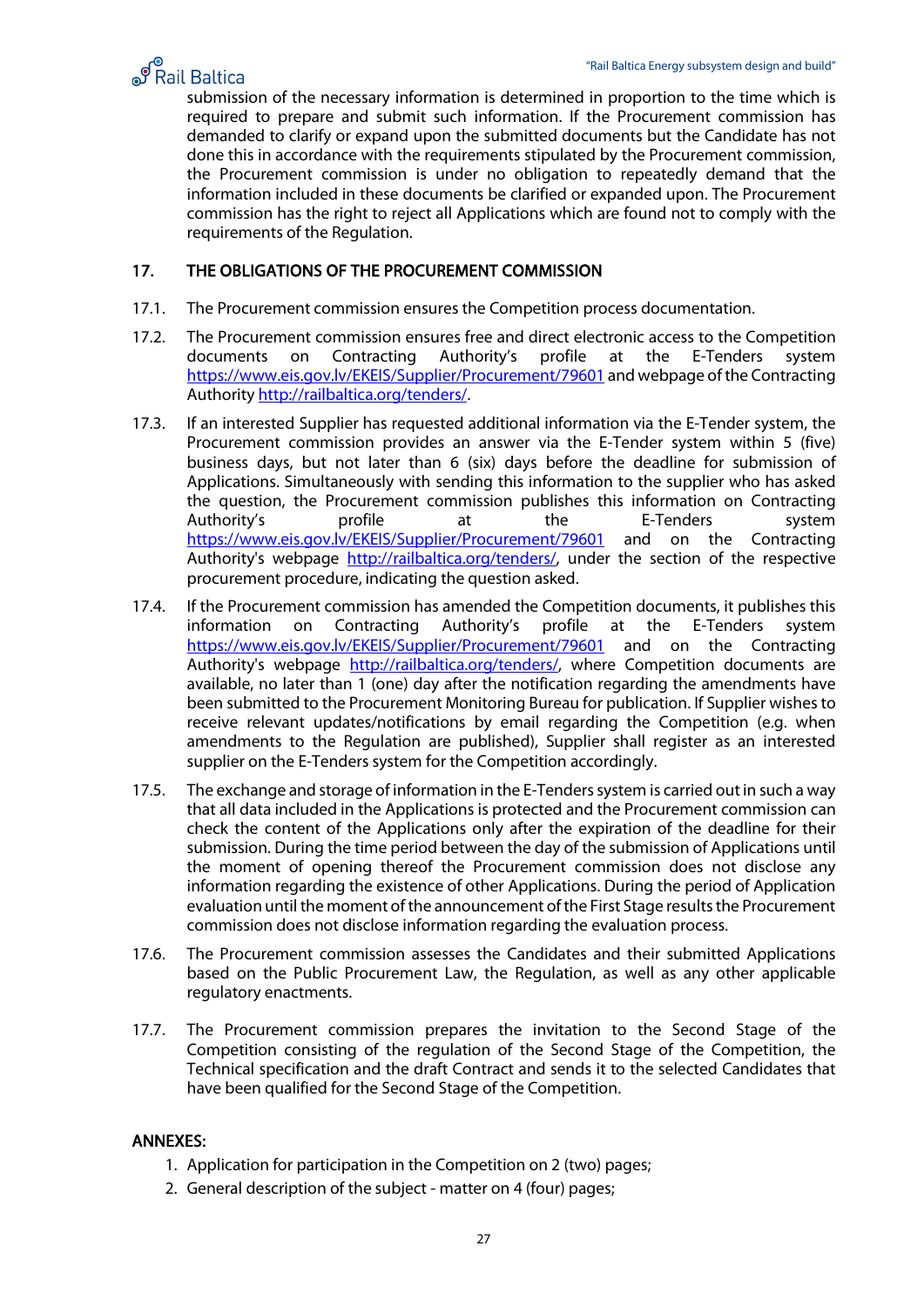

- 3. Description of the Candidate's experience according to Section 5.3.1 of the Regulation on 2 (two) pages;
- 4. Description of the Candidate's experience according to Section 5.3.2 of the Regulation on 2 (two) pages;
- 5. Description of the Candidate's experience according to Section 5.3.3 of the Regulation on 2 (two) pages;
- 6. Description of the Candidate's experience according to Section 5.3.4 of the Regulation on 1 (one) page;
- 7. Description of the Candidate's experience according to Section 5.3.5 of the Regulation on 2 (two) pages;
- 8. Confirmation of Candidate's financial standing on 2 (two) pages;
- 9. Description of the Candidate's experience according to Section 13.1.1 of the Regulation on 2 (two) pages;
- 10.Description of the Candidate's experience according to Section 13.1.2 of the Regulation on 2 (two) pages;
- 11.Description of the Candidate's experience according to Section 13.1.3 of the Regulation on 1 (one) page;
- 12.Description of the Candidate's experience according to Section 13.1.4 of the Regulation on 1 (one) page;
- 13.Description of the Candidate's experience according to Section 13.1.5 of the Regulation on 1 ( one) page;
- 14.Supplier's declaration on 3 (three) pages;
- 15.Final electrical simulation report on 298 (two hundred and ninety-eight) pages. The Procurement commission will ensure the availability to the Final electrical simulation report to Candidates sending it by email. Prior sharing the Final electrical simulation report the Procurement Commission will request Candidates to undersign and submit Mutual nondisclosure agreement for granting access to the information (Final electrical simulation report). This information will not be publicly available and has a restriction due to the nature and content of the information. Procurement Commission has the right to refuse access to Final electrical simulation report due to absence of undersigned Mutual non-disclosure agreement from the Candidate.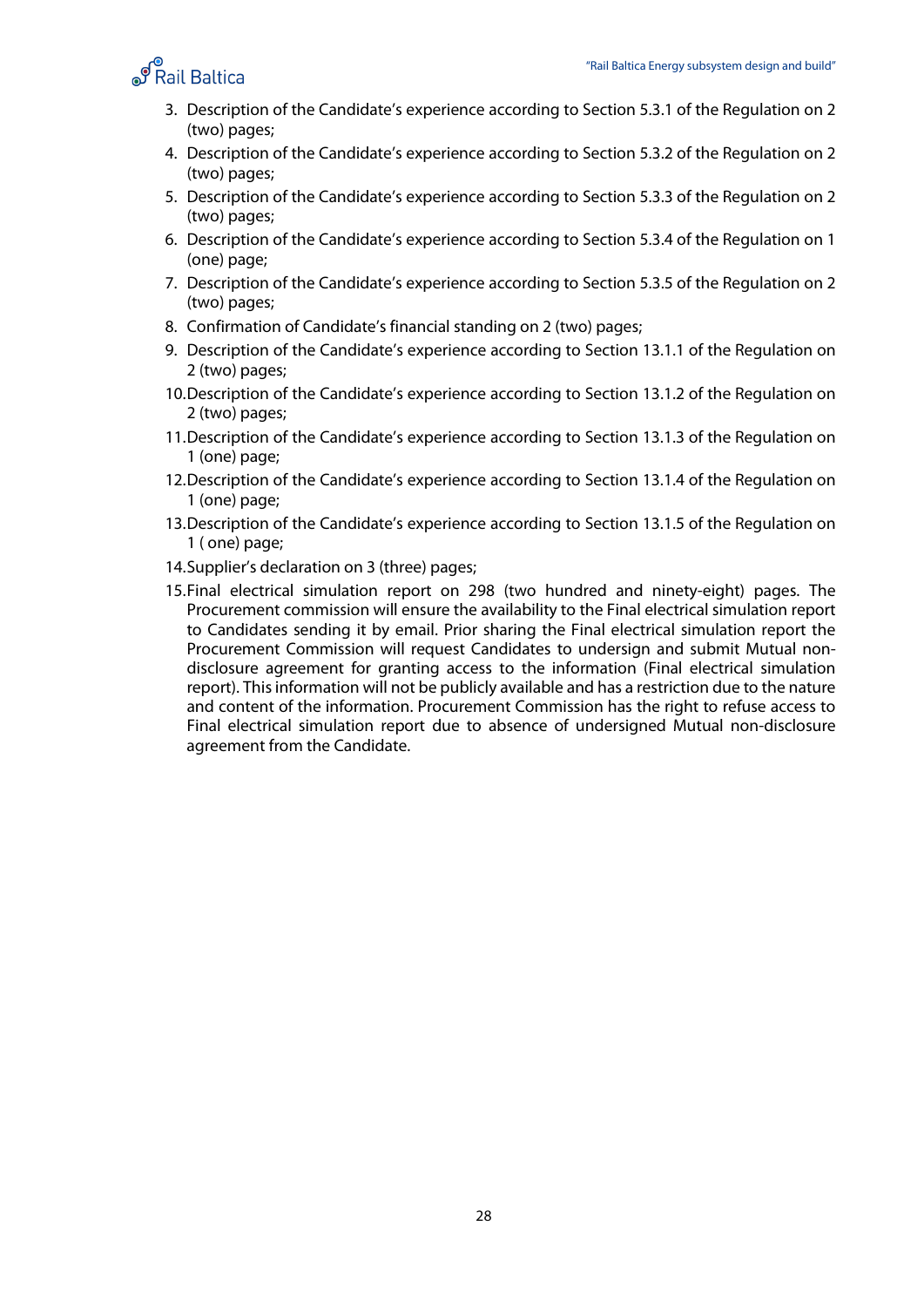<span id="page-28-0"></span>



#### APPLICATION FOR PARTICIPATION IN THE COMPETITION "RAIL BALTICA ENERGY SUBSYSTEM DESIGN AND BUILD" (ID NO RBR 2022/7)

| Name of the Candidate or all members of the<br>partnership                                                                                                       |  |
|------------------------------------------------------------------------------------------------------------------------------------------------------------------|--|
| Registration number of the Candidate or all<br>members of the partnership                                                                                        |  |
| VAT payer registration number of the<br>Candidate or all members of the partnership                                                                              |  |
| Name, surname and position of the person<br>authorized to represent the Candidate or<br>name of nominated representative (in case<br>of established partnership) |  |
| Legal address of the Candidate or all<br>members of the partnership                                                                                              |  |
| Correspondence address of the Candidate or<br>all members of the partnership                                                                                     |  |
| Contact person and contact information of<br>the Candidate (name, surname, position,<br>telephone number, e-mail)                                                |  |

By submitting the Application, Candidate hereby:

- 1. Confirms participation in the Competition "Rail Baltica Energy subsystem design and build", ID No RBR 2022/7;
- 2. Informs that the following entities and/or persons are subject to the following exclusion grounds (if applicable):

| Name of the entity (person) | <b>Exclusion ground and brief description of the violation</b> |
|-----------------------------|----------------------------------------------------------------|
|                             |                                                                |
|                             |                                                                |
|                             |                                                                |

3. Declares that for the purposes of qualifying for the Competition Candidate relies on the capacities of the following entities (if applicable):

| <b>No</b> | Name, registration number and<br>registered address of the entity | <b>Capacities on which the Candidate relies</b> |
|-----------|-------------------------------------------------------------------|-------------------------------------------------|
|           |                                                                   |                                                 |
|           |                                                                   |                                                 |
| $n+1$     |                                                                   |                                                 |

- 4. Confirms that the Regulation is clear and understandable, that Candidate does not have any objections and complaints and in the case of granting the right to enter into the Second Stage of the Competition as well as granting rights to enter into a Contract will undertake to fulfil all conditions of this Regulation;
- 5. Confirmsthat in the preparation and submission of its Application, Candidate has fully considered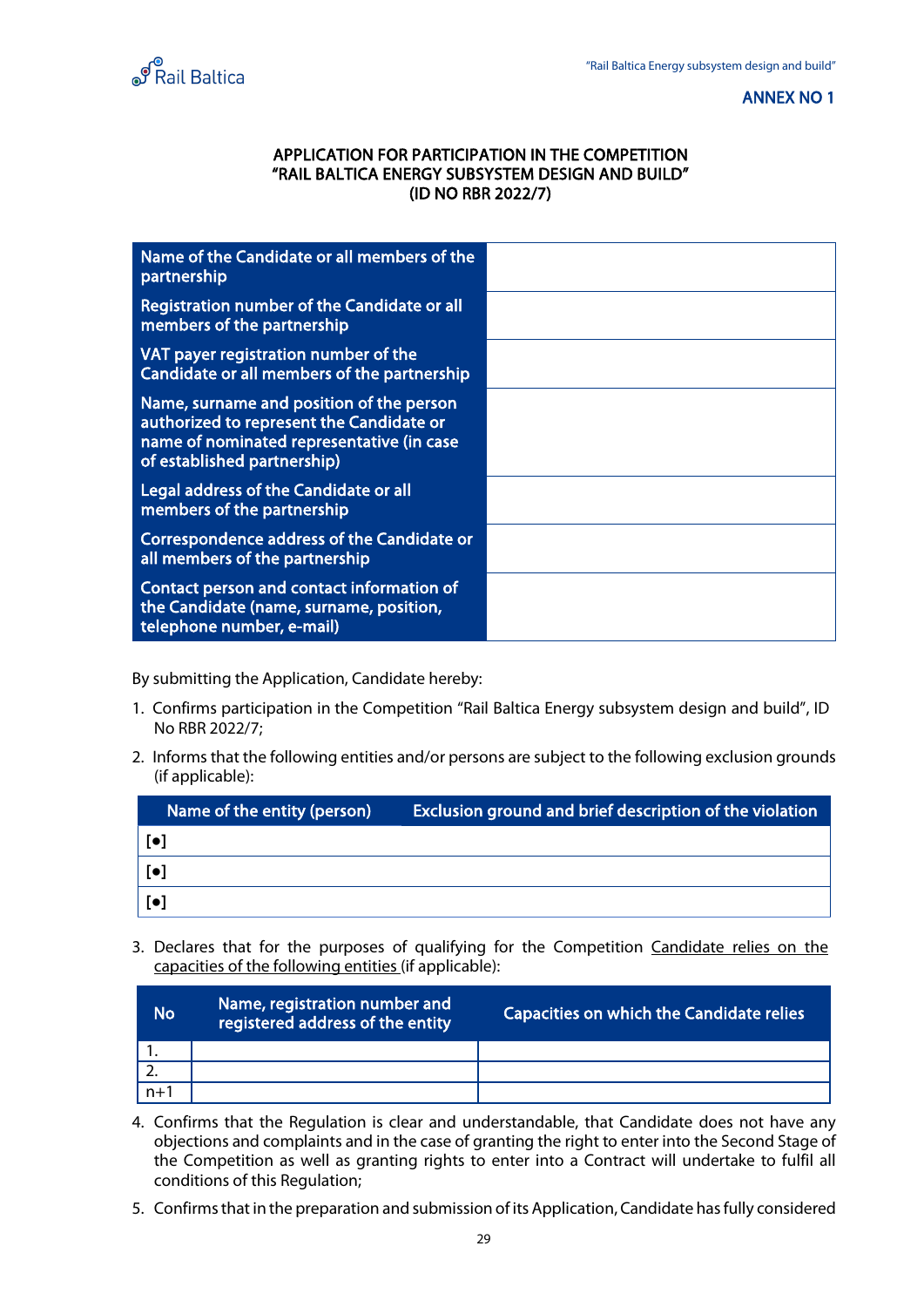

all clarifications issued by the Procurement commission;

- 6. Confirms that Candidate has prepared the Application without connection with any other person, company or parties likewise submitting the Application and that it is prepared in good faith without collusion or fraud;
- 7. Agrees that the Procurement commission reserves itself the right to reject any or all Applications and terminate the procurement process before entry into the Contract on the grounds specified in the Regulation or the law;
- 8. Guarantees that all information and documents provided are true;
- 9. Confirms<sup>[8](#page-29-0)</sup> that Candidate meets the criteria of (please indicate by ticking relevant box):

 $\square$  a small  $\square$  medium  $\square$  other

sized enterprise<sup>[9](#page-29-1)</sup> as defined in the Article 2 of the Commission Recommendation of 6 May 2003 concerning the definition of micro, small and medium-sized enterprise.[10](#page-29-2)

[date of signing] [name and position of the representative of the Candidate]

<span id="page-29-2"></span>10 Available here: [http://eur-lex.europa.eu/legal-](http://eur-lex.europa.eu/legal-content/EN/TXT/?uri=uriserv:OJ.L_.2003.124.01.0036.01.ENG&toc=OJ:L:2003:124:TOC)

<span id="page-29-0"></span><sup>&</sup>lt;sup>8</sup> Candidate must indicate size of enterprise for each member of the partnership, if the Candidate is the partnership.

<span id="page-29-1"></span><sup>9</sup> The information on the size of the Candidate is used solely for statistical purposes and are not in any way whatsoever used in the evaluation of the Candidates and their requests to participate.

[content/EN/TXT/?uri=uriserv:OJ.L\\_.2003.124.01.0036.01.ENG&toc=OJ:L:2003:124:TOC.](http://eur-lex.europa.eu/legal-content/EN/TXT/?uri=uriserv:OJ.L_.2003.124.01.0036.01.ENG&toc=OJ:L:2003:124:TOC)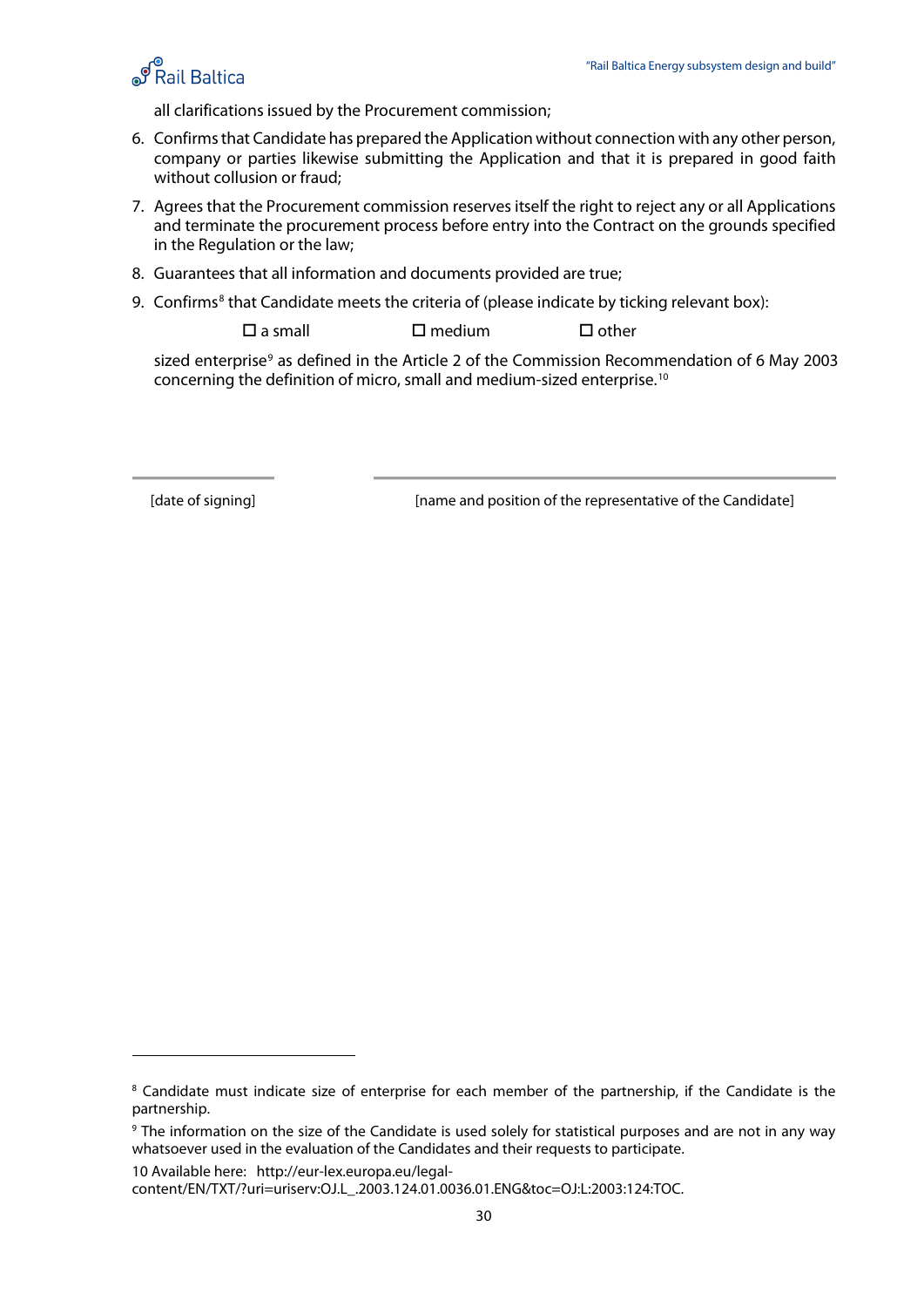<span id="page-30-0"></span>

#### GENERAL DESCRIPTION OF THE SUBJECT – MATTER FOR THE COMPETITION "RAIL BALTICA ENERGY SUBSYSTEM DESIGN AND BUILD" (ID NO RBR 2022/7)

#### 1. Introduction to Rail Baltica project

Rail Baltica is a joint project of three EU Member States – Estonia, Latvia and Lithuania – and concerns the building of a fast conventional double-track 1435 mm gauge electrified and ERTMS equipped railway line with overall length of 890 km on the route from Tallinn through Pärnu (EE), Riga (LV), Panevėžys (LT), Kaunas (LT) to the Lithuania/Poland state border (including a Kaunas – Vilnius spur) with a design speed of 249km/h.

Railway line for both passenger and freight transport shall be interoperable with the TEN-T Network in the rest of Europe and competitive in terms of quality with other modes of transport in the region.

Rail Baltica is to become a part of the EU TEN-T North Sea – Baltic Core Network Corridor, which links Europe's largest ports of Rotterdam, Hamburg and Antwerp – through the Netherlands, Belgium, Germany and Poland – with the three Baltic States, further connecting to Finland via the Gulf of Finland short sea shipping connections with a future fixed link possibility between Tallinn and Helsinki. Further northbound extension of this corridor shall pave the way for future connectivity also with the emerging Arctic corridor. Furthermore, the North Sea – Baltic Corridor crosses with the Baltic-Adriatic Corridor in Warsaw, paving the way for new supply chain development between the Baltic and Adriatic seas, connecting the Baltics with the hitherto inadequately accessible Southern European markets.

The contracting authority RB Rail AS (hereinafter - RBR) was established by the Republics of Estonia, Latvia and Lithuania, via state-owned holding companies, to coordinate the development and construction of the fast-conventional standard gauge railway line on the North Sea – Baltic TEN-T Core Network Corridor linking three Baltic states with Poland and the rest of the EU. The main technical parameters are in full compliance with TSI INF (COMMISSION REGULATION (EU) No 1299/2014) and they are detailed in Rail Baltica Design Guidelines. The key design criteria to follow are (non-exhaustive list):

- double track, mixed passenger and freight traffic line, design speed on the main track 249 km/h;
- axle load 25 t;
- distance between track centres at least 4.50 m on the main tracks;
- all crossings for road and pedestrians shall be segregated grade crossings;
- fencing and noise barriers shall be implemented where needed;
- ETCS L2 B3 R2 without trackside signalling and GSM-R B1 with possible update to the newest version of TSI-CCS;
- electrification 2x25 kV AC electrification system covering SFC technology to be used in TSS;
- maximum train length 1050m for freight trains and 400m for passenger trains;
- height of passenger platforms 760 mm.

The diagram below illustrates the shareholder and project governance structure of the Rail Baltica Global project (hereinafter - RBGP).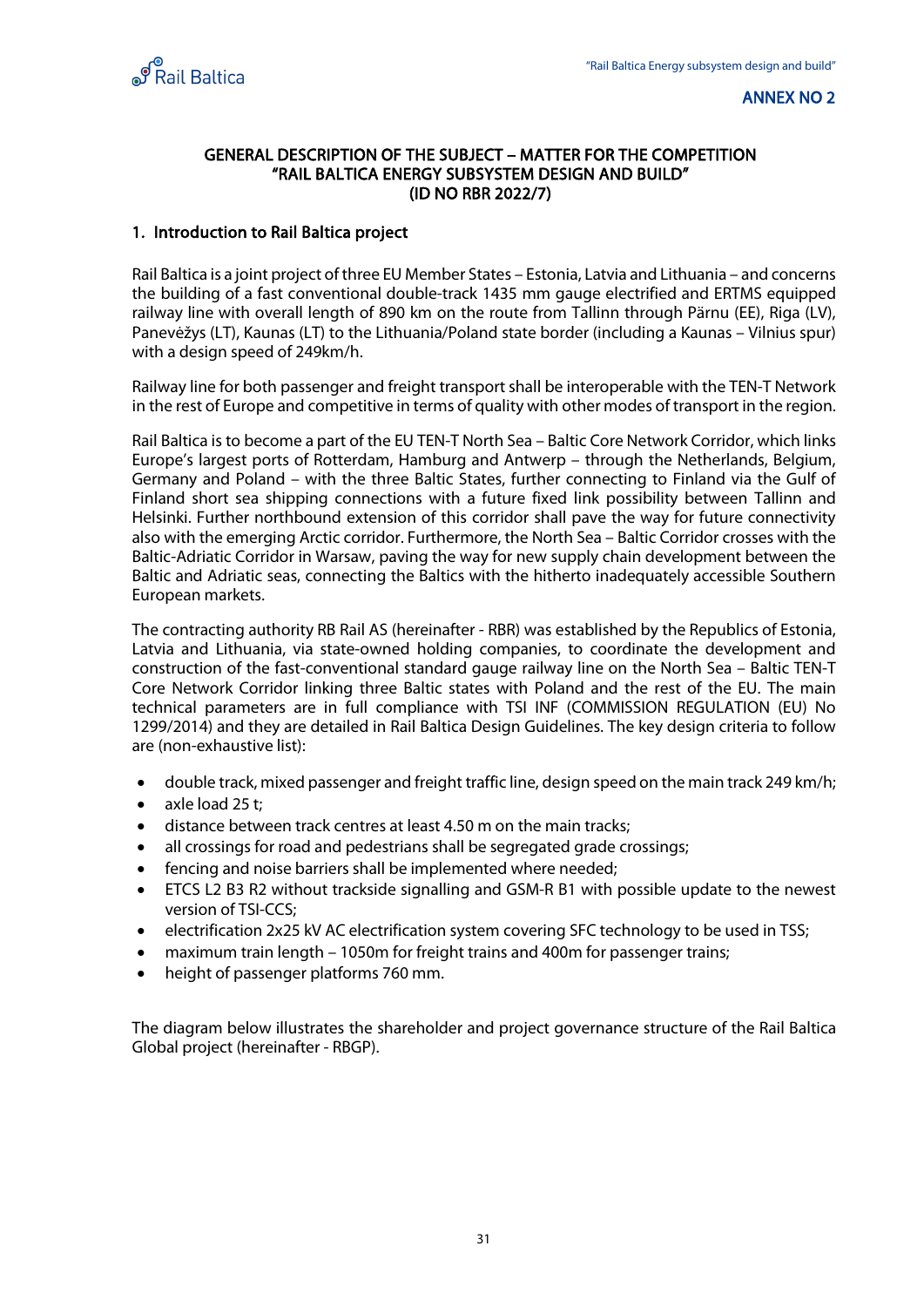



The indicative timeline and phasing of the project implementation can be found here: http://www.railbaltica.org/about-rail-baltica/project-timeline/.

#### 2. Procurement subject

- 2.1. RBR is appointed to organize the consolidated procurement for the implementation of design and construction works to fully deploy RBGP Energy subsystem and to award a contractor (hereinafter - ENE D&B Contractor) to implement the works.
- 2.2. ENE D&B Contractor shall design and construct ENE subsystem for the entire RBGP: from Tallinn to the Lithuanian-Polish border and from Kaunas to Vilnius.
- 2.3. Based on the technical conditions and fixed scope (to be provided during the second stage of the Competition) ENE D&B Contractor shall aim to implement the most advantageous solution for Life Cycle Cost perspective and for minimisation of environmental impact.
- 2.4. The ENE D&B Contractor shall ensure the integration of the ENE subsystem with other railway subsystems and facilities of RBGP, such as infrastructure, CCS, stations, freight terminal and other facilities, by using appropriate system engineering processes, BIM, GIS and related technologies.
- 2.5. The ENE D&B Contractor shall be responsible for the establishment and application quality management system to ensure ENE subsystem's full functionality for electrified railway operation.
- 2.6. ENE subsystem being deployed for RBGP covers the following key components:
	- 2.6.1. Traction power substations based on Static Frequency Converter technology, and autotransformer stations for 2x25kV feeding of overhead catenary system;

#### 2.6.2.Overhead Catenary System;

- 2.6.3. Energy Control Command System;
- 2.6.4.High voltage feeding lines connecting TSS with public high voltage electricity transmission networks;
- 2.6.5.Other components directly linked to the deployment of ENE subsystem.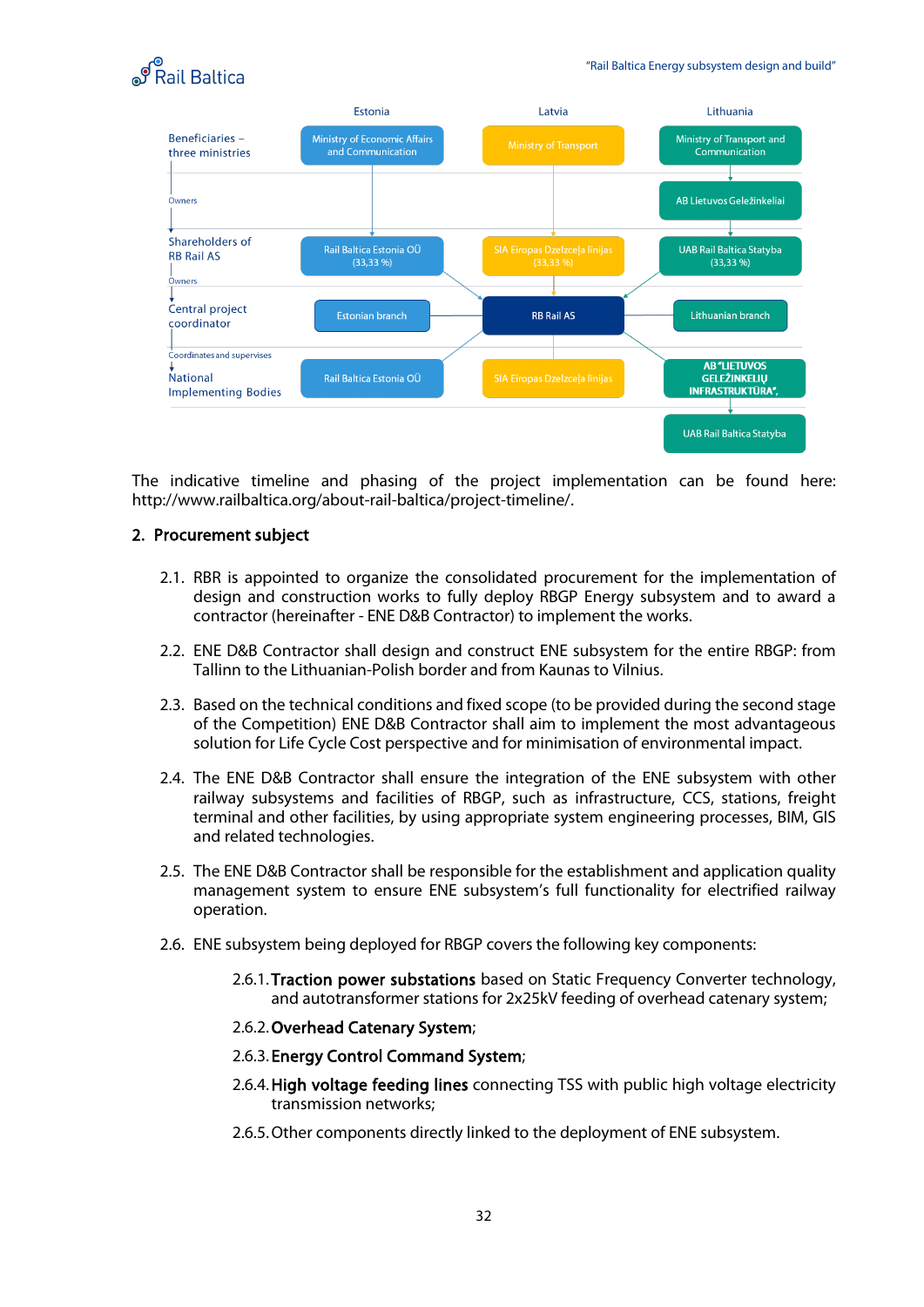

- 3.1. The scope of the ENE D&B Contract covers the design, delivery, installation and testing & commissioning of the following key components:
	- 3.1.1. Traction power substations (including autotransformer stations);
	- 3.1.2.Overhead Catenary System;
	- 3.1.3. Energy Control Command System;
	- 3.1.4.Other components directly linked to ENE subsystem.
- 3.2. New construction, upgrade, or extension of public high voltage electricity transmission networks operated by TSO is not a part of ENE D&B Contract, but connection between TSS till TSO responsibility border is scope of ENE Contractor (only few exceptional cases).
- 3.3. TSS: ENE D&B Contractor shall deploy SFC technology-based TSS for the feeding of 2x25 kV 50 Hz electrification system. The deployment of TSS covers the design, supply and construction of all electrical and mechanical equipment, earthing and bonding, civil works, drainage, fences, cable roads, internal maintenance roads, access roads, geotechnical and geoelectrical surveys, etc.
- 3.4. OCS: OCS technology is not fixed. ENE D&B Contractor shall propose a single OCS technology for RBGP. ENE D&B Contractor shall be able to transfer OCS technology licensing rights. The scope of OCS to be deployed is covering entire RBGP, including but not limited to depots, international stations, freight stations and regional stations. ENE D&B Contractor shall design, supply and construct all OCS elements, including but not limiting to pole and anchoring foundations, poles, cantilevers, contact wire, earthing cables and return current system, isolators, overlaps equipment, specific anchoring poles for bridges, and anchoring structures to fix OCS elements in tunnels and eco-ducts.
- 3.5. ECCS: the ENE D&B Contractor shall deploy ECCS to guarantee an optimal and safe energy management system.
- 3.6. The detailed information on the scope of ENE D&B Contractor will be provided during second stage of the Competition.

#### 4. 2x25 kV with SFC

- 4.1. Defined electrification technology based on the detailed power demand simulation is 2x25 kV with SFC. Considering the Operational Plan, (which includes track alignment, high speed, regional and freight services, and different rolling stock figures) the RBGP is planned to be covered with 10 TSS, approximately 40 paralleling posts and 10 sectioning paralleling posts. Location of each TSS is defined in coordination with national TSOs and is not subject to be modified.
- 4.2. SFC technology allows to connect in parallel all TSS as described in the Final electrical simulation report (please see Annex No 15).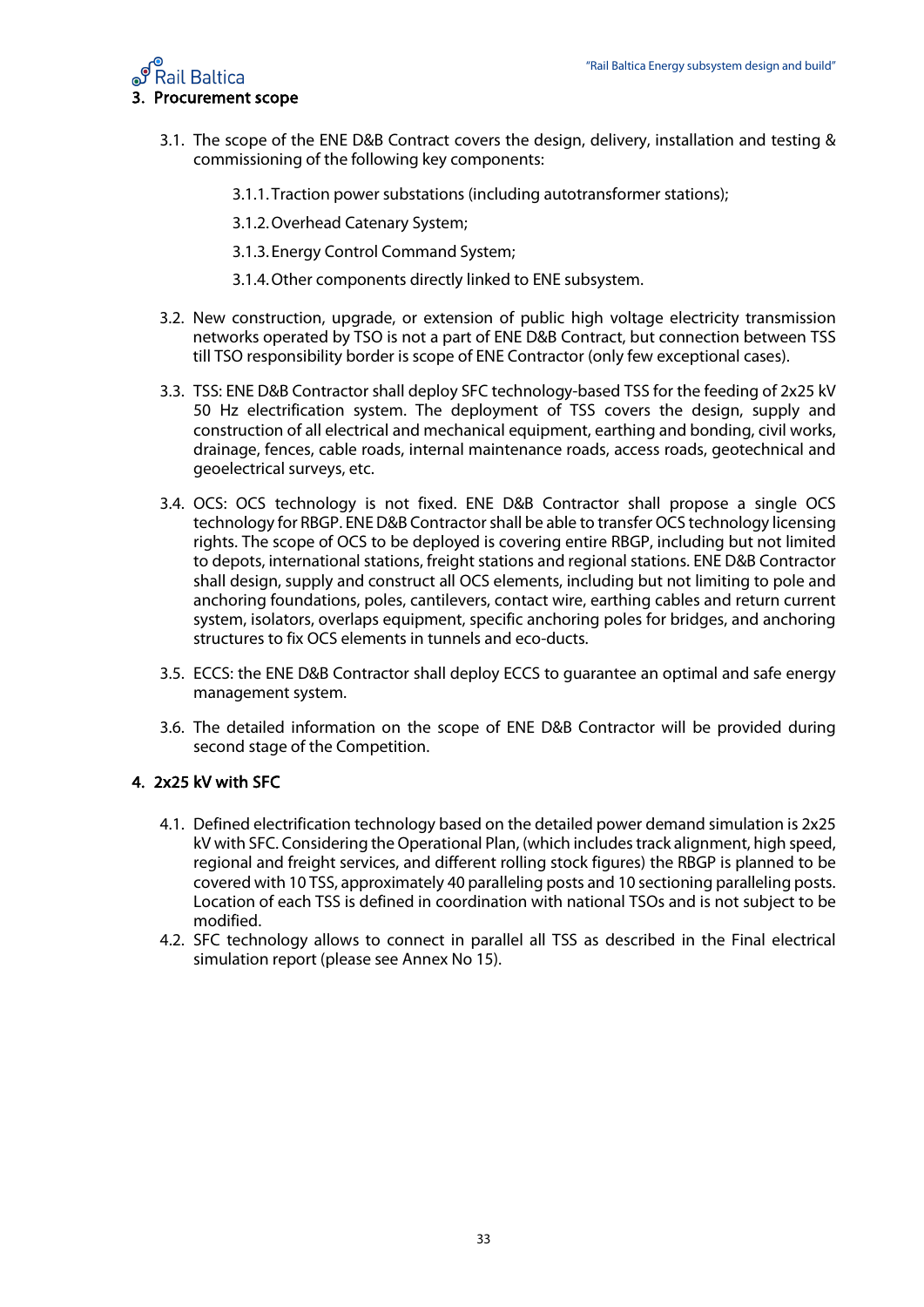

#### 5. Indicative list of expertise required

- 5.1. Technical Skills. To assure implementation of the project, ENE D&B Contractor shall provide technical capability including specific (but not limited to) capabilities in the fields listed below:
	- 5.1.1.All necessary skills needed for design and construction of the scope that is described in Section 3.1 of this document;

#### 5.1.2.BIM team with:

- Experience in the project which has been based on OpenBIM strategy and using IFC (Industry Foundation Classe) format as main output for interchanging information between different parties;
- Experience in the project which has been developed using BIM authoring tools for OCS projects. These BIM authoring tools must include OCS Technology parameters verification;
- Experience in the project where has been used BIM authoring tools for TPS projects. These BIM authoring tools must include Electrical parameters verification.

#### 5.1.3.Integration team with:

• Experience with integration within all the components of the ENE Subsystem (TPS, OCS, ECCS) and other Subsystems (CCS, INF, Trackwork, Rolling stock, etc).

#### 5.1.4.Simulation team with:

- Experience developing models and software simulation covering at least traction power demand, EMC/EMF and dynamic behaviour pantograph catenary.
- 5.2. Management skills. To assure good governance of the project, ENE D&B Contractor shall provide enough management capability based on but not limited to the fieldslisted below:
	- 5.2.1.project management plan development
	- 5.2.2.risk management

5.2.3.HSEQ

- 5.2.4.document management
- 5.2.5.scope management
- 5.2.6.resource management
- 5.2.7. contract management
- 5.2.8. construction management
- 5.2.9.stakeholder management
- 5.2.10. interface and integration management
- 5.2.11. requirement management
- 5.2.12. communication management
- 5.2.13. change and configuration management
- 5.2.14. BIM, AIM and GIS management
- 5.2.15. Project and Control Plan (forecasting, reporting, scheduling).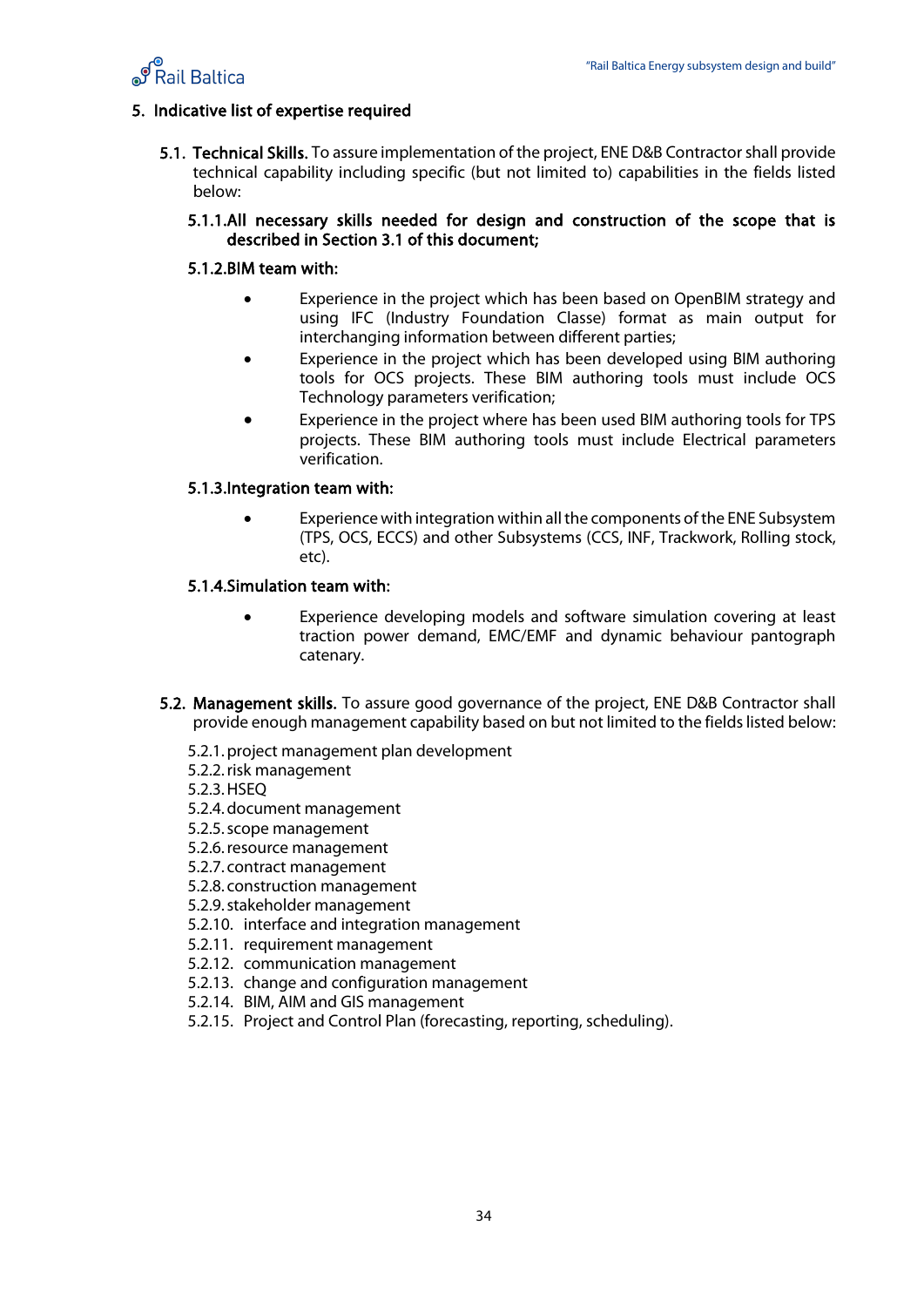

#### <span id="page-34-2"></span><span id="page-34-1"></span>DESCRIPTION OF THE CANDIDATE'S EXPERIENCE IN ACCORDANCE WITH THE SECTION 5.3.1 OF THE COPMETITION "RAIL BALTICA ENERGY SUBSYSTEM DESIGN AND BUILD" (ID NO RBR 2022/7)

If more than one project is proposed to meet the requirements stipulated in the Section 5.3.1 of the Regulation, please, provide following tables for each project.

| Required minimum infrastructure                               | Description of railway infrastructure |
|---------------------------------------------------------------|---------------------------------------|
| Name of the project (please indicate)                         |                                       |
| TSI compliant railway infrastructure (Yes/No, please explain) |                                       |
| Design speed of at least 200 km/h (please indicate)           |                                       |

<span id="page-34-0"></span>

| <b>No</b> | Client, client's contact<br>information for<br>references (name of<br>representative, phone,<br>email $11$ <sup>11</sup> | Period of the<br>contract<br>(month/year -<br>month/year) |                                                                                                                                                    | Description of the services <sup>12</sup> | Description of the role<br>$-$ main<br>contractor/sub-<br>contractor |
|-----------|--------------------------------------------------------------------------------------------------------------------------|-----------------------------------------------------------|----------------------------------------------------------------------------------------------------------------------------------------------------|-------------------------------------------|----------------------------------------------------------------------|
|           |                                                                                                                          |                                                           | Preparation of OCS detailed design<br>for not less than 200 (two hundred)<br>km of equivalent single track length<br>for AC electrification system |                                           |                                                                      |
|           |                                                                                                                          |                                                           | Preparation of OCS detailed design<br>for AC electrification system with                                                                           |                                           |                                                                      |

<sup>&</sup>lt;sup>11</sup> In case of the doubt, the Procurement commission has the right to contact the Client to verify that the services specified complies with the requirements set in the Section 5.3.1 of the Regulation.

<sup>&</sup>lt;sup>12</sup> In accordance with the responsibilities listed in the Section 5.3.1 of the Regulation.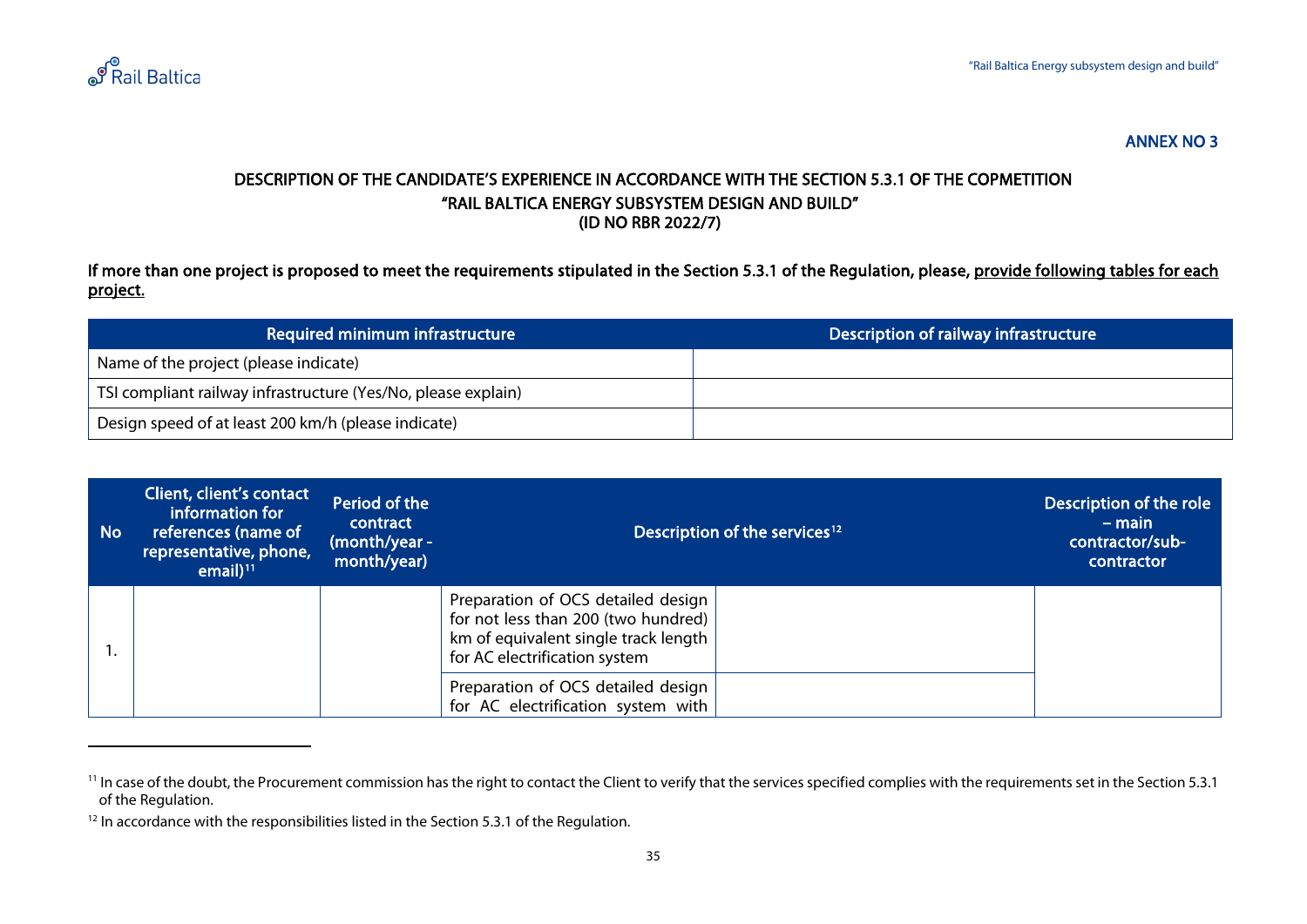

|  | tunnel which was at least 1 (one) km<br>long                                                                                                             |  |
|--|----------------------------------------------------------------------------------------------------------------------------------------------------------|--|
|  | Construction and commissioning of<br>OCS for not less than 200 (two<br>hundred) km of equivalent single<br>track length for AC electrification<br>system |  |
|  | Construction and commissioning of<br>OCS for AC electrification system for<br>a tunnel with at least 1 (one) km<br>length                                |  |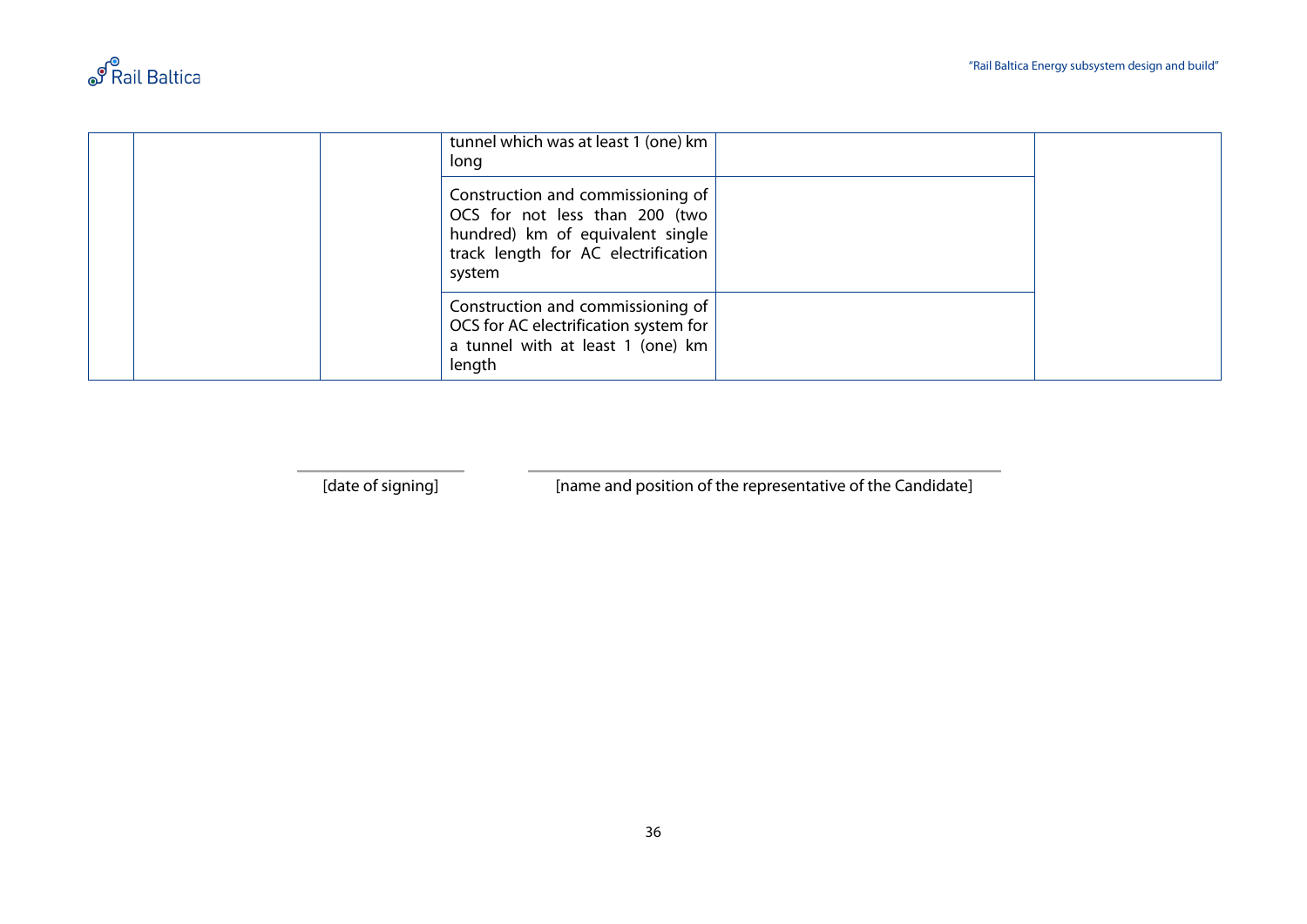

#### <span id="page-36-2"></span><span id="page-36-1"></span>DESCRIPTION OF THE CANDIDATE'S EXPERIENCE IN ACCORDANCE WITH THE SECTION 5.3.2 OF THE COPMETITION "RAIL BALTICA ENERGY SUBSYSTEM DESIGN AND BUILD" (ID NO RBR 2022/7)

If more than one project is proposed to meet the requirements stipulated in the Section 5.3.2 of the Regulation, please, provide following tables for each project.

| Required minimum infrastructure                               | Description of railway infrastructure |
|---------------------------------------------------------------|---------------------------------------|
| Name of the project (please indicate)                         |                                       |
| TSI compliant railway infrastructure (Yes/No, please explain) |                                       |

<span id="page-36-0"></span>

| <b>No</b> | <b>Client, client's contact</b><br>information for<br>references (name of<br>representative, phone,<br>email $1^{13}$ | Period of the<br>contract<br>(month/year -<br>month/year) | Description of the services <sup>14</sup>                                                                                                            | Description of the role<br>$-$ main<br>contractor/sub-<br>contractor |
|-----------|-----------------------------------------------------------------------------------------------------------------------|-----------------------------------------------------------|------------------------------------------------------------------------------------------------------------------------------------------------------|----------------------------------------------------------------------|
|           |                                                                                                                       |                                                           | Traction power electrical simulation<br>for detailed design                                                                                          |                                                                      |
|           |                                                                                                                       |                                                           | Preparation of detailed design for at<br>least 3 (three) TSS for AC<br>electrification system and High<br>Voltage on primary side at least 110<br>kV |                                                                      |
|           |                                                                                                                       |                                                           | Construction and commissioning of<br>at least 3 (three) TSS for AC                                                                                   |                                                                      |

<sup>&</sup>lt;sup>13</sup> In case of the doubt, the Procurement commission has the right to contact the Client to verify that the services specified complies with the requirements set in the Section 5.3.2 of the Regulation.

<sup>&</sup>lt;sup>14</sup> In accordance with the responsibilities listed in the Section 5.3.2 of the Regulation.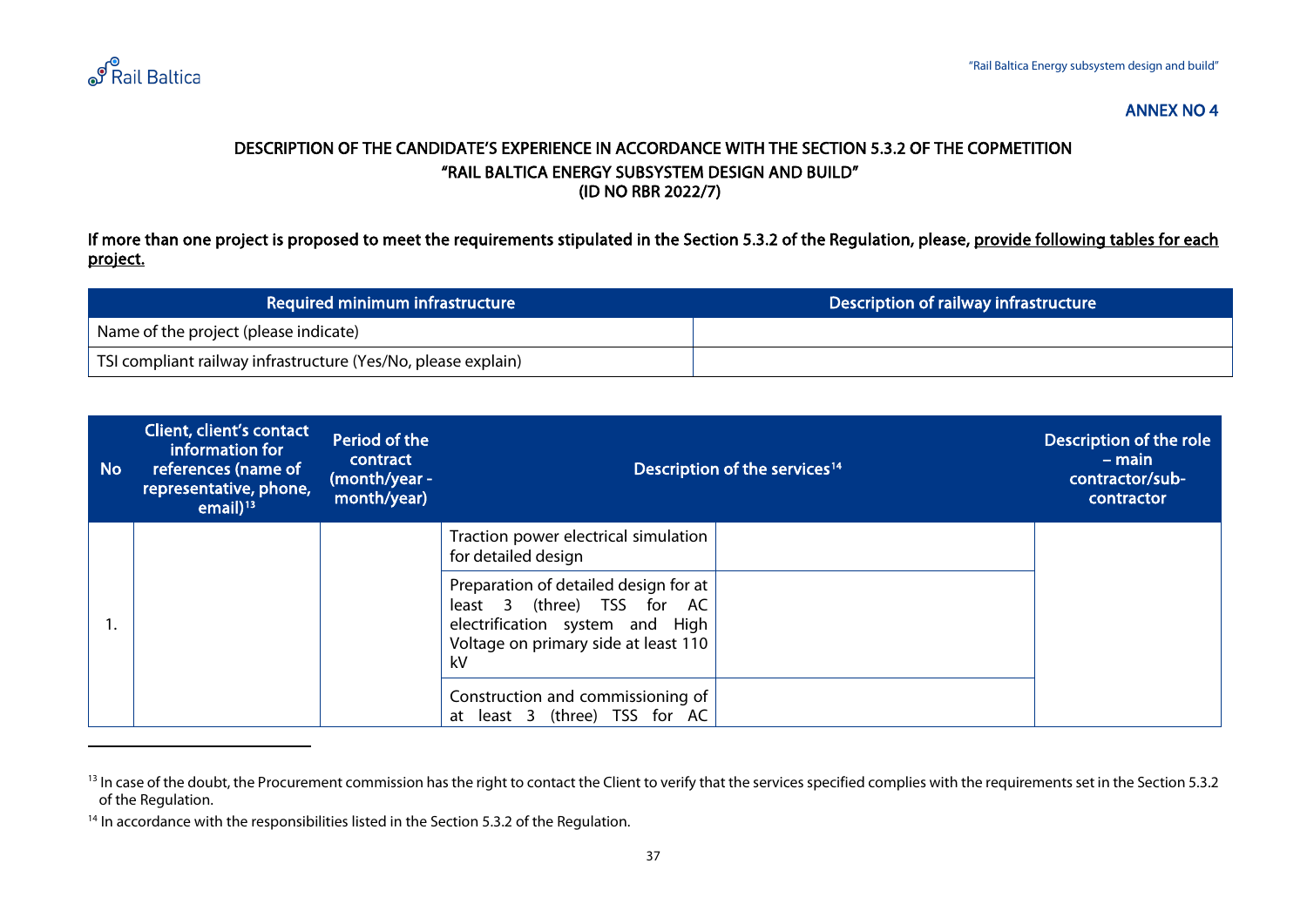|  | electrification | system<br>and                        | High |  |  |
|--|-----------------|--------------------------------------|------|--|--|
|  |                 | Voltage on primary side at least 110 |      |  |  |
|  | kV              |                                      |      |  |  |
|  |                 |                                      |      |  |  |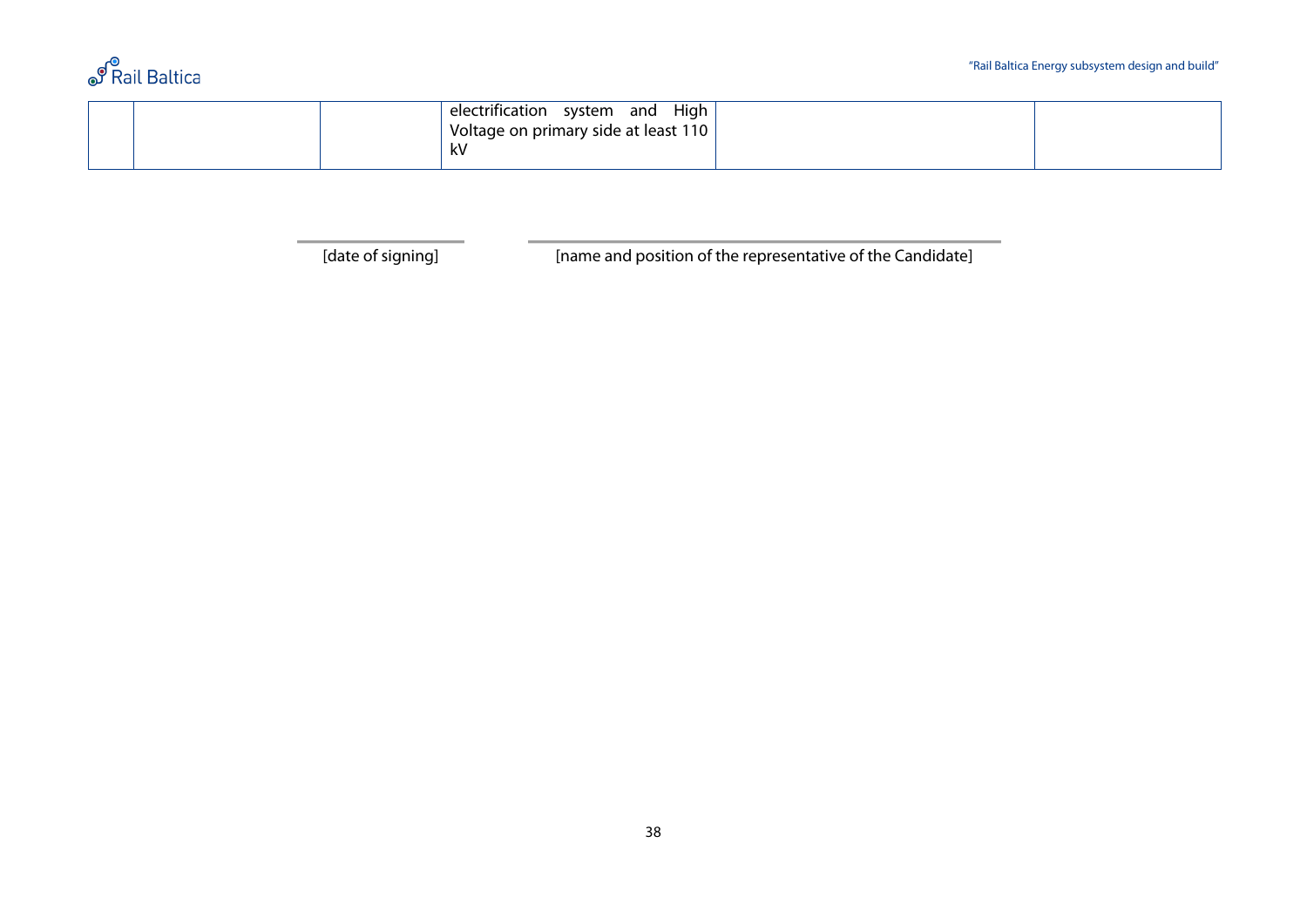

#### <span id="page-38-2"></span><span id="page-38-1"></span>DESCRIPTION OF THE CANDIDATE'S EXPERIENCE IN ACCORDANCE WITH THE SECTION 5.3.3 OF THE COPMETITION "RAIL BALTICA ENERGY SUBSYSTEM DESIGN AND BUILD" (ID NO RBR 2022/7)

| Required minimum infrastructure                               | Description of railway infrastructure |
|---------------------------------------------------------------|---------------------------------------|
| <sup>1</sup> Name of the project (please indicate)            |                                       |
| TSI compliant railway infrastructure (Yes/No, please explain) |                                       |

<span id="page-38-0"></span>

| <b>No</b> | Client, client's contact<br>information for<br>references (name of<br>representative, phone,<br>email $15$ | Period of the<br>contract<br>(month/year -<br>month/year) | Description of the services <sup>16</sup>                                                                                                                   | Description of the role<br>- design and build<br>main contractor/sub-<br>contractor |  |
|-----------|------------------------------------------------------------------------------------------------------------|-----------------------------------------------------------|-------------------------------------------------------------------------------------------------------------------------------------------------------------|-------------------------------------------------------------------------------------|--|
|           |                                                                                                            |                                                           | Preparation of detailed design,<br>installation and commissioning of<br>one ECCS (including software,<br>hardware, control rooms and RTUs),<br>controlling: |                                                                                     |  |
|           |                                                                                                            |                                                           | at least 3 (three) transformer sub-<br>stations and                                                                                                         |                                                                                     |  |
|           |                                                                                                            |                                                           | OCS for at least 200 (two hundred)<br>km of equivalent single track length.                                                                                 |                                                                                     |  |

<sup>&</sup>lt;sup>15</sup> In case of the doubt, the Procurement commission has the right to contact the Client to verify that the services specified complies with the requirements set in the Section 5.3.3 of the Regulation.

<sup>&</sup>lt;sup>16</sup> In accordance with the responsibilities listed in the Section 5.3.3 of the Regulation.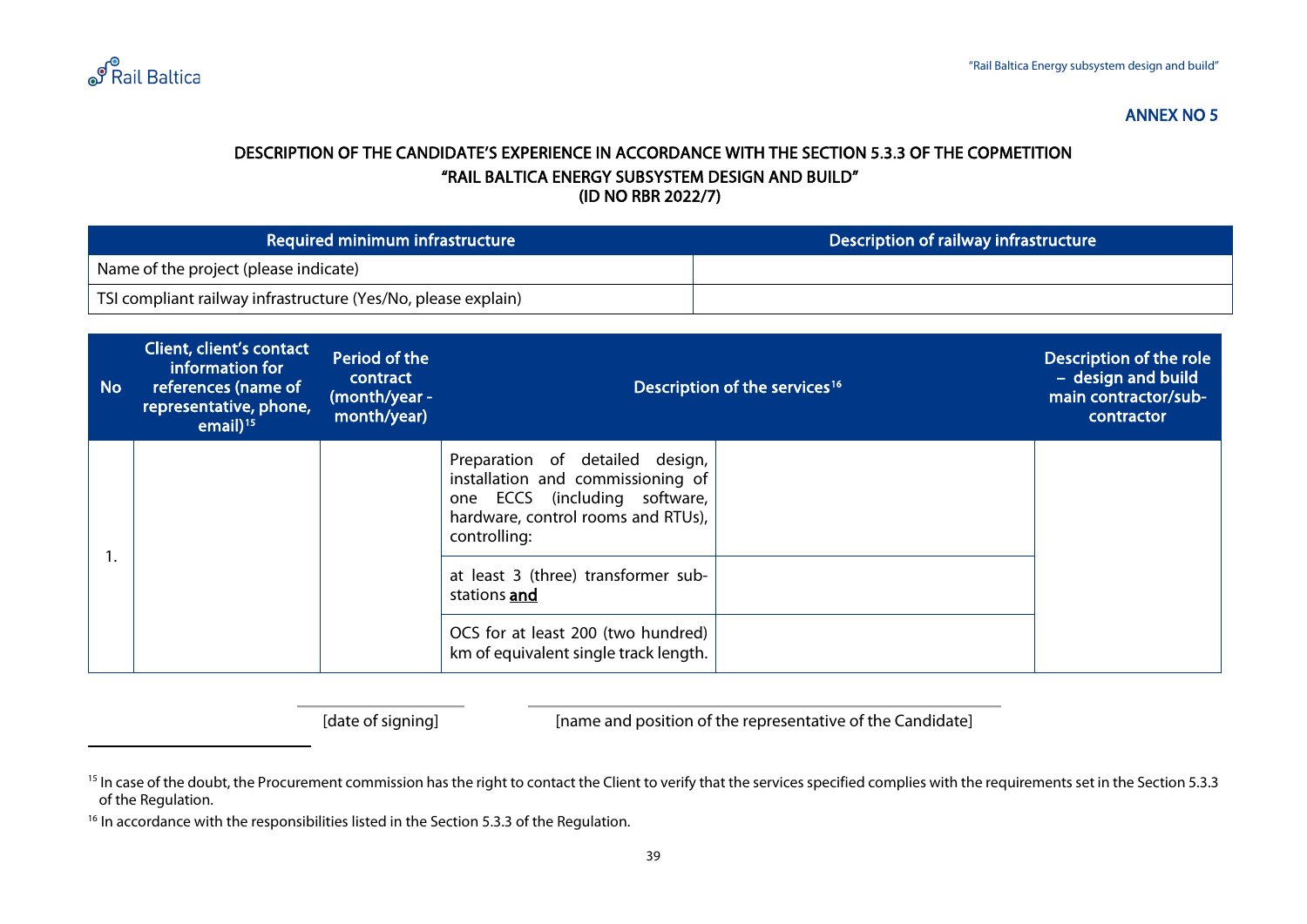

#### <span id="page-39-1"></span>DESCRIPTION OF THE CANDIDATE'S EXPERIENCE IN ACCORDANCE WITH THE SECTION 5.3.4 OF THE COPMETITION "RAIL BALTICA ENERGY SUBSYSTEM DESIGN AND BUILD" (ID NO RBR 2022/7)

<span id="page-39-0"></span>

| <b>No</b> | Client, client's<br>contact<br>information for<br>references (name<br>of representative,<br>phone, email) <sup>17</sup> | Period of the<br>contract<br>(month/year -<br>month/year) | Name of the<br>railway<br>project | <b>Investment value</b><br>of the railway<br>project (EUR) |                                     | <b>Services provided</b> |
|-----------|-------------------------------------------------------------------------------------------------------------------------|-----------------------------------------------------------|-----------------------------------|------------------------------------------------------------|-------------------------------------|--------------------------|
|           |                                                                                                                         |                                                           |                                   |                                                            | construction management             |                          |
|           |                                                                                                                         |                                                           |                                   |                                                            | <b>HSEQ</b> management              |                          |
|           |                                                                                                                         |                                                           |                                   |                                                            | contract management                 |                          |
|           |                                                                                                                         |                                                           |                                   |                                                            | stakeholder management              |                          |
|           |                                                                                                                         |                                                           |                                   |                                                            | risk management                     |                          |
|           |                                                                                                                         |                                                           |                                   |                                                            | integration<br>interface<br>and     |                          |
| ι.        |                                                                                                                         |                                                           |                                   |                                                            | management                          |                          |
|           |                                                                                                                         |                                                           |                                   |                                                            | requirement management              |                          |
|           |                                                                                                                         |                                                           |                                   |                                                            | communication management            |                          |
|           |                                                                                                                         |                                                           |                                   |                                                            | and<br>configuration<br>change      |                          |
|           |                                                                                                                         |                                                           |                                   |                                                            | management                          |                          |
|           |                                                                                                                         |                                                           |                                   |                                                            | development and implementation      |                          |
|           |                                                                                                                         |                                                           |                                   |                                                            | of project management plan          |                          |
|           |                                                                                                                         |                                                           |                                   |                                                            | forecasting, reporting, scheduling. |                          |

<sup>&</sup>lt;sup>17</sup> In case of the doubt, the Procurement commission has the right to contact the Client to verify that the services specified complies with the requirements set in the Section 5.3.4 of the Regulation.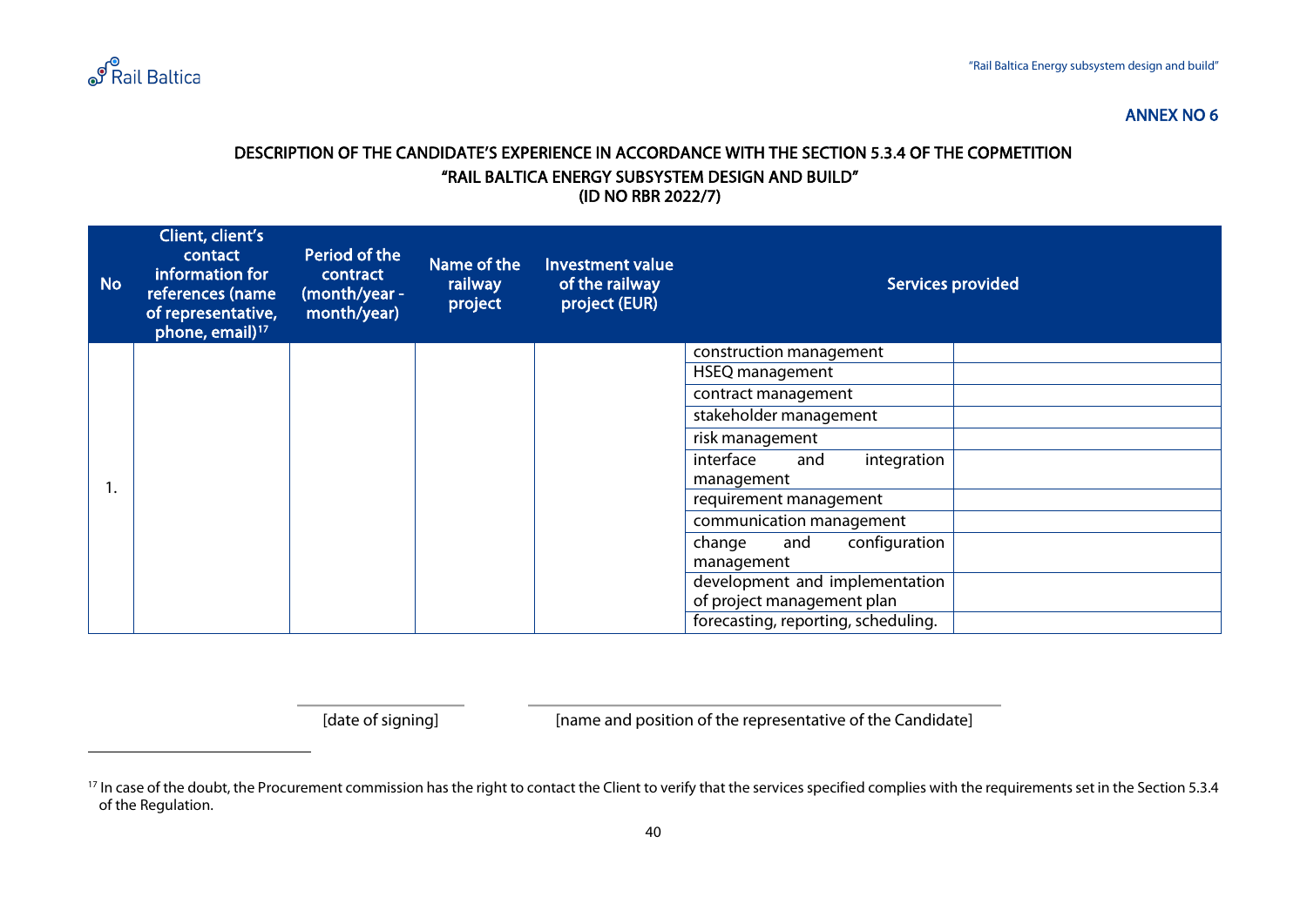

#### <span id="page-40-2"></span><span id="page-40-1"></span>DESCRIPTION OF THE CANDIDATE'S EXPERIENCE IN ACCORDANCE WITH THE SECTION 5.3.5 OF THE COPMETITION "RAIL BALTICA ENERGY SUBSYSTEM DESIGN AND BUILD" (ID NO RBR 2022/7)

| Required minimum infrastructure                                     | Description of railway infrastructure |
|---------------------------------------------------------------------|---------------------------------------|
| Name of the project (please indicate)                               |                                       |
| <b>EC certified</b> railway infrastructure (Yes/No, please explain) |                                       |

<span id="page-40-0"></span>

| <b>No</b> | Client, client's contact<br>information for<br>references (name of<br>representative, phone,<br>email $1^{18}$ | Period of the<br>contract<br>(month/year -<br>month/year) | Description of the services <sup>19</sup>                                                                                                                                           | Description of the role<br>- design and build<br>main contractor and<br>integrator |  |
|-----------|----------------------------------------------------------------------------------------------------------------|-----------------------------------------------------------|-------------------------------------------------------------------------------------------------------------------------------------------------------------------------------------|------------------------------------------------------------------------------------|--|
|           |                                                                                                                |                                                           | Detailed design, construction and<br>commissioning of OCS for tracks<br>with not less than 50 (fifty) km of<br>equivalent single track length for AC<br>electrification system, and |                                                                                    |  |
|           |                                                                                                                |                                                           | Detailed design, construction and<br>commissioning of at least 1 (one) TSS<br>for AC electrification system and<br>High Voltage on primary side at least<br>110 kV, and             |                                                                                    |  |

<sup>&</sup>lt;sup>18</sup> In case of the doubt, the Procurement commission has the right to contact the Client to verify that the services specified complies with the requirements set in the Section 5.3.5 of the Regulation.

<sup>&</sup>lt;sup>19</sup> In accordance with the responsibilities listed in the Section 5.3.5 of the Regulation.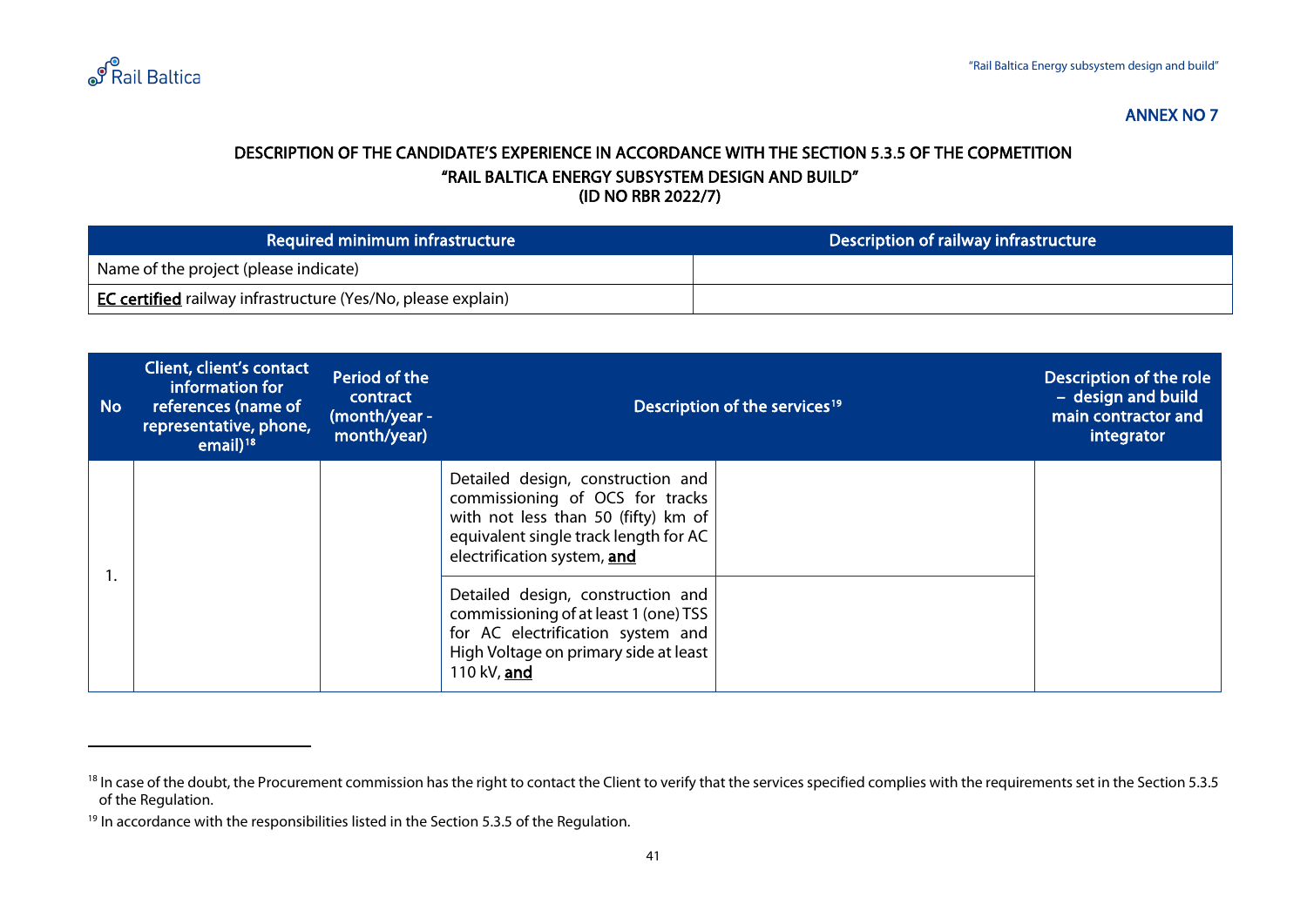

| Detailed design, construction and<br>commissioning of ECCS (including<br>software, hardware, main control<br><sup>1</sup> centre and RTUs). |  |  |
|---------------------------------------------------------------------------------------------------------------------------------------------|--|--|
|---------------------------------------------------------------------------------------------------------------------------------------------|--|--|

The Candidate shall attach an EC declaration of verification in the annex.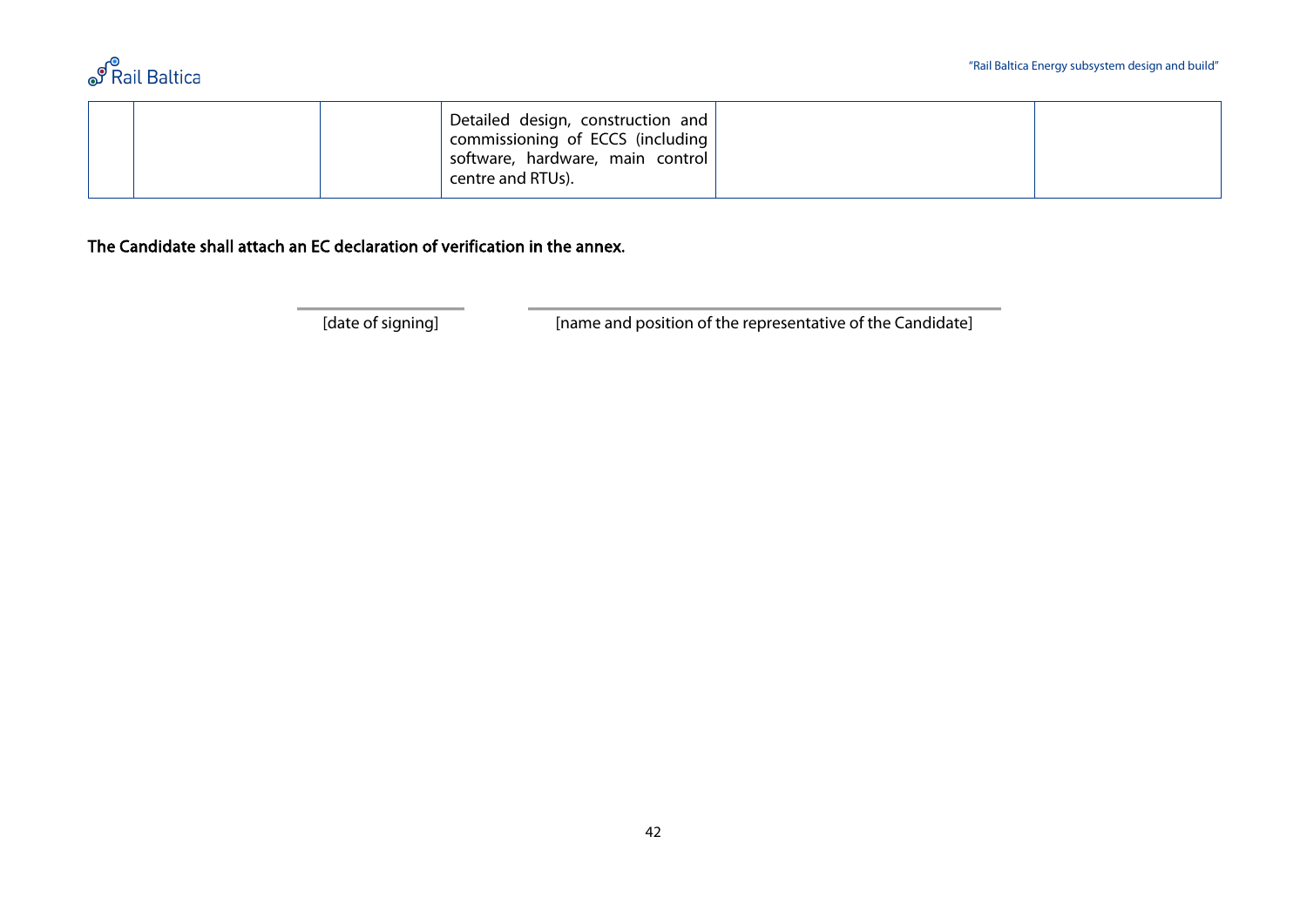<span id="page-42-0"></span>

## CONFIRMATION OF CANDIDATE'S FINANCIAL STANDING FOR THE COMPETITION "RAIL BALTICA ENERGY SUBSYSTEM DESIGN AND BUILD" (ID NO RBR 2022/7)

#### 1. Section 5.2.1 of the Regulation

The Candidate's or all members' of the partnership together (if the Candidate is a partnership and confirms the average financial turnover jointly), average financial turnover within the last 3 (three) financial years (2019, 2020, 2021) is not less than 300 000 000,00 EUR (three hundred million euros zero cents).

In the event the average annual financial turnover of a limited partner of the limited partnership (within the meaning of The Commercial Law of the Republic of Latvia, Division X) exceeds its investment in the limited partnership, the average financial turnover shall be recognized in the amount of the investment in the limited partnership.

In the event the Candidate or a member of a partnership (if the Candidate is a partnership) has operated in the market for less than 3 (three) financial years, the requirement shall be met during the Candidate's actual operation period.

| <b>No</b> | Year                                                                                                                                                                                                                                                                                                                                                                                                                                                                                                                                                                                                     | <b>Total Turnover in EUR</b> | <b>Notes</b> |  |  |  |
|-----------|----------------------------------------------------------------------------------------------------------------------------------------------------------------------------------------------------------------------------------------------------------------------------------------------------------------------------------------------------------------------------------------------------------------------------------------------------------------------------------------------------------------------------------------------------------------------------------------------------------|------------------------------|--------------|--|--|--|
|           | The Candidate or member of the partnership (if the Candidate is a partnership) on whose<br>capacity Candidate is relying to certify its financial and economic performance and who will<br>be financially and economically responsible for fulfilment of the Contract or other entity on<br>whose capacity Candidate is relying (if the Candidate is relying on other entity's capacity) to<br>certify its financial and economic performance and who will be financially and economically<br>responsible for fulfilment of the Contract:<br>Name of the Candidate /member of a partnership/other entity |                              |              |  |  |  |
| 1.        | 2021                                                                                                                                                                                                                                                                                                                                                                                                                                                                                                                                                                                                     |                              |              |  |  |  |
| 2.        | 2020                                                                                                                                                                                                                                                                                                                                                                                                                                                                                                                                                                                                     |                              |              |  |  |  |
| 3.        | 2019                                                                                                                                                                                                                                                                                                                                                                                                                                                                                                                                                                                                     |                              |              |  |  |  |
|           | Average<br>annual<br>turnover<br>within the<br>last 3<br>(three)<br>financial years                                                                                                                                                                                                                                                                                                                                                                                                                                                                                                                      |                              |              |  |  |  |

#### 2. Section 5.2.2 of the Regulation

The Candidate or each member of the partnership (if the Candidate is a partnership) on whose capacity the Candidate is relying has to certify it`s financial and economic performance and who will be financially and economically responsible for fulfilment of the procurement contract and entity on whose abilities the Candidate is relying to certify it`s financial and economic performance and who will be financially and economically responsible for fulfilment of the procurement contract, shall have stable financial and economic performance, namely, in the last financial year liquidity ratio shall be equal to or exceed 1 and shall have positive equity.

\_\_\_\_\_\_\_\_\_\_\_\_\_\_\_\_\_\_\_\_\_\_\_\_\_\_\_\_\_\_\_\_\_\_\_\_\_\_\_\_\_\_ Name of the Candidate /member of partnership/other entity\*

Financial information from the Candidate's financial statement used to calculate liquidity ratio and equity\*

Last audited year \_\_\_\_\_\_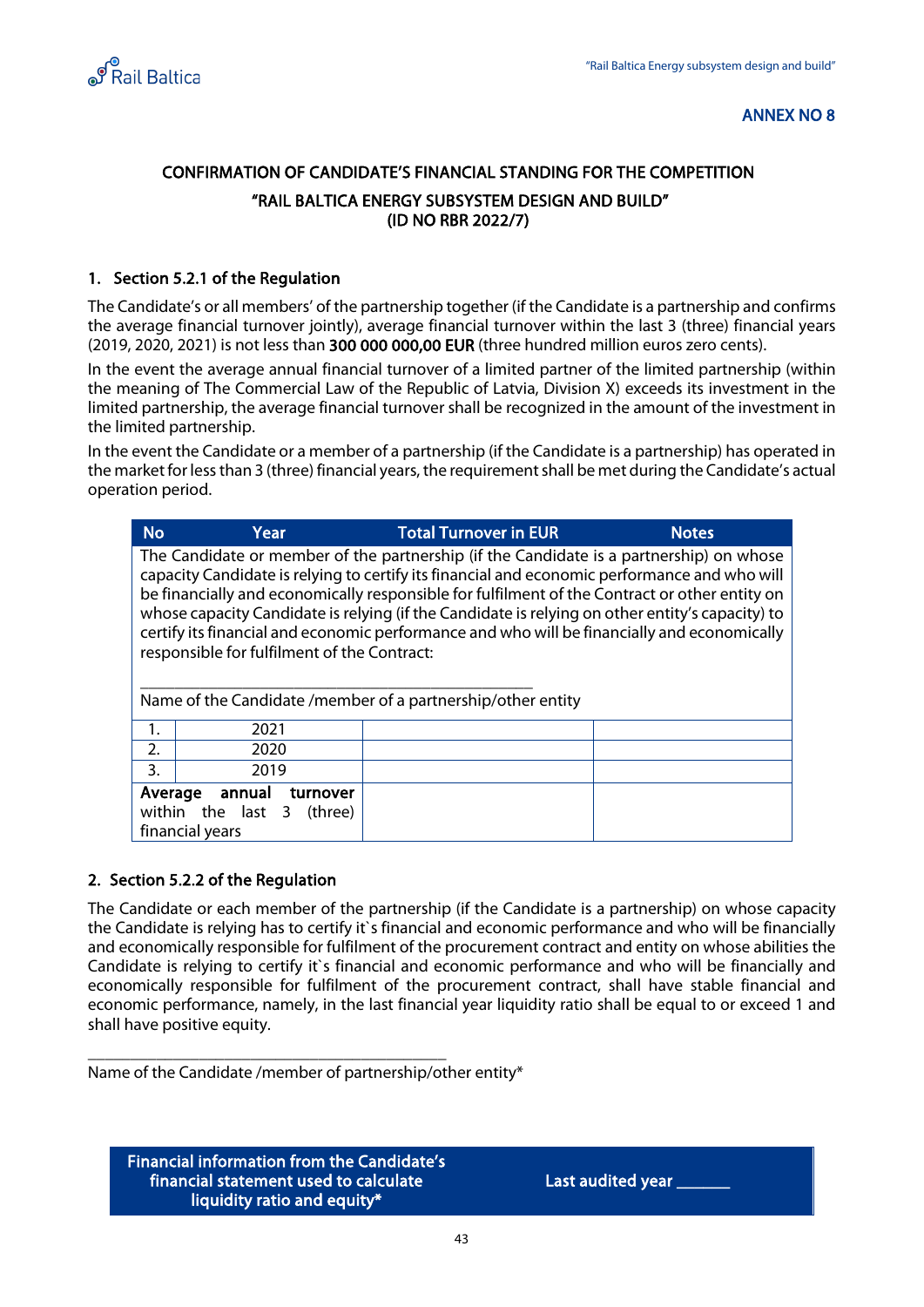

| Current assets           |  |
|--------------------------|--|
| Total assets             |  |
| Short term - liabilities |  |
| <b>Total liabilities</b> |  |

\* Please continue and provide information regarding each entity to which this requirement applies. If value of assets or liabilities have been calculated from different parts of Candidate's financial statement, Candidate must provide explanation how the calculations have been made.

liquidity ratio =  $\frac{current \; assets}{short-term \; liabilities}$  =  $\frac{1}{\sqrt{1-\frac{1}{1-\frac{1}{1-\frac{1}{1-\frac{1}{1-\frac{1}{1-\frac{1}{1-\frac{1}{1-\frac{1}{1-\frac{1}{1-\frac{1}{1-\frac{1}{1-\frac{1}{1-\frac{1}{1-\frac{1}{1-\frac{1}{1-\frac{1}{1-\frac{1}{1-\frac{1}{1-\frac{1}{1-\frac{1}{1-\frac{1}{1-\frac{1}{1-\frac{1}{1-\frac{1}{1-\frac{1}{1-\frac{1}{1-\frac{1}{1-\frac{1}{1-\frac{1}{1$ 

 $\text{equiv} = \text{total assets} - \text{total liabilities} = \_\_\_\_\_\_\$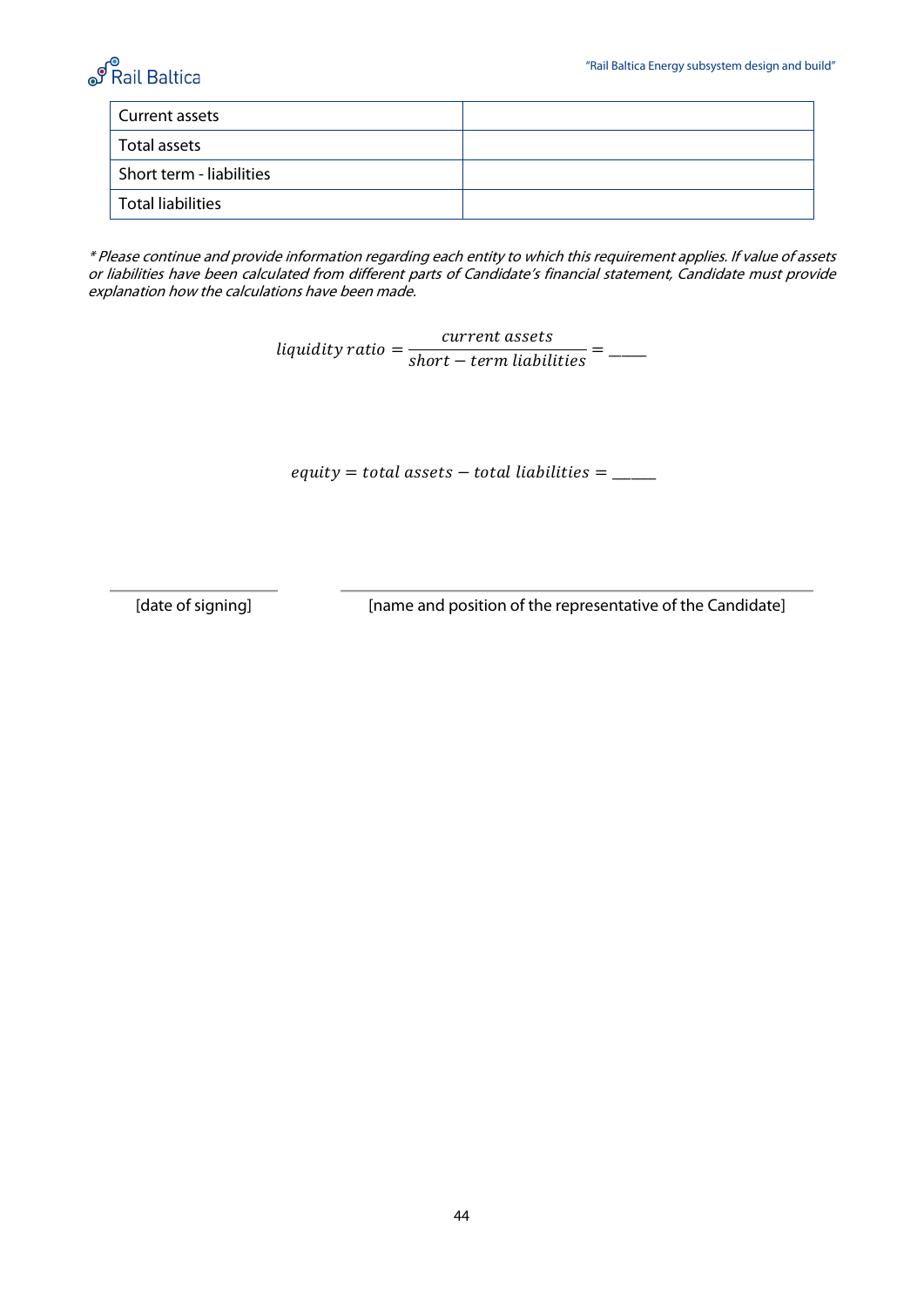

#### <span id="page-44-2"></span><span id="page-44-1"></span>DESCRIPTION OF THE CANDIDATE'S EXPERIENCE IN ACCORDANCE WITH THE SECTION 13.1.1 OF THE COPMETITION "RAIL BALTICA ENERGY SUBSYSTEM DESIGN AND BUILD" (ID NO RBR 2022/7)

#### If more than one project is proposed, please, <u>provide following tables for each project.</u>

| Required minimum infrastructure                                     | Description of railway infrastructure |
|---------------------------------------------------------------------|---------------------------------------|
| Name of the project (please indicate)                               |                                       |
| <b>EC certified</b> railway infrastructure (Yes/No, please explain) |                                       |

<span id="page-44-0"></span>

| <b>No</b> | Client, client's contact<br>information for<br>references (name of<br>representative, phone,<br>email $)^{20}$ | Period of the<br>contract<br>(month/year -<br>month/year) | Description of the services <sup>21</sup>                                                                                                                                           |  | Description of the role<br>- design and build<br>main contractor and<br>integrator |
|-----------|----------------------------------------------------------------------------------------------------------------|-----------------------------------------------------------|-------------------------------------------------------------------------------------------------------------------------------------------------------------------------------------|--|------------------------------------------------------------------------------------|
|           |                                                                                                                |                                                           | Detailed design, construction and<br>commissioning of OCS for tracks<br>with not less than 50 (fifty) km of<br>equivalent single track length for AC<br>electrification system, and |  |                                                                                    |
|           |                                                                                                                |                                                           | Detailed design, construction and<br>commissioning of at least 1 (one) TSS<br>for AC electrification system and<br>High Voltage on primary side at least<br>110 kV, and             |  |                                                                                    |

<sup>&</sup>lt;sup>20</sup> In case of the doubt, the Procurement commission has the right to contact the Client to verify that the services specified complies with the requirements set in the Section 13.1.1 of the Regulation.

 $21$  In accordance with the responsibilities listed in the Section 13.1.1 of the Regulation.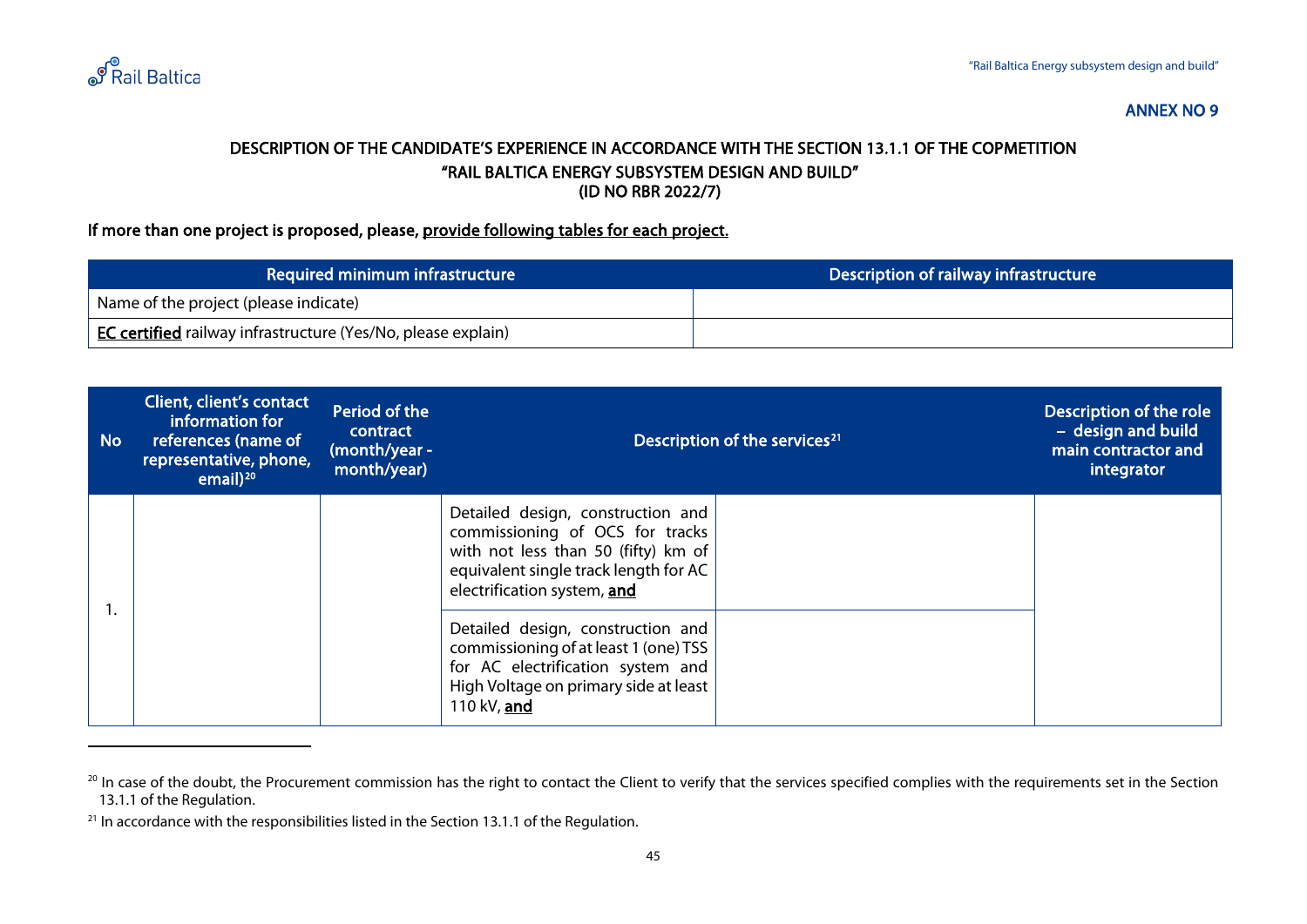

|  |  |  | Detailed design, construction and<br>commissioning of ECCS (including<br>software, hardware, main control<br>centre and RTUs). |  |  |
|--|--|--|--------------------------------------------------------------------------------------------------------------------------------|--|--|
|--|--|--|--------------------------------------------------------------------------------------------------------------------------------|--|--|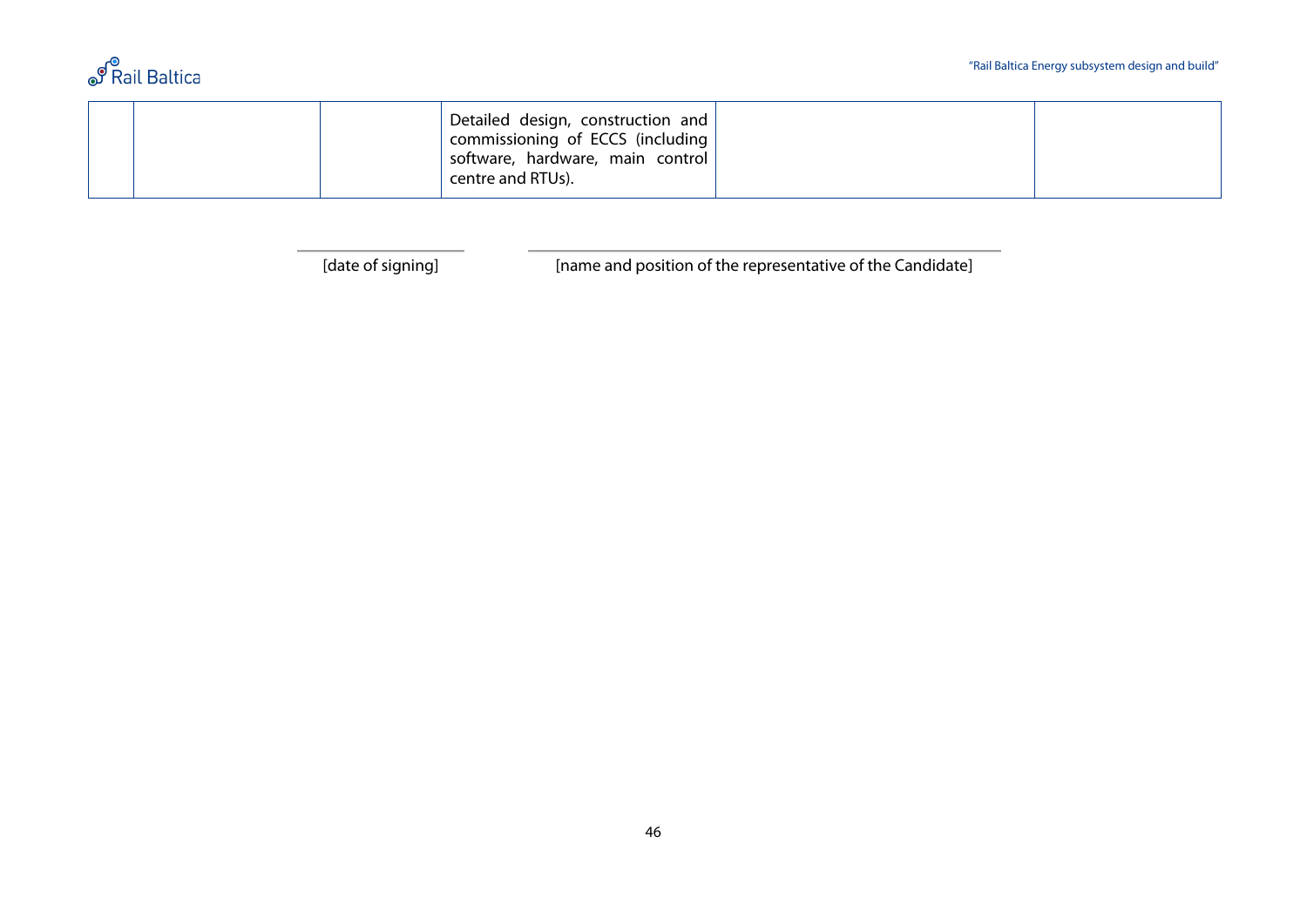

#### <span id="page-46-2"></span><span id="page-46-1"></span>DESCRIPTION OF THE CANDIDATE'S EXPERIENCE IN ACCORDANCE WITH THE SECTION 13.1.2 OF THE COPMETITION "RAIL BALTICA ENERGY SUBSYSTEM DESIGN AND BUILD" (ID NO RBR 2022/7)

| Required minimum infrastructure                                     | Description of railway infrastructure |
|---------------------------------------------------------------------|---------------------------------------|
| Name of the project (please indicate)                               |                                       |
| <b>EC certified</b> railway infrastructure (Yes/No, please explain) |                                       |

<span id="page-46-0"></span>

| <b>No</b> | Client, client's contact<br>information for<br>references (name of<br>representative, phone,<br>email $)^{22}$ | Period of the<br>contract<br>(month/year -<br>month/year) | Description of the services <sup>23</sup>                                                                                                                                                  |  | Description of the role<br>- design and build<br>main contractor and<br>integrator |
|-----------|----------------------------------------------------------------------------------------------------------------|-----------------------------------------------------------|--------------------------------------------------------------------------------------------------------------------------------------------------------------------------------------------|--|------------------------------------------------------------------------------------|
|           |                                                                                                                |                                                           | Detailed design, construction and<br>commissioning of OCS for tracks<br>with not less than 200 (two hundred)<br>km of equivalent single track length<br>for AC electrification system, and |  |                                                                                    |
|           |                                                                                                                |                                                           | Detailed design, construction and<br>commissioning of at least 3 (three)<br>TSS for AC electrification system and<br>High Voltage on primary side at least<br>110 kV, and                  |  |                                                                                    |

<sup>&</sup>lt;sup>22</sup> In case of the doubt, the Procurement commission has the right to contact the Client to verify that the services specified complies with the requirements set in the Section 13.1.2 of the Regulation.

 $23$  In accordance with the responsibilities listed in the Section 13.1.2 of the Regulation.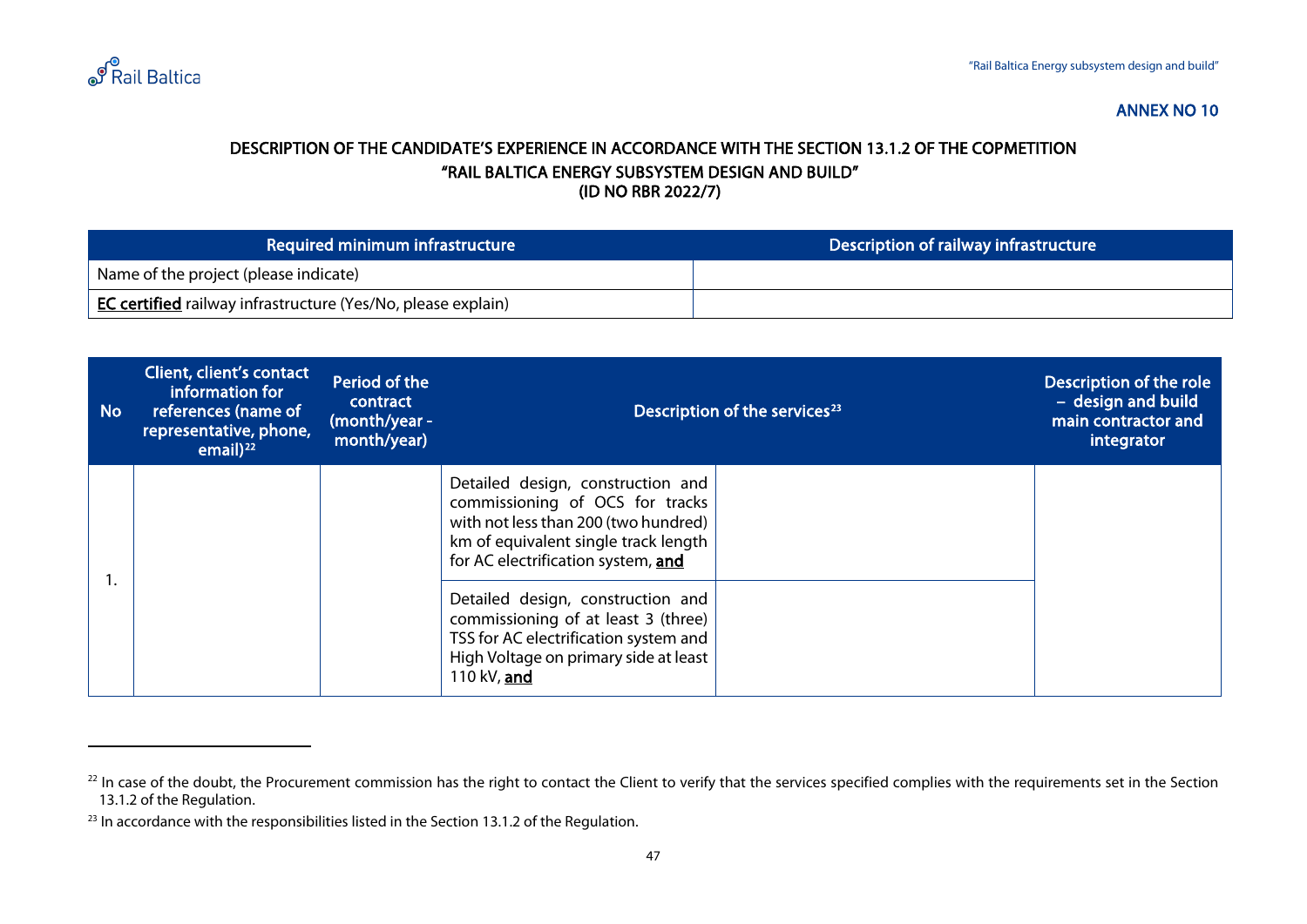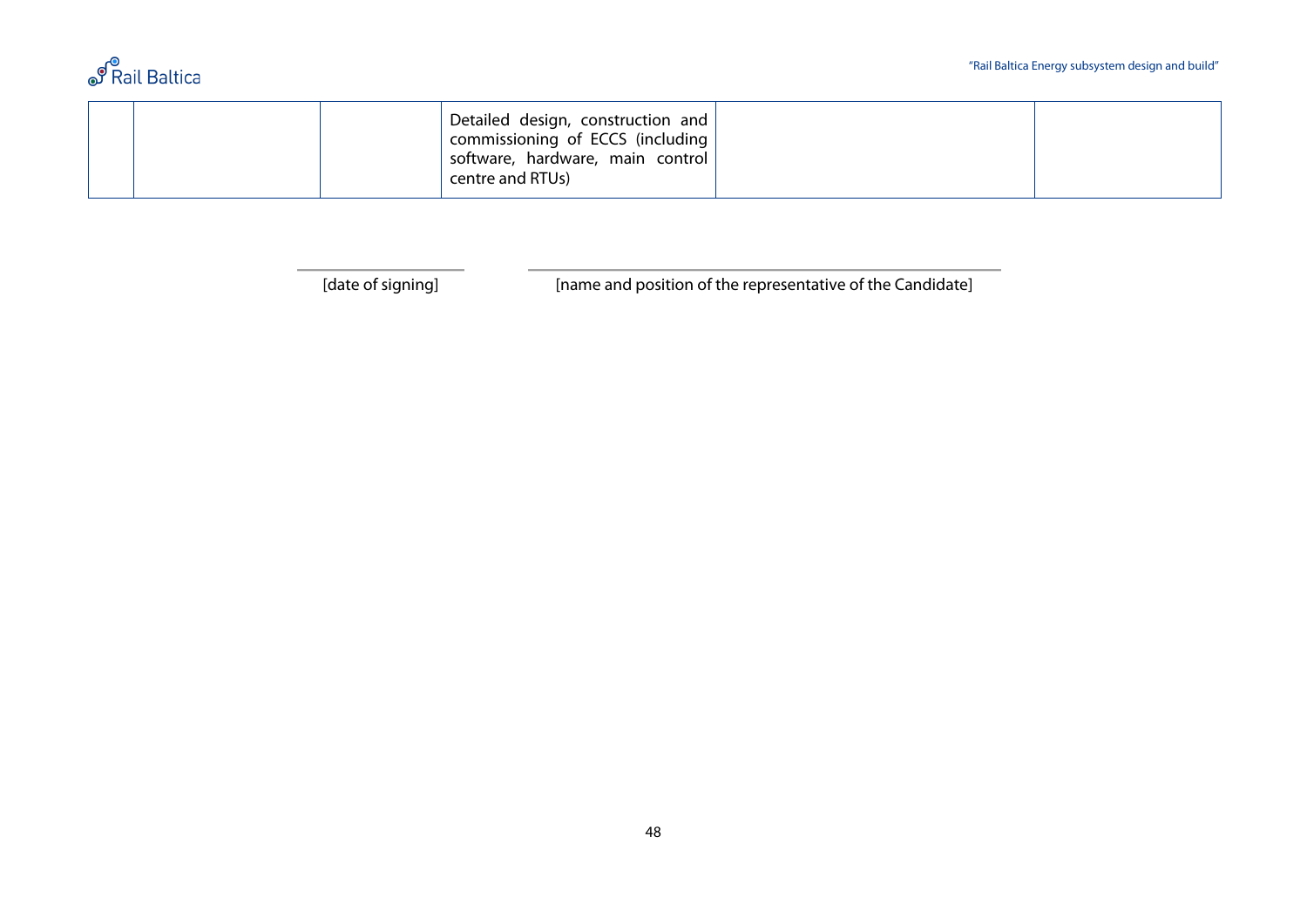

#### <span id="page-48-2"></span><span id="page-48-1"></span>DESCRIPTION OF THE CANDIDATE'S EXPERIENCE IN ACCORDANCE WITH THE SECTION 13.1.3 OF THE COPMETITION "RAIL BALTICA ENERGY SUBSYSTEM DESIGN AND BUILD" (ID NO RBR 2022/7)

| Required minimum infrastructure                               | Description of railway infrastructure |
|---------------------------------------------------------------|---------------------------------------|
| <sup>1</sup> Name of the project (please indicate)            |                                       |
| TSI compliant railway infrastructure (Yes/No, please explain) |                                       |

<span id="page-48-0"></span>

| <b>No</b> | Client, client's contact<br>information for<br>references (name of<br>representative, phone,<br>email) $^{24}$ | Period of the<br>contract<br>(month/year -<br>month/year) | Description of the services <sup>25</sup>                                                                                                           |  | Description of the role<br>- maintenance main<br>contractor |
|-----------|----------------------------------------------------------------------------------------------------------------|-----------------------------------------------------------|-----------------------------------------------------------------------------------------------------------------------------------------------------|--|-------------------------------------------------------------|
|           |                                                                                                                |                                                           | Maintenance of OCS for tracks with<br>not less than 200 (two hundred) km<br>of equivalent single track length for<br>AC electrification system, and |  |                                                             |
|           |                                                                                                                |                                                           | Maintenance of at least 3 (three) TSS<br>for AC electrification system and<br>High Voltage on primary side at least<br>110 kV                       |  |                                                             |

<sup>&</sup>lt;sup>24</sup> In case of the doubt, the Procurement commission has the right to contact the Client to verify that the services specified complies with the requirements set in the Section 13.1.3 of the Regulation.

 $25$  In accordance with the responsibilities listed in the Section 13.1.3 of the Regulation.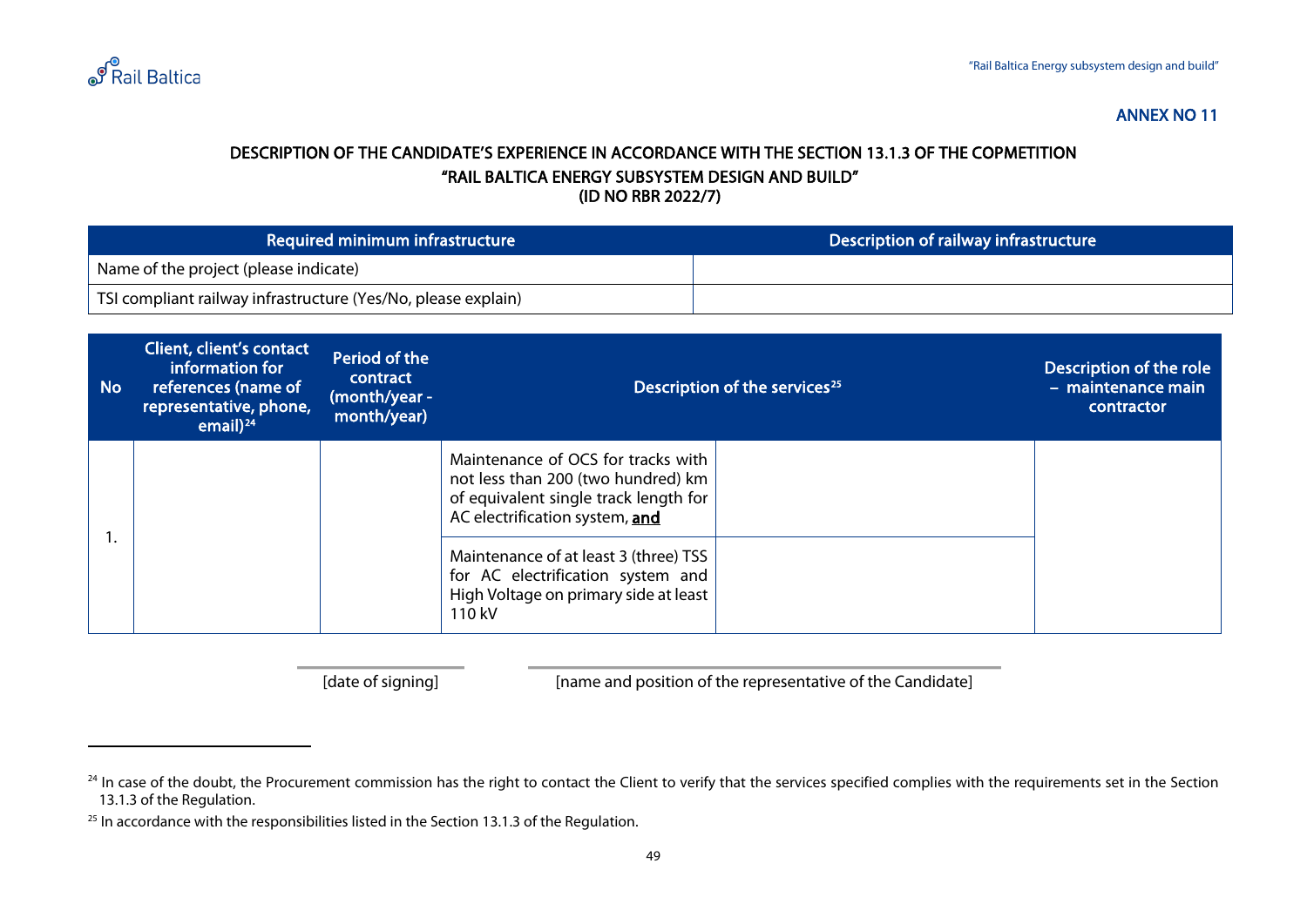

#### <span id="page-49-1"></span>DESCRIPTION OF THE CANDIDATE'S EXPERIENCE IN ACCORDANCE WITH THE SECTION 13.1.4 OF THE COPMETITION "RAIL BALTICA ENERGY SUBSYSTEM DESIGN AND BUILD" (ID NO RBR 2022/7)

| <b>No</b> | Client, client's contact<br>information for references<br>(name of representative,<br>phone, email) <sup>26</sup> | Period of the<br>contract<br>(month/year -<br>month/year) | Name of the project | FIDIC book (Red book or<br>Yellow book, or Grey book) | Description of the role $-$<br>contractor |
|-----------|-------------------------------------------------------------------------------------------------------------------|-----------------------------------------------------------|---------------------|-------------------------------------------------------|-------------------------------------------|
|           |                                                                                                                   |                                                           |                     |                                                       |                                           |
| . .       |                                                                                                                   |                                                           |                     |                                                       |                                           |
|           |                                                                                                                   |                                                           |                     |                                                       |                                           |

<span id="page-49-0"></span>

<sup>&</sup>lt;sup>26</sup> In case of the doubt, the Procurement commission has the right to contact the Client to verify that the services specified complies with the requirements set in the Section 13.1.4 of the Regulation.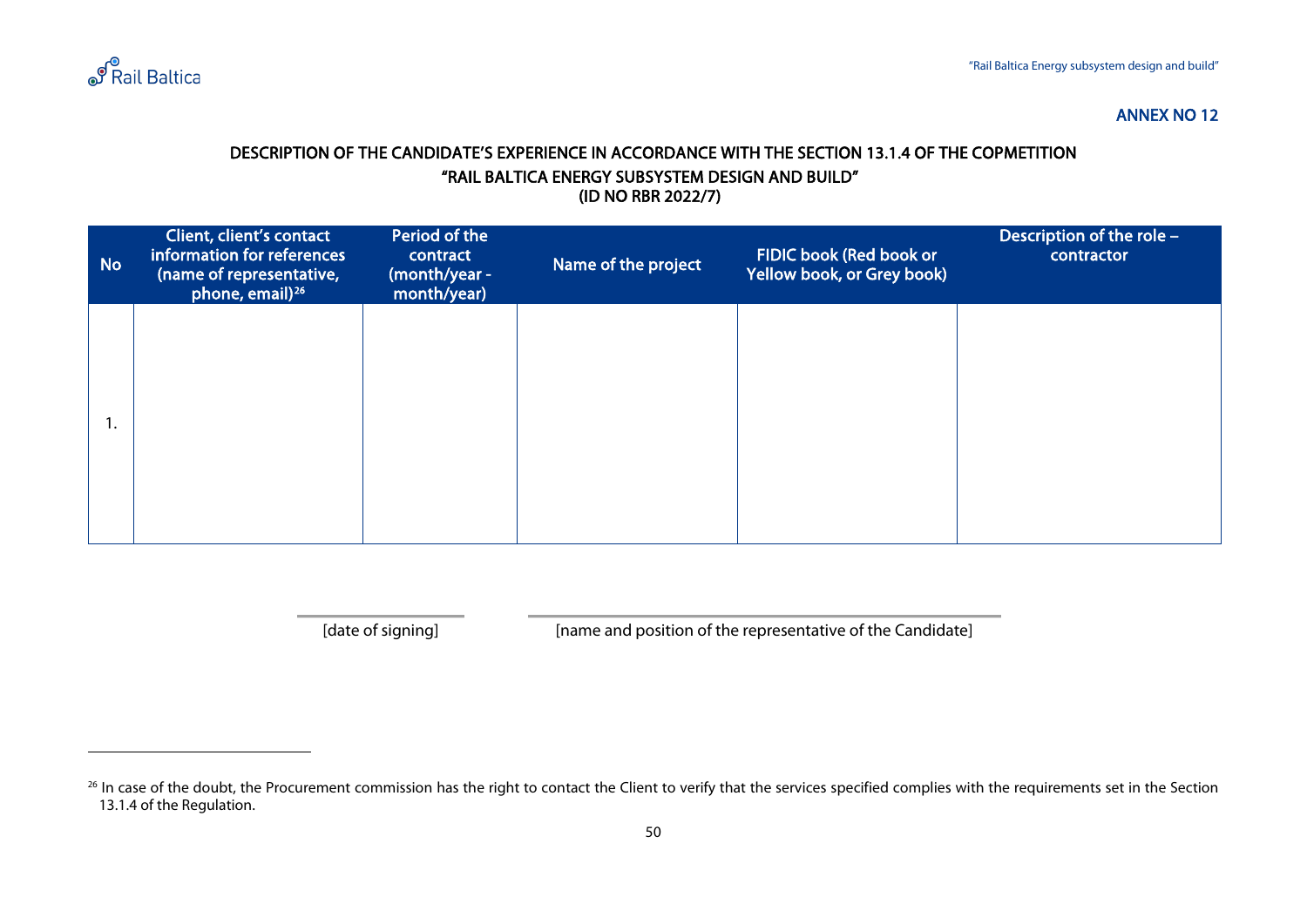

#### <span id="page-50-2"></span><span id="page-50-1"></span>DESCRIPTION OF THE CANDIDATE'S EXPERIENCE IN ACCORDANCE WITH THE SECTION 13.1.5 OF THE COPMETITION "RAIL BALTICA ENERGY SUBSYSTEM DESIGN AND BUILD" (ID NO RBR 2022/7)

| Required minimum infrastructure               | Description of the project |
|-----------------------------------------------|----------------------------|
| Name of the railway project (please indicate) |                            |

<span id="page-50-0"></span>

| <b>No</b> | Client, client's contact<br>information for<br>references (name of<br>representative, phone,<br>email $)^{27}$ | Period of the<br>contract<br>(month/year -<br>month/year) | Description of the services <sup>28</sup>                                                                                                                                        |  |
|-----------|----------------------------------------------------------------------------------------------------------------|-----------------------------------------------------------|----------------------------------------------------------------------------------------------------------------------------------------------------------------------------------|--|
|           |                                                                                                                |                                                           | Development and construction of a railway project<br>based on OpenBIM strategy and using IFC format as<br>main output for interchanging information between<br>different parties |  |

<sup>&</sup>lt;sup>27</sup> In case of the doubt, the Procurement commission has the right to contact the Client to verify that the services specified complies with the requirements set in the Section 13.1.5 of the Regulation.

<sup>&</sup>lt;sup>28</sup> In accordance with the responsibilities listed in the Section 13.1.5 of the Regulation.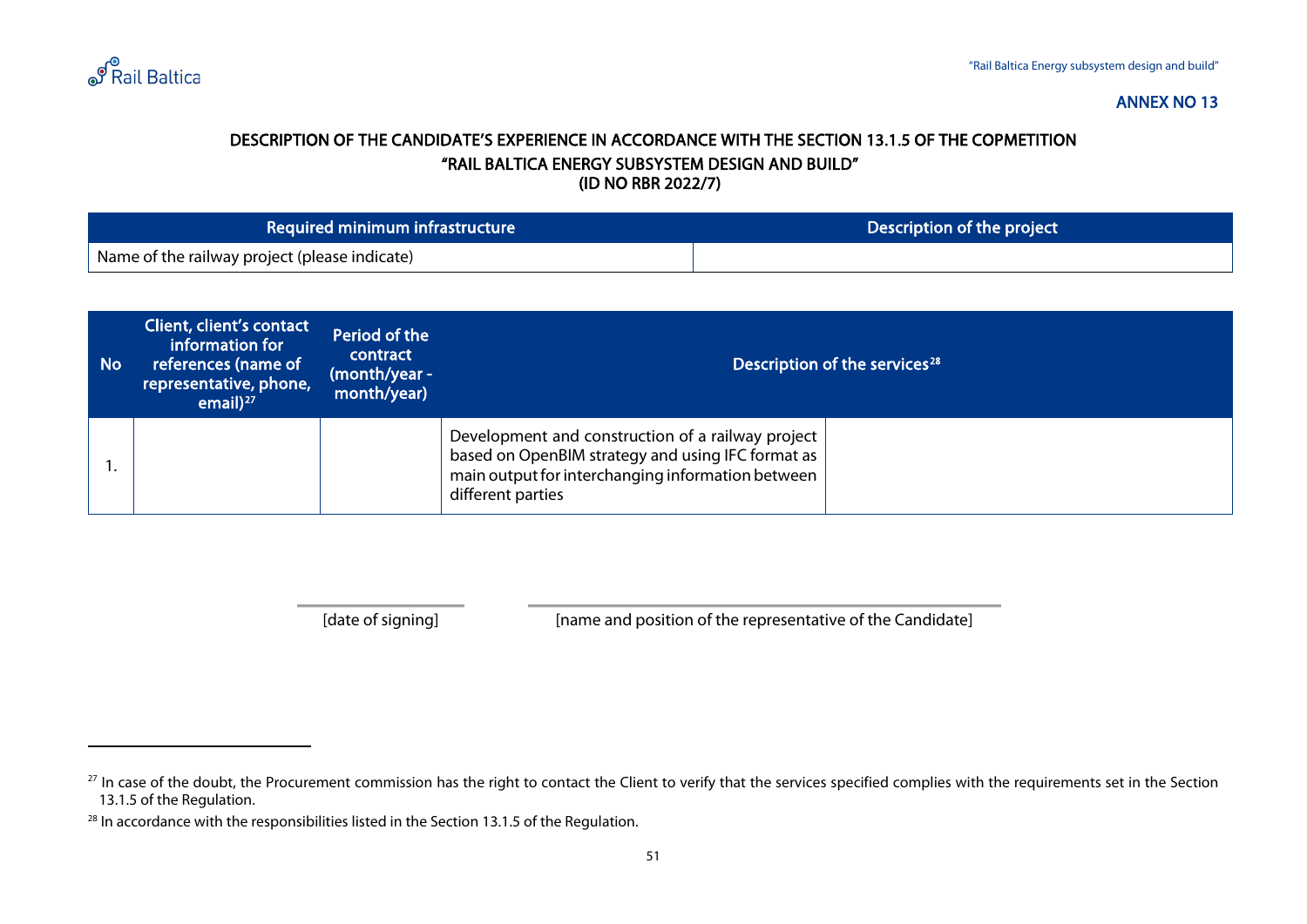<span id="page-51-0"></span>

#### SUPPLIERS DECLARATION "RAIL BALTICA ENERGY SUBSYSTEM DESIGN AND BUILD" (ID NO RBR 2022/7)

I, the undersigned duly authorised representative, on behalf of [*name of the supplier*] undertake:

1. To respect the freely-exercised right of workers, without distinction, to organise, further and defend their interests and to bargain collectively, as well as to protect those workers from any action or other form of discrimination related to the exercise of their right to organise, to carry out trade union activities and to bargain collectively;

2. Not to use forced or compulsory labour in all its forms, including but not limited to not employ people against their own free will, nor to require people to lodge 'deposits' or identity papers upon commencing employment;

3. Not to employ: (a) children below 15 years of age or, if higher than that age, the minimum age of employment permitted by the law of the country or countries where the performance, in whole or in part, of a contract takes place, or the age of the end of compulsory schooling in that country or countries, whichever is higher; and (b) persons under the age of 18 for work that, by its nature or the circumstances in which it is carried out, is likely to harm the health, safety or morals of such persons;

4. To ensure equality of opportunity and treatment in respect of employment and occupation without discrimination on grounds of race, colour, sex, religion, political opinion, national extraction or social origin and such other ground as may be recognised under the national law of the country or countries where the performance, in whole or in part, of a contract takes place;

5. To ensure the payment of wages in legal fashion, at regular intervals no longer than one month, in full and directly to the workers concerned; to keep an appropriate record of such payments. Deductions from wages will be conducted only under conditions and to the extent prescribed by the applicable law, regulations or collective agreement, and the workers concerned shall be informed of such deductions at the time of each payment. The wages, hours of work and other conditions of work shall be not less favourable than the best conditions prevailing locally (i.e., as contained in: (i) collective agreements covering a substantial proportion of employers and workers; (ii) arbitration awards; or (iii) applicable laws or regulations), for work of the same character performed in the trade or industry concerned in the area where work is carried out;

6. To ensure that: (a) the workplaces, machinery, equipment and processes under their control are safe and without risk to health; (b) the chemical, physical and biological substances and agents under their control are without risk to health when the appropriate measures of protection are taken; and (c) where necessary, adequate protective clothing and protective equipment are provided to prevent risk of accidents or of adverse effects to health;

7. To support and respect the protection of internationally proclaimed human rights and not to become complicit in human rights abuses;

8. To create and maintain an environment that treats all employees with dignity and respect and will not use any threats of violence, sexual exploitation or abuse, verbal or psychological harassment or abuse. No harsh or inhumane treatment coercion or corporal punishment of any kind is tolerated, nor is there to be the threat of any such treatment;

9. To have an effective environmental policy and to comply with existing legislation and regulations regarding the protection of the environment; wherever possible support a precautionary approach to environmental matters, undertake initiatives to promote greater environmental responsibility and encourage the diffusion of environmentally friendly technologies implementing sound life-cycle practices;

10. To identify and manage chemical and other materials posing a hazard if released to the environment to ensure their safe handling, movement, storage, recycling or reuse and disposal;

11. To monitor, control and treat as required prior to discharge or disposal wastewater and solid waste generated from operations, industrial processes and sanitation facilities;

12. To characterise, monitor, control and treat as required prior to discharge or disposal air emissions of volatile organic chemicals, aerosols, corrosives, particulates, ozone depleting chemicals and combustion by-products generated from operations;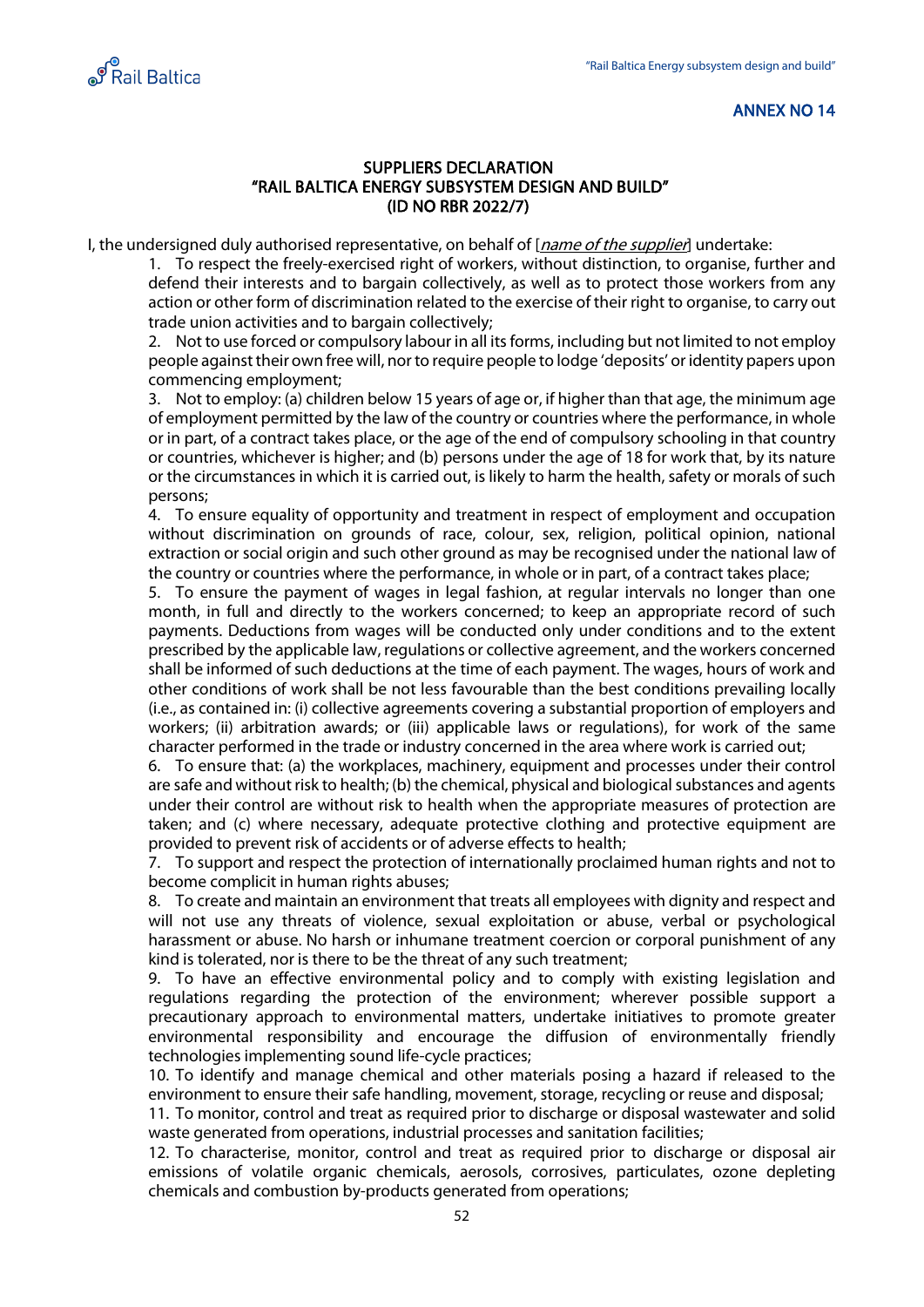# ூ<br>Rail Baltica

13. To reduce or eliminate at the source or by practices, such as modifying production, maintenance and facility processes, materials substitution, conservation, recycling and re-using materials, waste of all types, including water and energy;

14. To adhere to the highest standards of moral and ethical conduct, to respect local laws and not engage in any form of corrupt practices, including but not limited to extortion, fraud, or bribery;

15. To disclose (a) any situation that may appear as a conflict of interest, such as but not limited to: where a supplier or an undertaking related to the supplier has advised a Contracting Authority or has otherwise been involved in the preparation of the procurement procedure; and (b) if Contracting Authority official, professional under contract with Contracting Authority or subcontractor may have a direct or indirect interest of any kind in the supplier's business or any kind of economic ties with the supplier;

16. Not to offer any benefit such as free goods or services, discounts, employment or sales opportunity to a Contracting Authority staff member in order to facilitate the suppliers' business with Contracting Authority;

17. Within a period set in the applicable national legislation following separation from service or award of a contract, as the case may be, to refrain from offering employment to Contracting Authority staff in service and former Contracting Authority staff members who participated in the procurement process and to whom a legal restriction to receive material benefits from or be employed by a supplier which participated in a procurement procedure or restrictions with similar effect applies;

18. To promote the adoption of the principles set forth in this Supplier's Declaration by my potential business partners and promote the implementation of the principles set forth in this document towards own suppliers;

19. Not procure goods, works and services from other suppliers:

a. who, or its member of the Management Board or the Supervisory Board or procurator of such supplier, or a person having the right to represent such supplier in activities related to a subsidiary, has been found guilty in any of the following criminal offences by a such punishment prescription of prosecutor or a judgement of a court that has entered into effect and is non-disputable and not subject to appeal:

i.bribetaking, bribery, bribe misappropriation, intermediation in bribery, taking of prohibited benefit or commercial bribing, management of criminal organisation;

ii.fraud, misappropriation or laundering, human trafficking;

iii.evading payment of taxes and payments equivalent thereto,

iv.terrorism, financing of terrorism, invitation to terrorism, terrorism threats or recruiting and training of a person for performance of terror acts;

b. who, by such a decision of a competent authority or a judgment of a court which has entered into effect and has become non-disputable and not subject to appeal, has been found guilty of an infringement of employment rights which means:

- i.employment of such one or more citizens or nationals of countries, which are not citizens or nationals of the European Union Member States, if they reside in the territory of the European Union Member States illegally;
- ii.employment of one person without entering into a written employment contract, not submitting an informative declaration regarding employees in respect of such person within a time period laid down in the laws and regulations, which is to be submitted regarding persons who commence work;

c. who fall under the restrictive measures, imposed by EU and are included in the lists of sanctioned suppliers and/or sanctioned persons, originated from sanctioned countries (including transportation of goods via the ports of sanctioned countries);

d. who, by such a decision of a competent authority or a judgment of a court which has entered into effect and has become non-disputable and not subject to appeal, has been found guilty of infringement of competition rights manifested as a vertical agreement aimed at restricting the opportunity of a purchaser to determine the resale price, or horizontal cartel agreement, except for the case when the relevant authority, upon determining infringement of competition rights, has released the candidate or tenderer from a fine or reduced fine within the framework of the co-operation leniency programme;

e. whose insolvency proceedings have been announced (except the case where a bailout or similar set of measures is applied within insolvency proceedings oriented towards prevention of possible bankruptcy and restoration of solvency of the debtor, in which case I shall evaluate